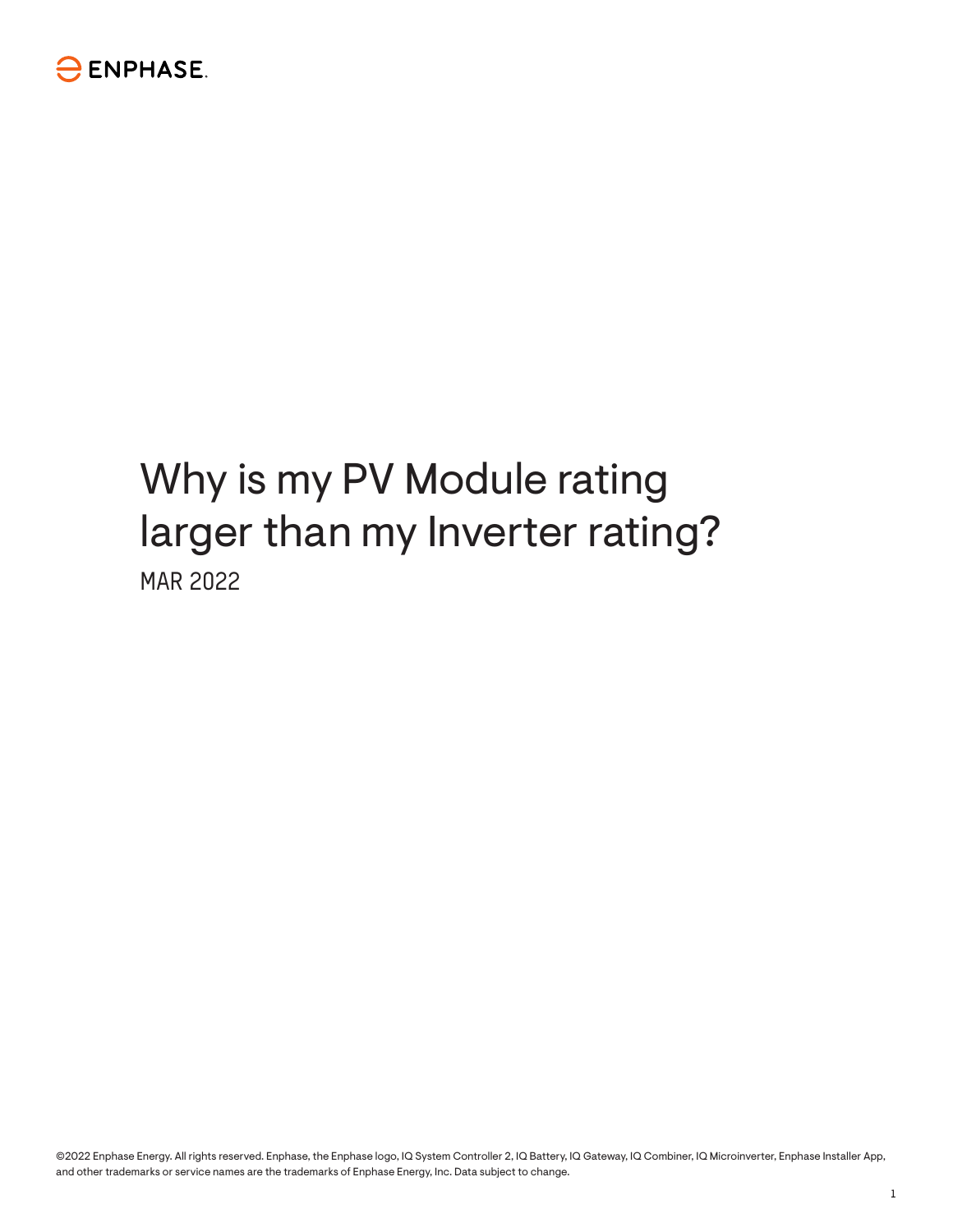# Why is my PV Module rating larger than my Inverter rating?

PV module and inverter selection are two of the most important decisions in PV system design. Ensuring that these components will work together is important from a technical, reliability, and economic perspective. Goals and design assumptions of different stakeholders can influence the decision-making process. The following considerations may ease the decision-making process:

- The DC: AC ratio is the relationship between PV module power rating and inverter power. Every PV system has a DC:AC ratio regardless of architecture. Many inverters have DC:AC ratio limitations for reliability and warranty purposes. Enphase Microinverters have no DC:AC ratio input limit aside from DC input voltage and current compatibility.
- Higher DC:AC ratios always improve inverter utilization and the capacity factor. The measurement of inverter utilization is capacity factor—the ratio between actual and maximum energy production. A significant portion of system cost is tied to the AC rating of the inverter (string or microinverter). Installing more DC on a given inverter will increase the capacity factor and may drive down the overall dollar per watt system cost.
- DC losses in string inverter systems (including those with optimizers) are typically higher than in microinverter systems. This means that string inverter system simulations may show lower clipping losses at a given DC:AC ratio. However, these additional DC losses also impact the nominal DC:AC ratio and result in better nominal DC:AC ratios for microinverters systems for a given pairing.
- Clipping losses in systems are typically very low compared to other sources of losses, such as orientation factors, soiling, shading, and thermal losses. Additionally, clipping losses over time decrease as modules degradation takes place, while other loss factors such as soiling and shading generally increase.
- Economic implications of various system performance metrics, including better inverter utilization and capacity factor by designing with higher DC:AC ratios, are ultimately dependent on the economics of the local energy market and system installation configuration. Economic simulation tools such as NREL System Advisor Model (SAM)<sup>1</sup> allow stakeholders to make their own evaluations.

## **Background**

Why is my PV module rating larger than my inverter rating? — This common question has a simple answer. In real world conditions, PV module output rarely produces power at the rated output due to thermal losses. PV module power is a product of DC current and DC voltage. In a PV module, the DC voltage is a function of PV module cell temperature. That is, DC voltage goes down as cell temperature goes up. DC current is a function of the amount of available sunlight, called irradiance, which depends on the position of the sun relative to the module orientation and to environmental conditions.

1) System Advisor Model. National Research Energy Laboratory. Golden, CO. https://sam.nrel.gov/content/downloads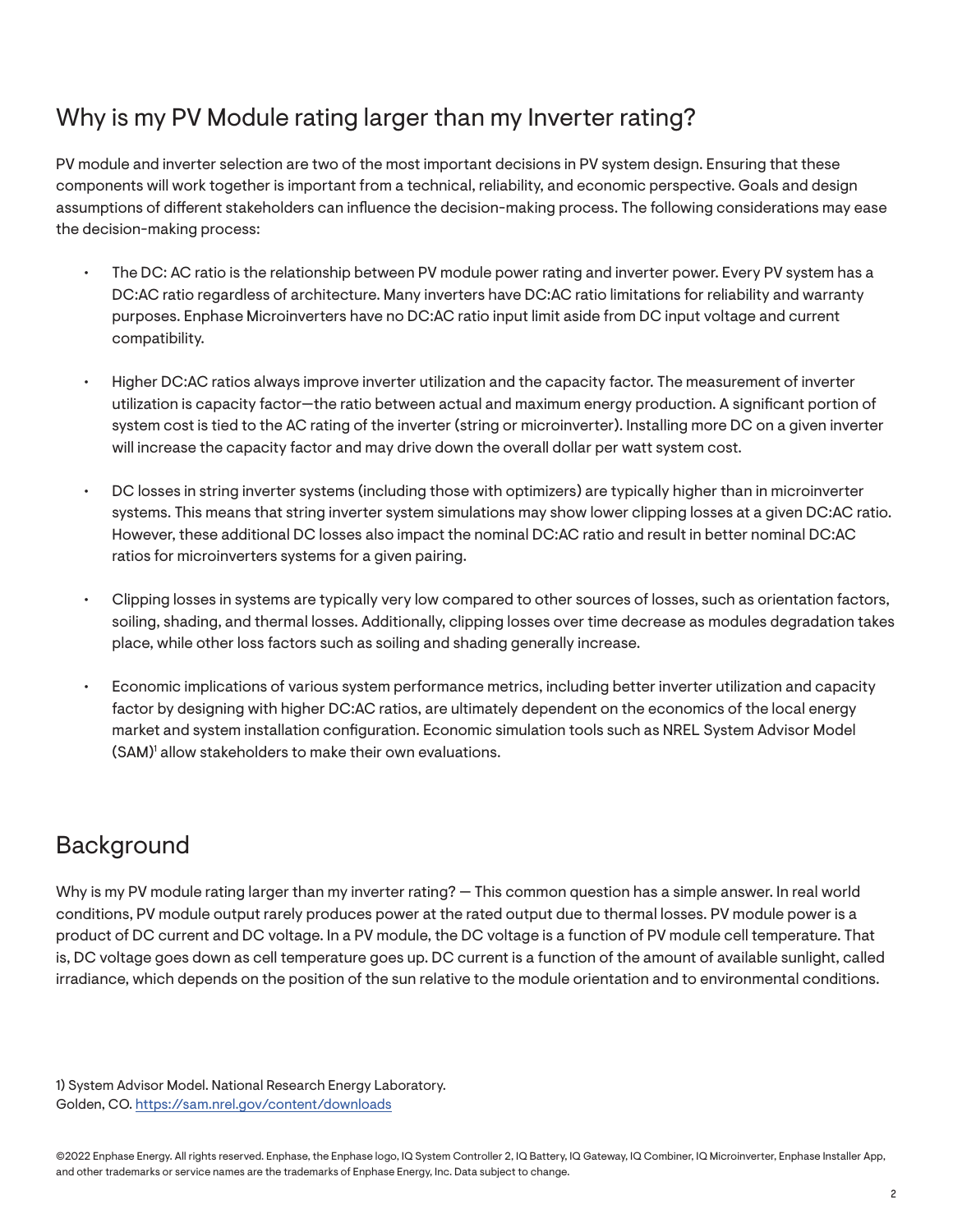### **Theory**

Sizing starts by ensuring that PV modules are electrically compatible with the inverter. Enphase provides an online module compatibility calculator to determine electrical compatibility, purely based on the inverter DC input voltage and current ranges: https://enphase.com/en-us/support/module-compatibility.

The relationship between PV module power rating (P<sub>DC STC</sub>) and inverter output power rating (P<sub>AC MAX</sub>) is often referred to as the DC: AC ratio:

DC:AC ratio = 
$$
P_{DC STC} / P_{AC MAX}
$$

Enphase Microinverters safely limit inverter power output electronically at the peak output power rating. Microinverters are tested for reliability in these conditions and have no DC:AC ratio limitations.

### Important factors while deciding DC:AC ratio

There are lot of factors which needs to be considered while deciding the DC:AC ratio. Among these, two of the most important ones are discussed below.

### 1. Module Degradation

Power of a Module degrades every year. In this paper, the module degradation is taken as 2% for the first year and 0.4% each year after that. This degradation is in line with the top modules in the markets currently. Below figure illustrate Module Degradation over 25 years for various modules ranging from 300W to 600W.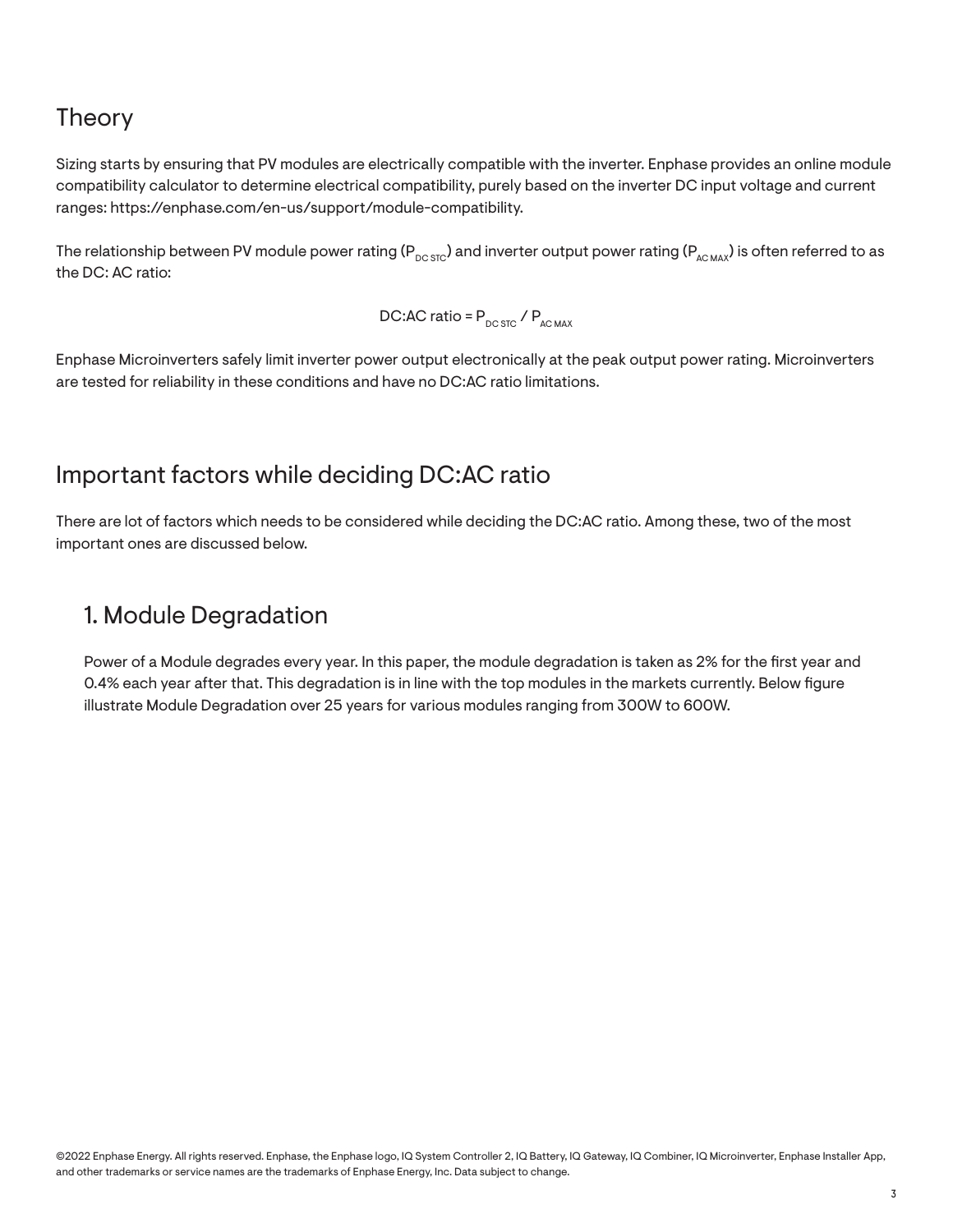

Chart 1 – Module degradation over 25 years

### 2. Module's deviation from STC

It's important to understand that the module power ratings on their data sheets are based on DC power at STC. However, modules do not operate at STC all the time because STC stands for Standard Test Conditions. In simpler terms, STC stands for laboratory conditions and are specified by Irradiance at 1000W/m<sup>2</sup>, Temperature at 25° Celsius and Pressure at 1 atmosphere. Any deviation from STC conditions means deviation from peak DC STC power. For example, if the temperature exceeds 25°C(75°F), module output will drop because that relationship is inversely correlated. Irradiance on the other hand, directly correlates to power and any drop from 1000W/m<sup>2</sup> will result in a proportional drop in module DC power output. For example, a 450W DC STC module operating at 850W/m2, 35°C and XX atmospheres, won't produce 450W. This deviation from the datasheet value of Module is known as Module deviation from STC. Module datasheets address this difference by including two different values – STC and NOCT. The magnitude of Module's deviation from STC depends on the geographical location and how the system is installed. The simulations done (see below sections) ensures to capture all the Geographical variations one can find in US.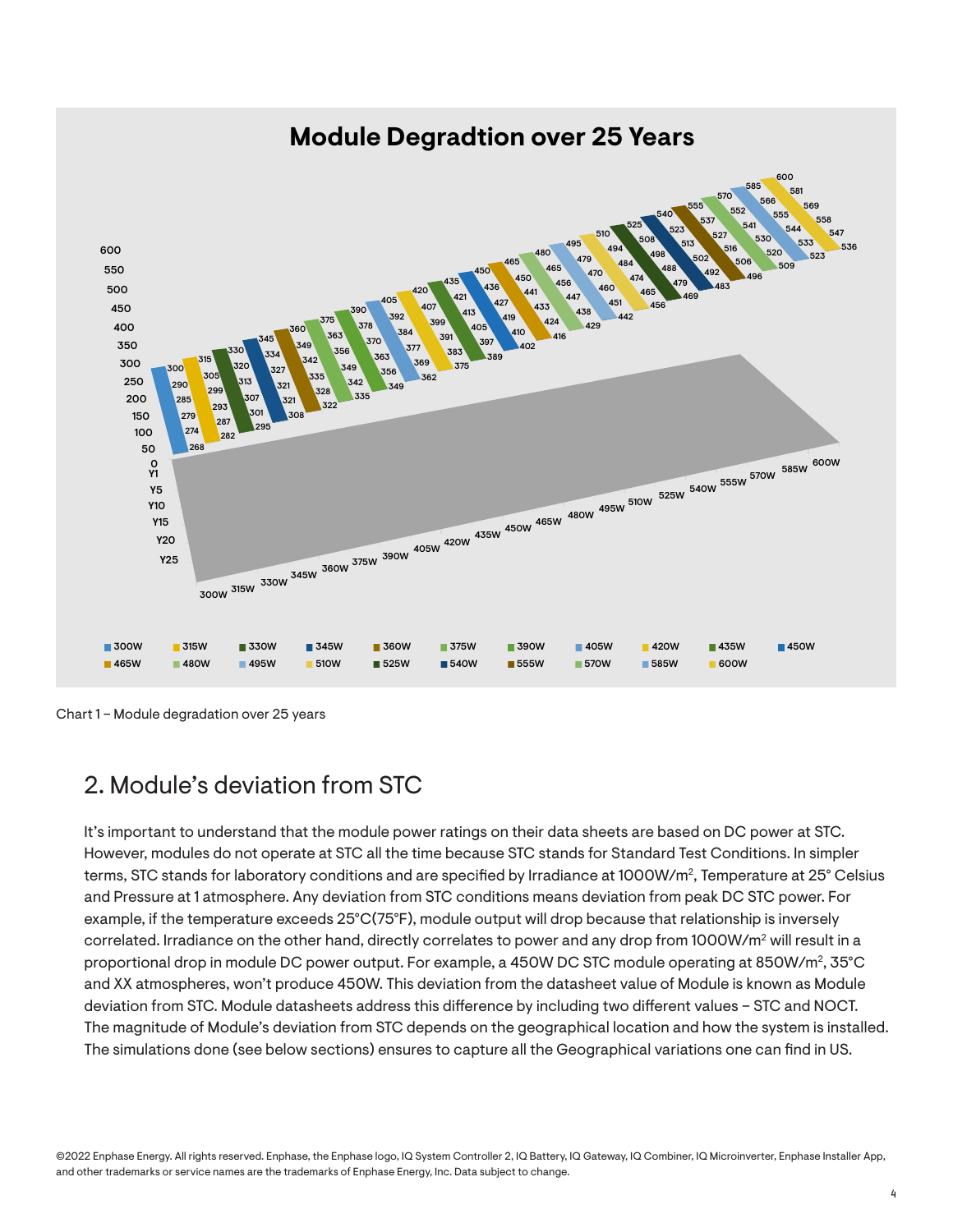# Which locations are considered for this study?

In order to capture all the climatic scenarios in US, a total of 8 locations have been selected. These 8 locations broadly encapsulate all the climate extremes that US experiences. Among all the parameters that affects the Solar system energy harvest, Irradiance and Temperature and the most important one and are listed below in the table for the selected locations.

| Location             |                   |           | Irradiance $(W/m2)$ | Ambient temperature |           |      |  |
|----------------------|-------------------|-----------|---------------------|---------------------|-----------|------|--|
|                      | State             | Avg daily | Max                 | Min                 | Avg Daily | Max  |  |
| <b>DENVER</b>        | <b>COLORADO</b>   | 768       | 1073                | $-32.2$             | 14.7      | 30.6 |  |
| <b>LOS ANGELES</b>   | CALIFORNIA        | 559       | 1000                | $-18.9$             | 13.3      | 31.7 |  |
| <b>NEW YORK CITY</b> | <b>NEW YORK</b>   | 600       | 968                 | $-15$               | 13.6      | 36.7 |  |
| <b>DALLAS</b>        | <b>TEXAS</b>      | 702       | 1003                | $-6.7$              | 20        | 42   |  |
| <b>MIAMI</b>         | <b>FLORIDA</b>    | 795       | 1034                | 10                  | 26        | 31   |  |
| PHOENIX              | ARIZONA           | 814       | 1149                | 2.2                 | 30        | 44.4 |  |
| <b>BRAINERD</b>      | <b>MINNESOTA</b>  | 578       | 982                 | $-33$               | 5.3       | 31   |  |
| <b>NEWARK</b>        | <b>NEW JERSEY</b> | 736       | 1058                | $-11$               | 11.8      | 39   |  |

### Simulation tool and input parameters used

To provide some context on DC:AC ratios and assist in the decision-making process, energy performance was simulated with NREL System Advisor Model (SAM) using the Simple Efficiency Module Model (temperature coefficient: -0.35%/°C  $P_{MP}$ ) with TMY3 weather data. The L<sub>total</sub> was 2.5%, with 2% for the DC wiring loss and 0.5% for Diodes and connections losses. These DC loss assumptions are very conservative. Real-world losses, can be higher, which in turn would decrease resulting clipping losses. There are many tools that perform similar calculations, though NREL SAM supports parametric simulations which helps given the large number of system configurations and locations in this simulation.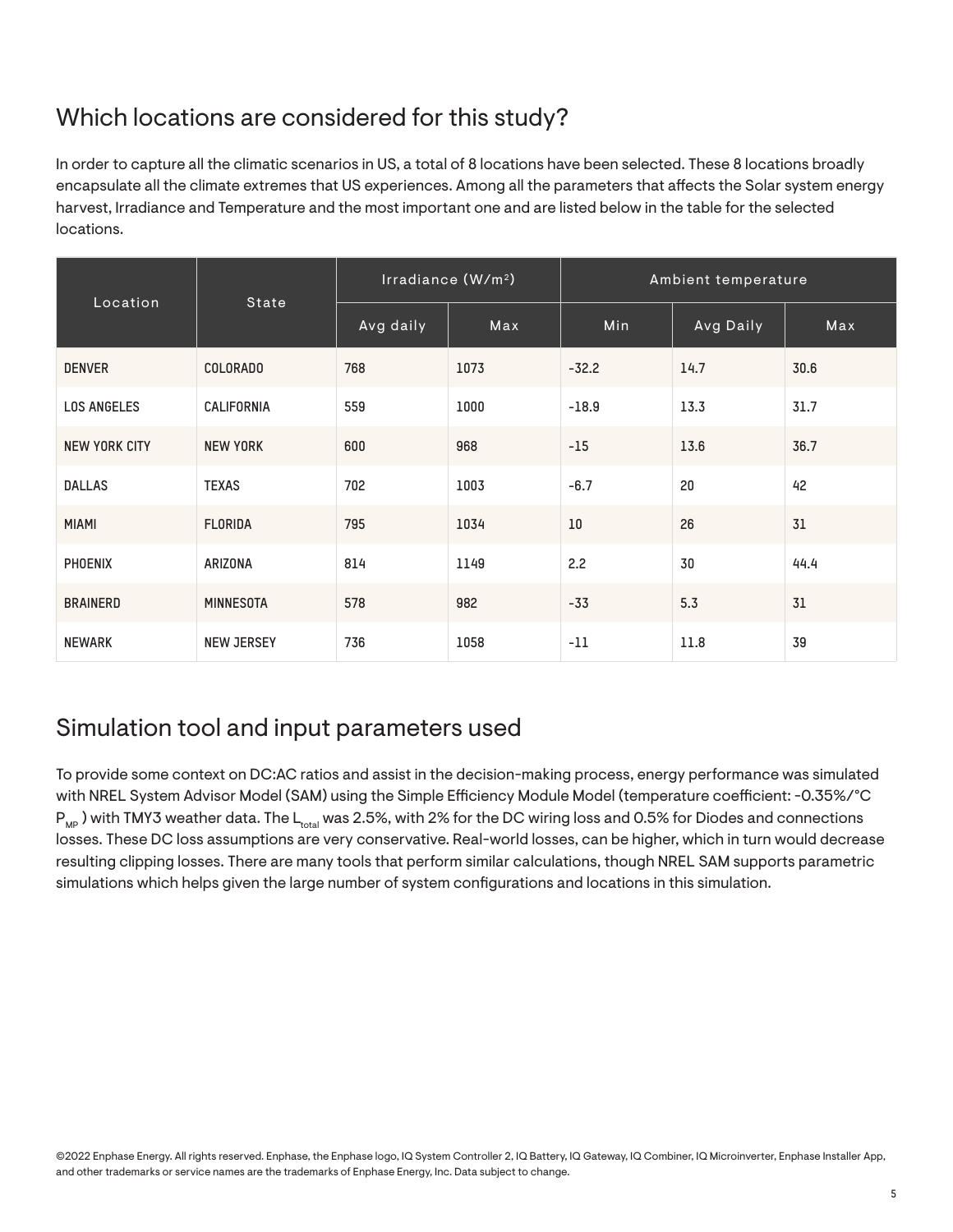### Definition of output parameters used in the simulations

#### **AC CAPACITY FACTOR**

The capacity factor is the ratio of the system's predicted electrical output in the first year of operation to the nameplate output, which is equivalent to the quantity of energy the system would generate if it operated at its nameplate capacity for every hour of the year.

Capacity Factor = Net Annual Energy (kWhac/yr) / System Capacity (kWdc or kWac) / 8760 (h/yr)

Where Net Annual Energy is the total annual electric generation in the first year of operation, and System Capacity is the system's nameplate capacity.

#### **TOTAL ENERGY CLIPPING IN 25 YEARS**

It's the loss due to oversizing the system. Since the module degrades every year, the module power will degrade year on year, therefore the clipping loss will also decrease year after year. Module degradation in this paper has been considered as 2% for the first year and 0.4% from Year 2. This degradation is in alignment with how the top modules degrades in the market. This is an important parameter to understand that Year 1 clipping is not a constant and the overall 25 years clipping for the system will be much lesser then the first year clipping due to module degradation.

### Example – AC energy increase with increasing DC AC ratio and Inverter clipping

Increasing DC:AC ratio increases AC energy, however there may be some loss of energy harvest due to Inverter clipping. The increased AC energy is always larger than the loss due to clipping, even at very high DC:AC ratios. Note that the Inverter clipping shown below is simulated first-year clipping at Newark for IQ8. PV module power output degrades over time (as explained in the above section), so clipping losses will degrade proportionally.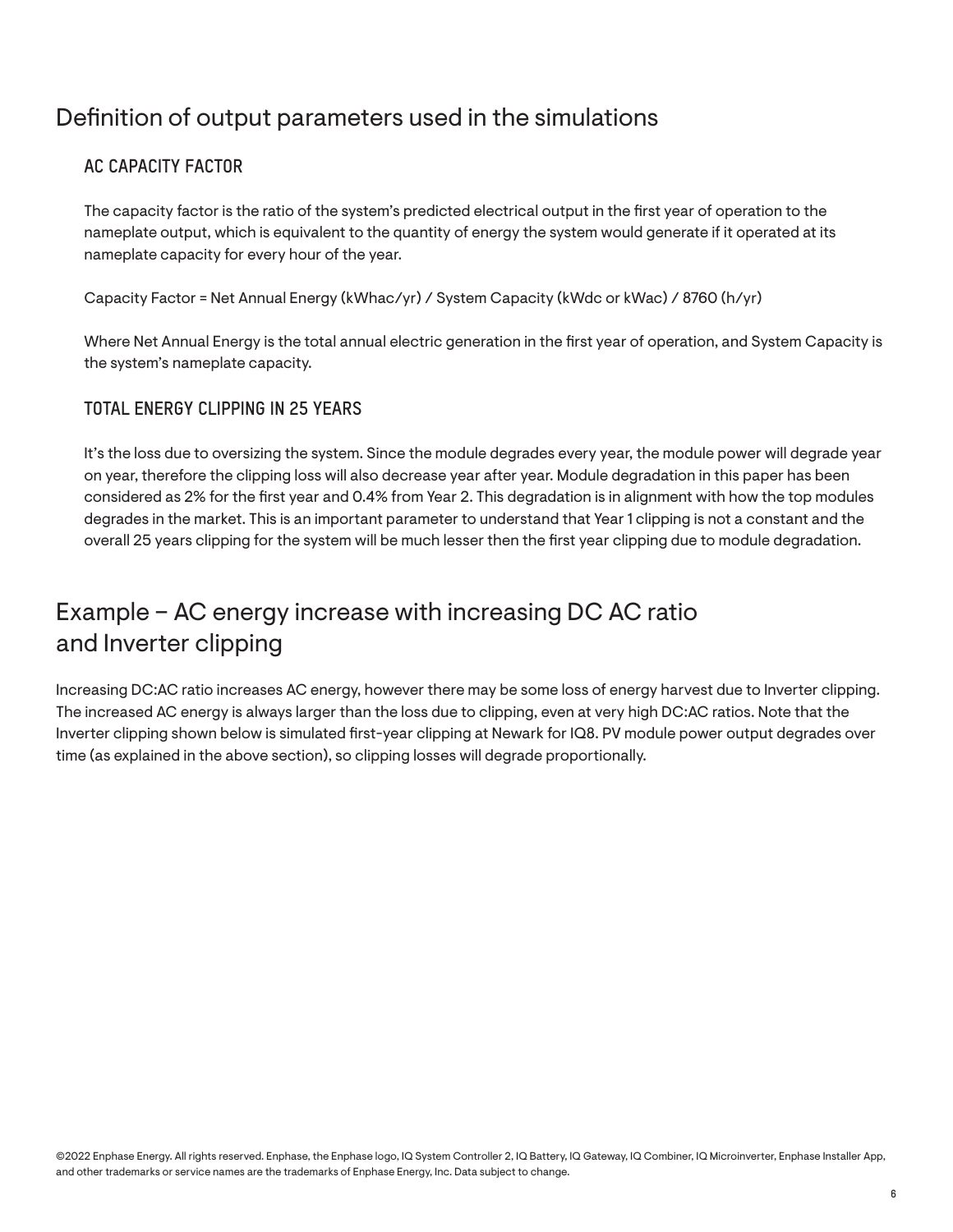

Chart 2 – First year Inverter clipping loss v/s Energy increase over 1.0 DC:AC ratio for IQ8 at Newark

## IQ8 simulation results

The following tables shows the simulated single-module values for different DC:AC ratios on the IQ8 Microinverter in locations covering across the United States, using a -0.35%/C simple efficiency model. The IQ8 Microinverter has a peak output power rating of 245 VA. In this model, the module orientation is fixed at 180° azimuth, 20° tilt. Many real-world PV systems do not have ideal true south orientations of 180° azimuth and ideal tilt angles, so the impact of clipping will be less than shown in the tables below.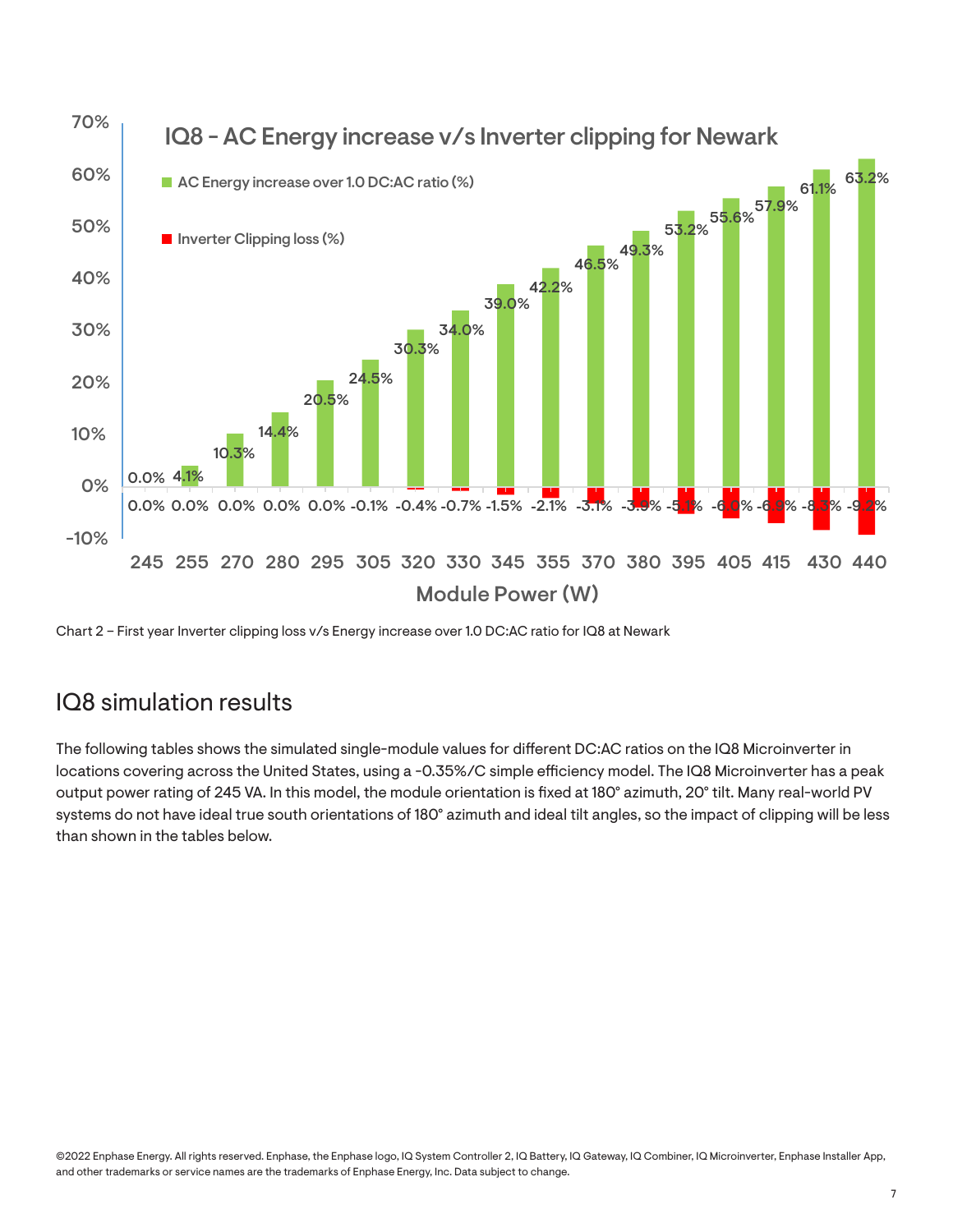Table 1: IQ8 - Denver, -0.35%/°C simple efficiency model, 180° azimuth, 20° tilt.

| Module Power<br>(W) | <b>DC:AC Ratio</b> | <b>Annual Energy</b><br>(kWh) | <b>AC Capacity</b><br>Factor (%) | Year 1<br>Inverter<br><b>Clipping loss</b><br>(kWh) | Year 1<br>Inverter<br><b>Clipping loss</b><br>(%) | Total<br>Inverter<br>Clipping in 25<br>Years (%) |
|---------------------|--------------------|-------------------------------|----------------------------------|-----------------------------------------------------|---------------------------------------------------|--------------------------------------------------|
| 245                 | $1.00\,$           | 430.5                         | 20.1                             | $0.0\,$                                             | $0.0\,$                                           | $0.0\,$                                          |
| 255                 | 1.04               | 448.2                         | 20.9                             | 0.0                                                 | $0.0\,$                                           | 0.0                                              |
| 270                 | $1.10\,$           | 474.7                         | 22.1                             | $0.0\,$                                             | $0.0\,$                                           | $0.0\,$                                          |
| 280                 | 1.14               | 492.4                         | 22.9                             | $0.0\,$                                             | $0.0\,$                                           | $0.0\,$                                          |
| 295                 | 1.20               | 518.3                         | 24.1                             | 0.6                                                 | $0.1\,$                                           | $0.0\,$                                          |
| 305                 | 1.24               | 534.7                         | 24.9                             | 1.9                                                 | 0.3                                               | 0.0                                              |
| 320                 | 1.31               | 557.4                         | 26.0                             | 5.8                                                 | $1.0\,$                                           | $0.0\,$                                          |
| 330                 | 1.35               | 571.1                         | 26.6                             | 9.9                                                 | 1.6                                               | 0.1                                              |
| 345                 | 1.41               | 590.0                         | 27.5                             | 17.6                                                | 2.8                                               | 0.2                                              |
| 355                 | 1.45               | 601.5                         | 28.0                             | 23.8                                                | 3.7                                               | 0.4                                              |
| 370                 | $1.51\,$           | 617.4                         | 28.8                             | 34.6                                                | 5.1                                               | 0.9                                              |
| 380                 | 1.55               | 627.1                         | 29.2                             | 42.7                                                | 6.1                                               | 1.4                                              |
| 395                 | 1.61               | 640.5                         | 29.8                             | 55.9                                                | 7.7                                               | 2.4                                              |
| 405                 | 1.65               | 649.1                         | 30.2                             | 65.2                                                | 8.8                                               | 3.3                                              |
| 415                 | 1.69               | 657.3                         | 30.6                             | 74.7                                                | 9.8                                               | 4.3                                              |
| 430                 | 1.76               | 669.0                         | 31.2                             | 89.7                                                | $11.4\,$                                          | 6.0                                              |
| 440                 | $1.80\,$           | 676.4                         | 31.5                             | 100.1                                               | 12.4                                              | 7.1                                              |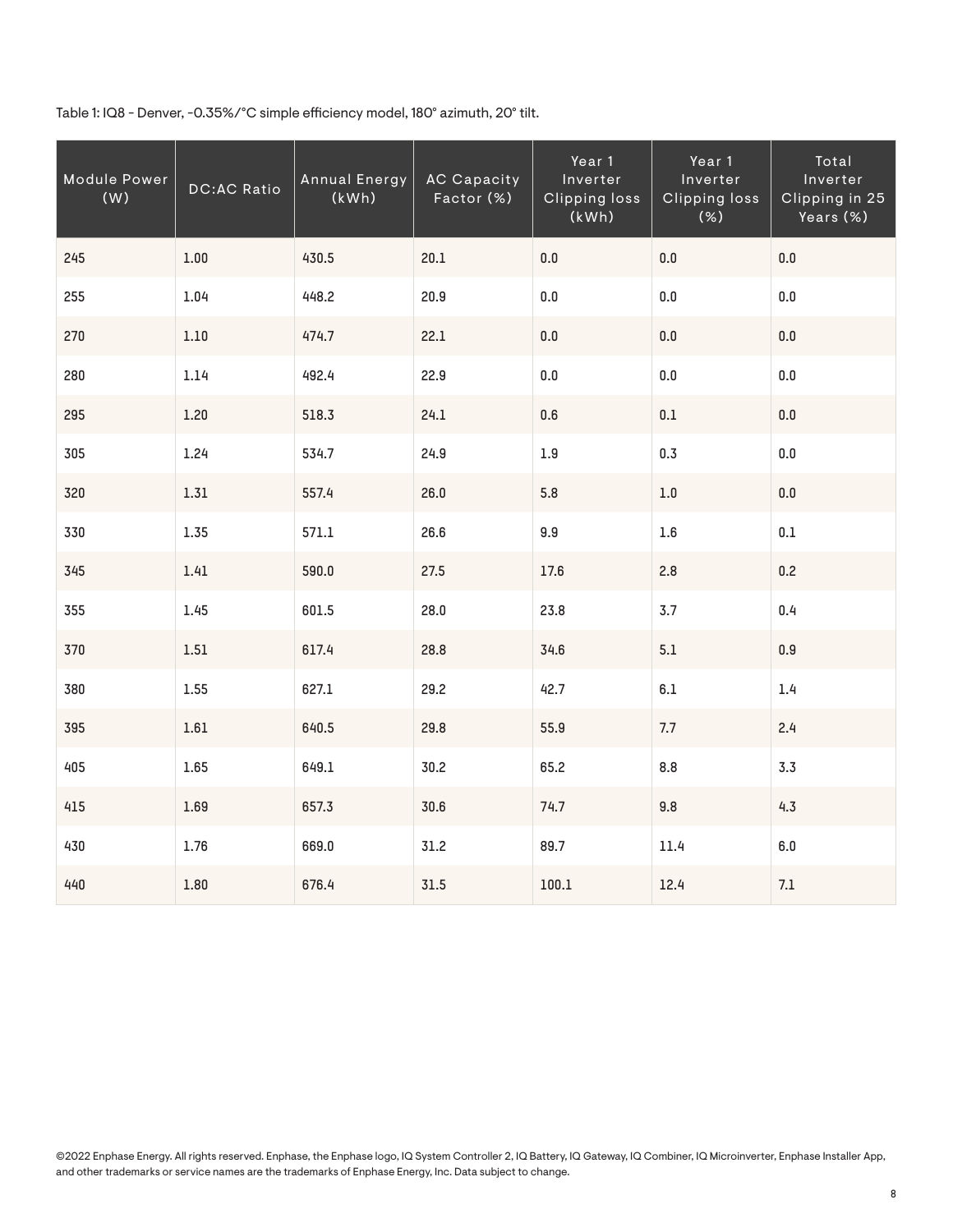Table 2: IQ8 – Los Angeles, -0.35%/°C simple efficiency model, 180° azimuth, 20° tilt.

| Module Power<br>(W) | <b>DC:AC Ratio</b> | Annual Energy<br>(kWh) | <b>AC Capacity</b><br>Factor (%) | Year 1<br>Inverter<br><b>Clipping loss</b><br>(kWh) | Year 1<br>Inverter<br><b>Clipping loss</b><br>(%) | Total<br>Inverter<br>Clipping in 25<br>Years (%) |
|---------------------|--------------------|------------------------|----------------------------------|-----------------------------------------------------|---------------------------------------------------|--------------------------------------------------|
| 245                 | $1.00\,$           | 446.8                  | 20.8                             | 0.0                                                 | $0.0\,$                                           | $0.0\,$                                          |
| 255                 | 1.04               | 465.2                  | 21.7                             | $0.0\,$                                             | $0.0\,$                                           | $0.0\,$                                          |
| 270                 | 1.10               | 492.7                  | 23.0                             | $0.0\,$                                             | 0.0                                               | 0.0                                              |
| 280                 | 1.14               | 511.1                  | 23.8                             | 0.0                                                 | $0.0\,$                                           | 0.0                                              |
| 295                 | 1.20               | 538.4                  | 25.1                             | 0.2                                                 | $0.0\,$                                           | $0.0\,$                                          |
| 305                 | 1.24               | 555.7                  | 25.9                             | 1.3                                                 | 0.2                                               | $0.0\,$                                          |
| 320                 | 1.31               | 579.4                  | 27.0                             | 5.2                                                 | 0.9                                               | $0.0\,$                                          |
| 330                 | 1.35               | 593.2                  | 27.6                             | 9.8                                                 | 1.6                                               | 0.1                                              |
| 345                 | $1.41$             | 611.9                  | 28.5                             | 18.7                                                | 2.8                                               | 0.2                                              |
| 355                 | 1.45               | 623.2                  | 29.0                             | 25.8                                                | 3.8                                               | $0.4\,$                                          |
| 370                 | $1.51\,$           | 638.5                  | 29.7                             | 38.3                                                | 5.4                                               | $1.0\,$                                          |
| 380                 | 1.55               | 647.4                  | 30.2                             | 47.8                                                | 6.6                                               | $1.7\,$                                          |
| 395                 | $1.61$             | 659.6                  | 30.7                             | 63.3                                                | 8.4                                               | 3.0                                              |
| 405                 | 1.65               | 667.1                  | 31.1                             | 74.2                                                | 9.6                                               | 4.1                                              |
| 415                 | 1.69               | 674.3                  | 31.4                             | 85.5                                                | $10.8\,$                                          | 5.4                                              |
| 430                 | 1.76               | 684.8                  | 31.9                             | 102.8                                               | 12.5                                              | 7.3                                              |
| 440                 | $1.80\,$           | 691.4                  | 32.2                             | 114.7                                               | 13.7                                              | 8.5                                              |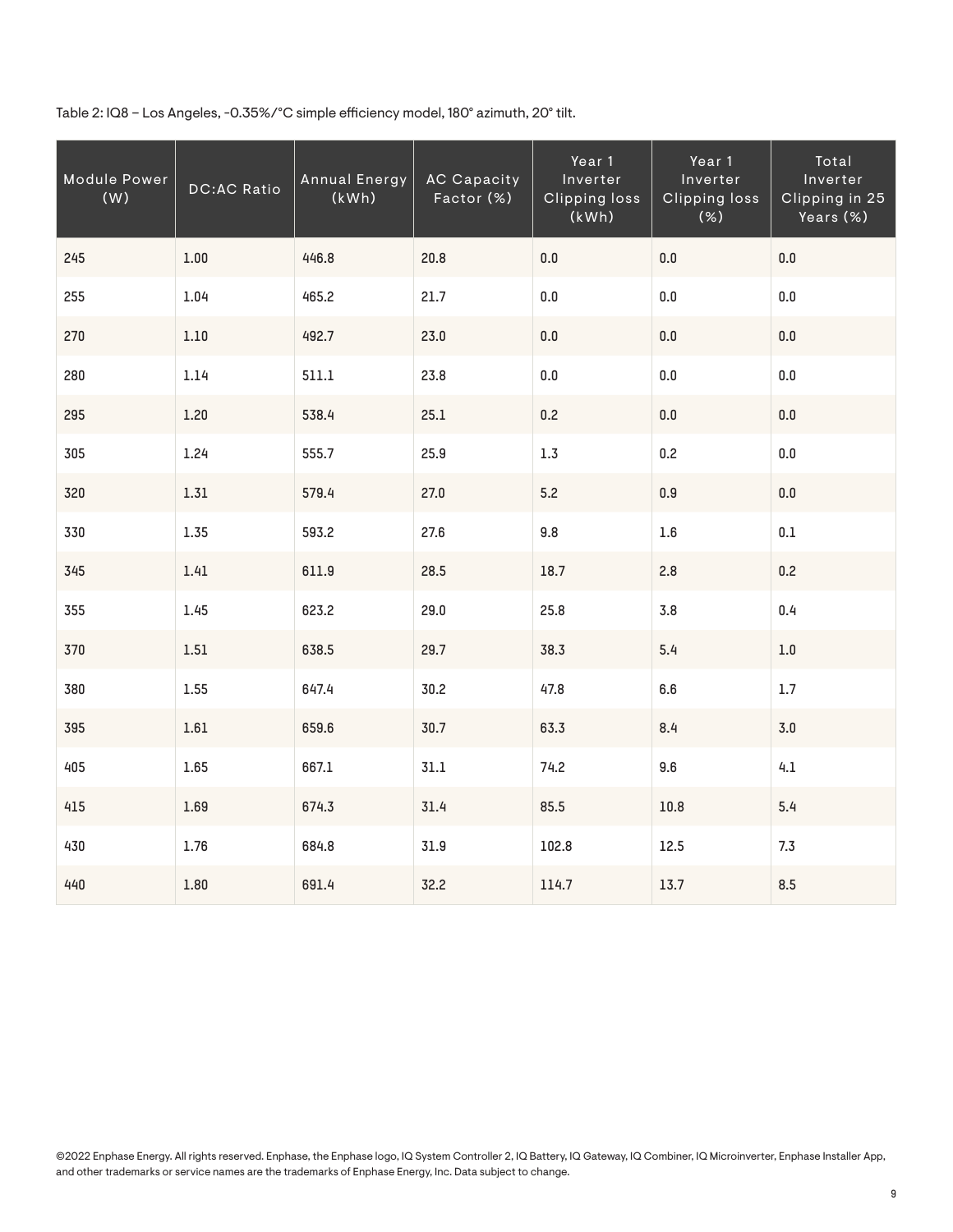Table 3: IQ8 – New York city, -0.35%/°C simple efficiency model, 180° azimuth, 20° tilt.

| Module Power<br>(W) | <b>DC:AC Ratio</b> | <b>Annual Energy</b><br>(kWh) | <b>AC Capacity</b><br>Factor (%) | Year 1<br>Inverter<br><b>Clipping loss</b><br>(kWh) | Year 1<br>Inverter<br><b>Clipping loss</b><br>$\overline{(\%)}$ | Total<br>Inverter<br>Clipping in 25<br>Years (%) |
|---------------------|--------------------|-------------------------------|----------------------------------|-----------------------------------------------------|-----------------------------------------------------------------|--------------------------------------------------|
| 245                 | $1.00\,$           | 344.3                         | 16.0                             | $0.0\,$                                             | $0.0\,$                                                         | $0.0\,$                                          |
| 255                 | 1.04               | 358.5                         | 16.7                             | 0.0                                                 | $0.0\,$                                                         | 0.0                                              |
| 270                 | $1.10\,$           | 379.8                         | 17.7                             | $0.0\,$                                             | $0.0\,$                                                         | 0.0                                              |
| 280                 | 1.14               | 393.9                         | 18.4                             | 0.0                                                 | $0.0\,$                                                         | $0.0\,$                                          |
| 295                 | 1.20               | 415.0                         | 19.3                             | 0.2                                                 | $0.0\,$                                                         | $0.0\,$                                          |
| 305                 | 1.24               | 428.9                         | 20.0                             | 0.6                                                 | $0.1\,$                                                         | 0.0                                              |
| 320                 | $1.31\,$           | 449.0                         | 20.9                             | $1.7\,$                                             | $0.4\,$                                                         | $0.0\,$                                          |
| 330                 | 1.35               | 461.7                         | 21.5                             | 3.2                                                 | 0.7                                                             | 0.0                                              |
| 345                 | 1.41               | 479.7                         | 22.4                             | 6.5                                                 | $1.3\,$                                                         | $0.1\,$                                          |
| 355                 | 1.45               | 490.9                         | 22.9                             | 9.5                                                 | $1.8\,$                                                         | $0.1\,$                                          |
| 370                 | $1.51\,$           | 506.7                         | 23.6                             | 15.0                                                | 2.8                                                             | 0.2                                              |
| 380                 | 1.55               | 516.7                         | 24.1                             | 19.3                                                | 3.4                                                             | 0.3                                              |
| 395                 | 1.61               | 530.7                         | 24.7                             | 26.6                                                | 4.6                                                             | 0.7                                              |
| 405                 | 1.65               | 539.4                         | 25.1                             | 32.1                                                | 5.4                                                             | $1.0\,$                                          |
| 415                 | 1.69               | 547.7                         | 25.5                             | 38.1                                                | 6.2                                                             | $1.5\,$                                          |
| 430                 | 1.76               | 559.5                         | 26.1                             | 47.6                                                | 7.5                                                             | 2.3                                              |
| 440                 | $1.80\,$           | 567.0                         | 26.4                             | 54.4                                                | 8.4                                                             | $3.0\,$                                          |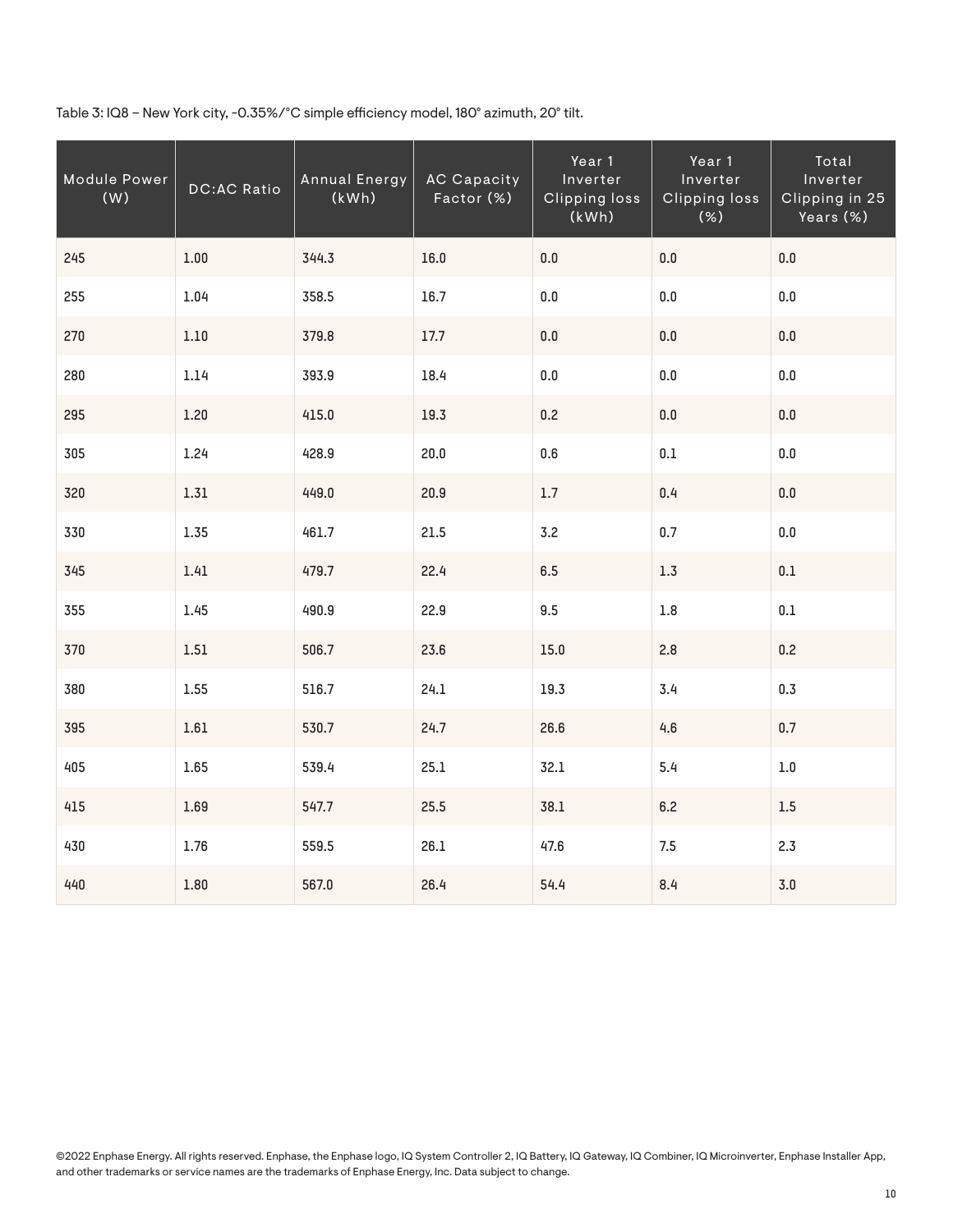Table 4: IQ8 – Dallas, -0.35%/°C simple efficiency model, 180° azimuth, 20° tilt.

| Module Power<br>(W) | <b>DC:AC Ratio</b> | Annual Energy<br>(kWh) | <b>AC Capacity</b><br>Factor (%) | Year 1<br>Inverter<br><b>Clipping loss</b><br>(kWh) | Year 1<br>Inverter<br><b>Clipping loss</b><br>(%) | Total<br>Inverter<br>Clipping in 25<br>Years (%) |
|---------------------|--------------------|------------------------|----------------------------------|-----------------------------------------------------|---------------------------------------------------|--------------------------------------------------|
| 245                 | $1.00\,$           | 387.2                  | 18.0                             | 0.0                                                 | $0.0\,$                                           | $0.0\,$                                          |
| 255                 | 1.04               | 403.1                  | 18.8                             | $0.0\,$                                             | $0.0\,$                                           | $0.0\,$                                          |
| 270                 | $1.10\,$           | 427.0                  | 19.9                             | $0.0\,$                                             | $0.0\,$                                           | $0.0\,$                                          |
| 280                 | 1.14               | 442.9                  | 20.6                             | 0.0                                                 | 0.0                                               | 0.0                                              |
| 295                 | 1.20               | 466.6                  | 21.7                             | 0.2                                                 | $0.0\,$                                           | $0.0\,$                                          |
| 305                 | 1.24               | 482.0                  | 22.5                             | 0.7                                                 | $0.1\,$                                           | 0.0                                              |
| 320                 | 1.31               | 504.3                  | 23.5                             | 2.3                                                 | $0.4\,$                                           | $0.0\,$                                          |
| 330                 | 1.35               | 518.4                  | 24.2                             | 4.2                                                 | $0.8\,$                                           | 0.0                                              |
| 345                 | 1.41               | 538.0                  | 25.1                             | 8.6                                                 | $1.5\,$                                           | $0.1\,$                                          |
| 355                 | 1.45               | 549.9                  | 25.6                             | 12.6                                                | 2.1                                               | $0.1\,$                                          |
| 370                 | $1.51\,$           | 566.1                  | 26.4                             | 20.4                                                | 3.3                                               | 0.3                                              |
| 380                 | 1.55               | 576.1                  | 26.8                             | 26.4                                                | 4.2                                               | 0.5                                              |
| 395                 | 1.61               | 589.9                  | 27.5                             | 36.6                                                | 5.6                                               | $1.1\,$                                          |
| 405                 | 1.65               | 598.4                  | 27.9                             | 44.0                                                | 6.6                                               | 1.7                                              |
| 415                 | 1.69               | 606.6                  | 28.3                             | $51.9\,$                                            | $7.6\,$                                           | 2.3                                              |
| 430                 | $1.76\,$           | 618.1                  | 28.8                             | 64.4                                                | 9.1                                               | 3.6                                              |
| 440                 | $1.80\,$           | 625.3                  | 29.1                             | 73.2                                                | $10.1\,$                                          | 4.6                                              |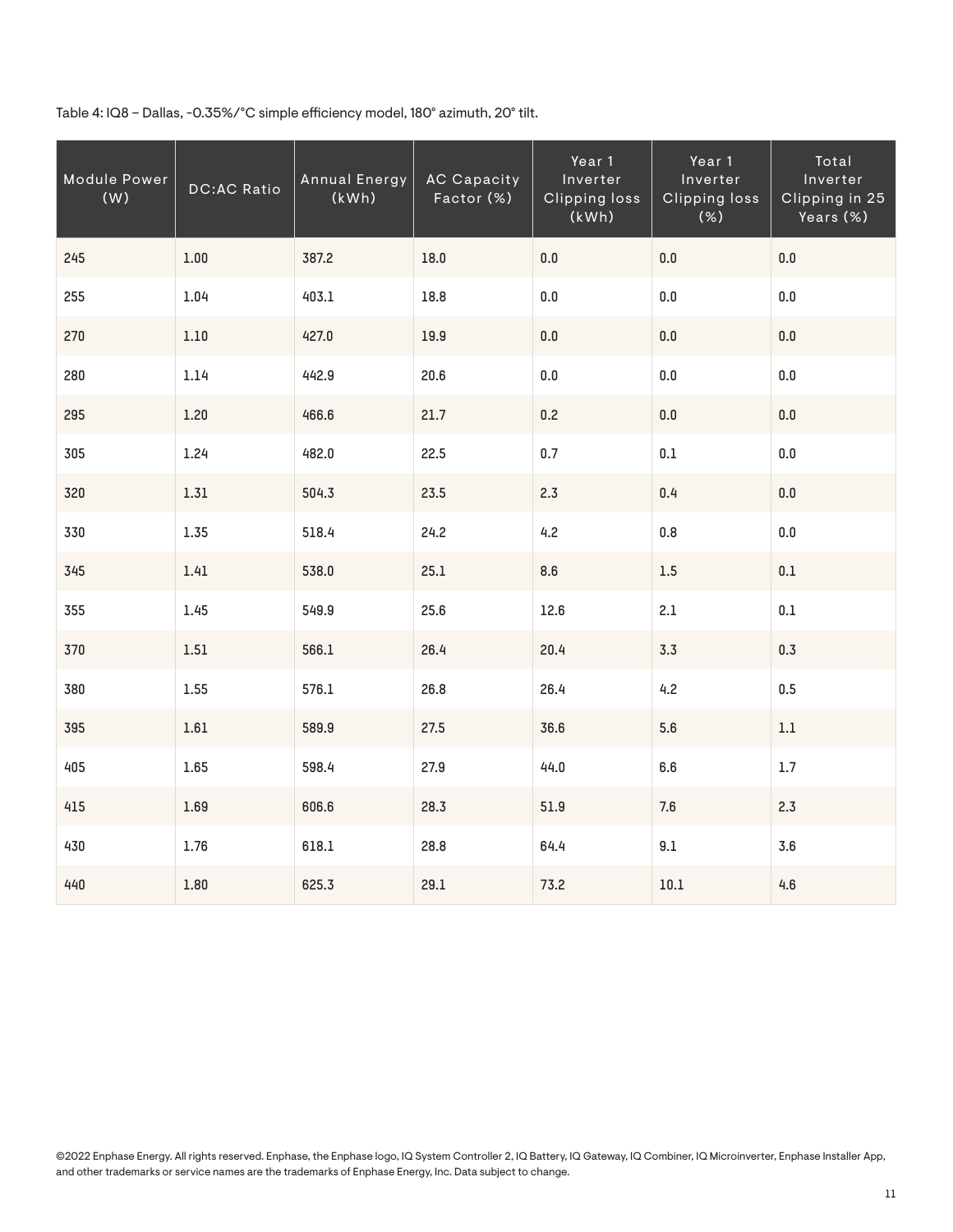Table 5: IQ8 – Miami, -0.35%/°C simple efficiency model, 180° azimuth, 20° tilt.

| Module Power<br>(W) | <b>DC:AC Ratio</b> | <b>Annual Energy</b><br>(kWh) | <b>AC Capacity</b><br>Factor (%) | Year 1<br>Inverter<br><b>Clipping loss</b><br>(kWh) | Year 1<br>Inverter<br><b>Clipping loss</b><br>(%) | Total<br>Inverter<br>Clipping in 25<br>Years (%) |
|---------------------|--------------------|-------------------------------|----------------------------------|-----------------------------------------------------|---------------------------------------------------|--------------------------------------------------|
| 245                 | $1.00\,$           | 412.3                         | 19.2                             | $0.0\,$                                             | $0.0\,$                                           | $0.0\,$                                          |
| 255                 | 1.04               | 429.2                         | 20.0                             | 0.0                                                 | 0.0                                               | 0.0                                              |
| 270                 | $1.10\,$           | 454.6                         | 21.2                             | $0.0\,$                                             | $0.0\,$                                           | 0.0                                              |
| 280                 | 1.14               | 471.6                         | 22.0                             | $0.0\,$                                             | $0.0\,$                                           | $0.0\,$                                          |
| 295                 | 1.20               | 496.9                         | 23.2                             | $0.1\,$                                             | $0.0\,$                                           | $0.0\,$                                          |
| 305                 | 1.24               | 513.5                         | 23.9                             | 0.5                                                 | $0.1\,$                                           | $0.0\,$                                          |
| 320                 | $1.31\,$           | 537.3                         | 25.0                             | $2.1\,$                                             | $0.4\,$                                           | $0.0\,$                                          |
| 330                 | 1.35               | 552.1                         | 25.7                             | 4.3                                                 | 0.7                                               | $0.0\,$                                          |
| 345                 | 1.41               | 572.3                         | 26.7                             | 9.6                                                 | $1.6\,$                                           | $0.1\,$                                          |
| 355                 | 1.45               | 584.5                         | 27.2                             | 14.4                                                | 2.3                                               | $0.1\,$                                          |
| 370                 | $1.51\,$           | 601.4                         | 28.0                             | 23.0                                                | $3.5\,$                                           | 0.3                                              |
| 380                 | 1.55               | 611.8                         | 28.5                             | 29.6                                                | 4.4                                               | $0.6\,$                                          |
| 395                 | $1.61$             | 626.4                         | 29.2                             | 40.5                                                | 5.8                                               | $1.2\,$                                          |
| 405                 | 1.65               | 635.5                         | 29.6                             | 48.5                                                | 6.8                                               | $1.8\,$                                          |
| 415                 | 1.69               | 644.2                         | 30.0                             | 56.8                                                | 7.8                                               | 2.5                                              |
| 430                 | 1.76               | 656.2                         | 30.6                             | 70.4                                                | 9.3                                               | 3.8                                              |
| 440                 | $1.80\,$           | 663.6                         | 30.9                             | 80.0                                                | 10.3                                              | 4.8                                              |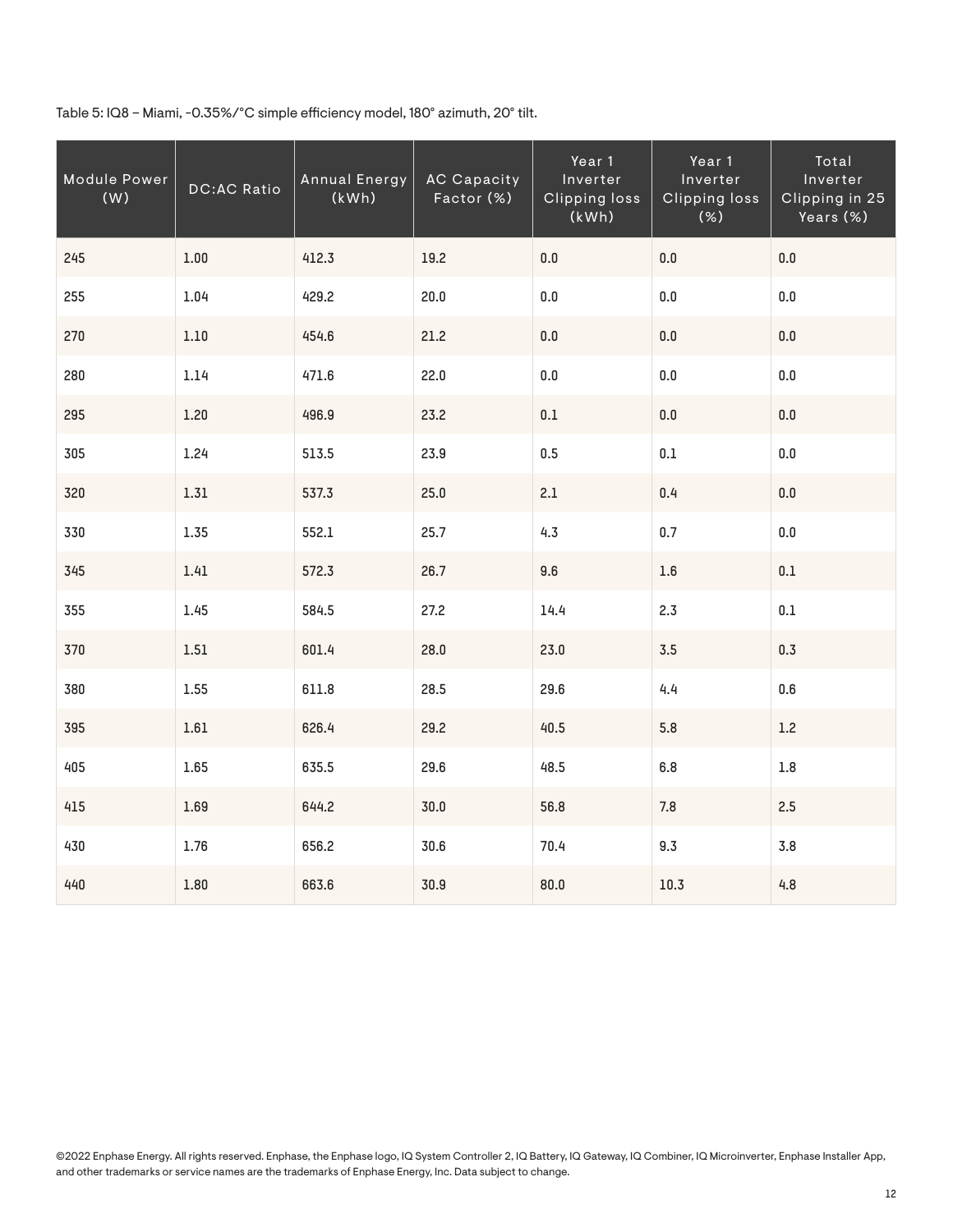Table 6: IQ8 – Phoenix, -0.35%/°C simple efficiency model, 180° azimuth, 20° tilt.

| Module Power<br>(W) | <b>DC:AC Ratio</b> | Annual Energy<br>(kWh) | <b>AC Capacity</b><br>Factor (%) | Year 1<br>Inverter<br><b>Clipping loss</b><br>(kWh) | Year 1<br>Inverter<br><b>Clipping loss</b><br>$(\%)$ | Total<br>Inverter<br>Clipping in 25<br>Years (%) |
|---------------------|--------------------|------------------------|----------------------------------|-----------------------------------------------------|------------------------------------------------------|--------------------------------------------------|
| 245                 | 1.00               | 458.3                  | 21.4                             | $0.0\,$                                             | $0.0\,$                                              | $0.0\,$                                          |
| 255                 | 1.04               | 477.2                  | 22.2                             | $0.0\,$                                             | $0.0\,$                                              | $0.0\,$                                          |
| 270                 | $1.10\,$           | 505.4                  | 23.5                             | $0.0\,$                                             | $0.0\,$                                              | $0.0\,$                                          |
| 280                 | 1.14               | 524.2                  | 24.4                             | 0.0                                                 | $0.0\,$                                              | 0.0                                              |
| 295                 | 1.20               | 552.3                  | 25.7                             | 0.2                                                 | $0.0\,$                                              | $0.0\,$                                          |
| 305                 | 1.24               | 570.7                  | 26.6                             | 0.7                                                 | $0.1\,$                                              | 0.0                                              |
| 320                 | 1.31               | 596.6                  | 27.8                             | 3.1                                                 | $0.5\,$                                              | $0.0\,$                                          |
| 330                 | 1.35               | 612.2                  | 28.5                             | 6.3                                                 | $1.0\,$                                              | 0.0                                              |
| 345                 | 1.41               | 633.0                  | 29.5                             | 13.8                                                | 2.0                                                  | $0.1\,$                                          |
| 355                 | 1.45               | 645.5                  | 30.1                             | 20.3                                                | 2.9                                                  | 0.2                                              |
| 370                 | $1.51\,$           | 662.1                  | 30.9                             | 32.0                                                | 4.4                                                  | $0.6\,$                                          |
| 380                 | 1.55               | 672.1                  | 31.3                             | 40.9                                                | 5.5                                                  | $1.1\,$                                          |
| 395                 | 1.61               | 686.3                  | 32.0                             | 55.2                                                | 7.1                                                  | 2.0                                              |
| 405                 | 1.65               | 695.0                  | 32.4                             | 65.4                                                | 8.2                                                  | 2.9                                              |
| 415                 | 1.69               | 703.3                  | 32.8                             | 76.1                                                | 9.4                                                  | 3.9                                              |
| 430                 | 1.76               | 714.4                  | 33.3                             | 93.3                                                | $11.1\,$                                             | 5.7                                              |
| 440                 | $1.80\,$           | 721.1                  | 33.6                             | 105.6                                               | 12.3                                                 | 7.0                                              |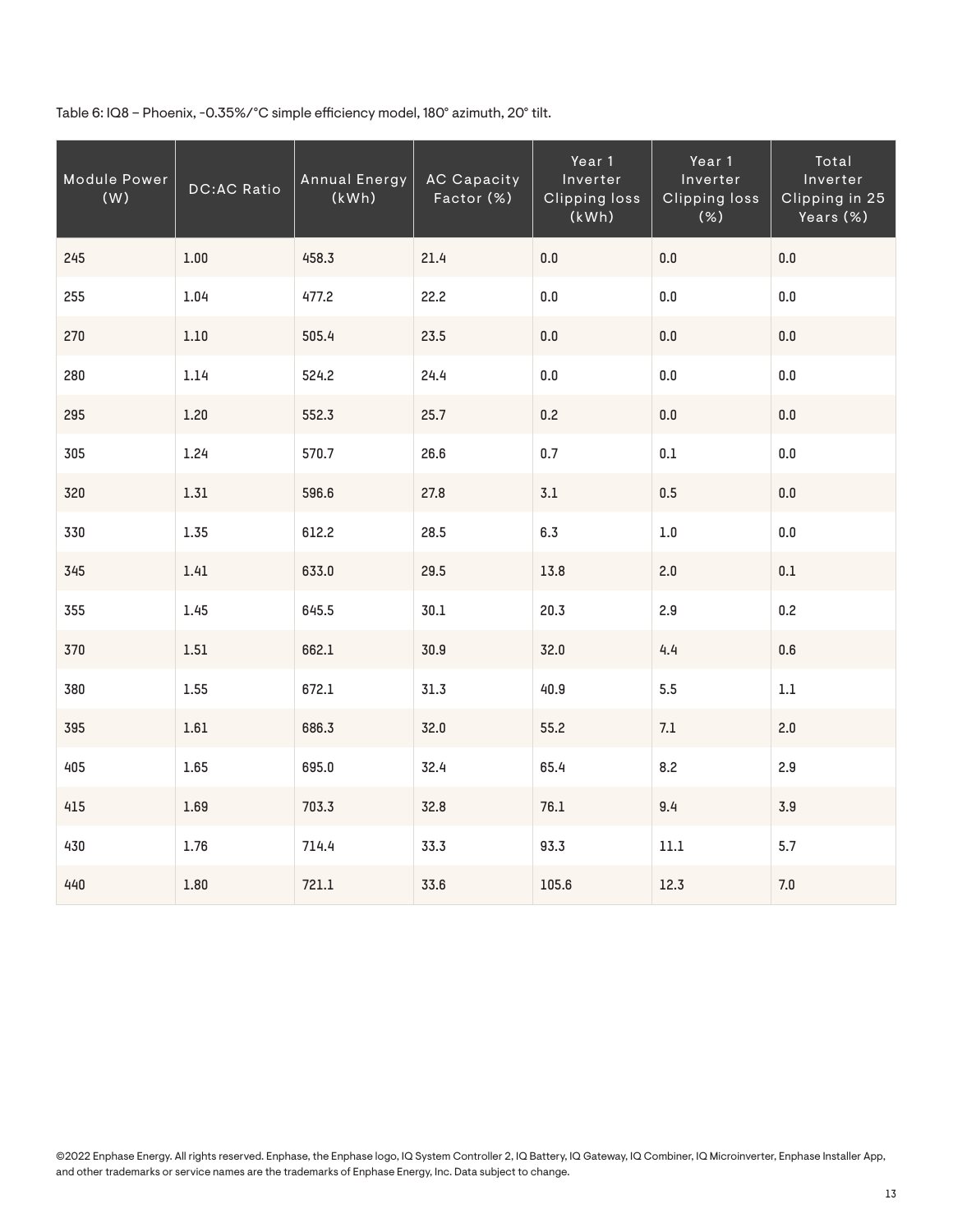Table 7: IQ8 – Minnesota, -0.35%/°C simple efficiency model, 180° azimuth, 20° tilt.

| Module Power<br>(W) | <b>DC:AC Ratio</b> | <b>Annual Energy</b><br>(kWh) | <b>AC Capacity</b><br>Factor (%) | Year 1<br>Inverter<br><b>Clipping loss</b><br>(kWh) | Year 1<br>Inverter<br><b>Clipping loss</b><br>$\overline{(\%)}$ | Total<br>Inverter<br>Clipping in 25<br>Years (%) |
|---------------------|--------------------|-------------------------------|----------------------------------|-----------------------------------------------------|-----------------------------------------------------------------|--------------------------------------------------|
| 245                 | $1.00\,$           | 355.5                         | 16.6                             | $0.0\,$                                             | $0.0\,$                                                         | $0.0\,$                                          |
| 255                 | 1.04               | 370.1                         | 17.2                             | 0.0                                                 | $0.0\,$                                                         | 0.0                                              |
| 270                 | $1.10\,$           | 392.0                         | 18.3                             | $0.0\,$                                             | $0.0\,$                                                         | 0.0                                              |
| 280                 | 1.14               | 406.6                         | 18.9                             | $0.1\,$                                             | $0.0\,$                                                         | $0.0\,$                                          |
| 295                 | 1.20               | 428.0                         | 19.9                             | 0.7                                                 | $0.1\,$                                                         | $0.0\,$                                          |
| 305                 | 1.24               | 441.8                         | 20.6                             | 1.5                                                 | 0.3                                                             | 0.0                                              |
| 320                 | $1.31\,$           | 461.5                         | 21.5                             | $3.8$                                               | $0.8\,$                                                         | $0.0\,$                                          |
| 330                 | 1.35               | 473.8                         | 22.1                             | 6.2                                                 | 1.2                                                             | 0.1                                              |
| 345                 | 1.41               | 491.0                         | 22.9                             | $10.9\,$                                            | 2.1                                                             | $0.1\,$                                          |
| 355                 | 1.45               | 501.8                         | 23.4                             | 14.8                                                | 2.7                                                             | 0.2                                              |
| 370                 | $1.51\,$           | 516.9                         | 24.1                             | 21.7                                                | 3.9                                                             | 0.4                                              |
| 380                 | 1.55               | 526.4                         | 24.5                             | 26.9                                                | 4.7                                                             | 0.7                                              |
| 395                 | $1.61$             | 539.9                         | 25.2                             | 35.4                                                | 5.9                                                             | $1.3\,$                                          |
| 405                 | 1.65               | 548.4                         | 25.6                             | 41.6                                                | 6.8                                                             | $1.8\,$                                          |
| 415                 | 1.69               | 556.5                         | 25.9                             | 48.3                                                | 7.7                                                             | 2.4                                              |
| 430                 | 1.76               | 567.9                         | 26.5                             | 58.9                                                | 9.0                                                             | 3.5                                              |
| 440                 | $1.80\,$           | 575.1                         | 26.8                             | 66.4                                                | 9.9                                                             | 4.4                                              |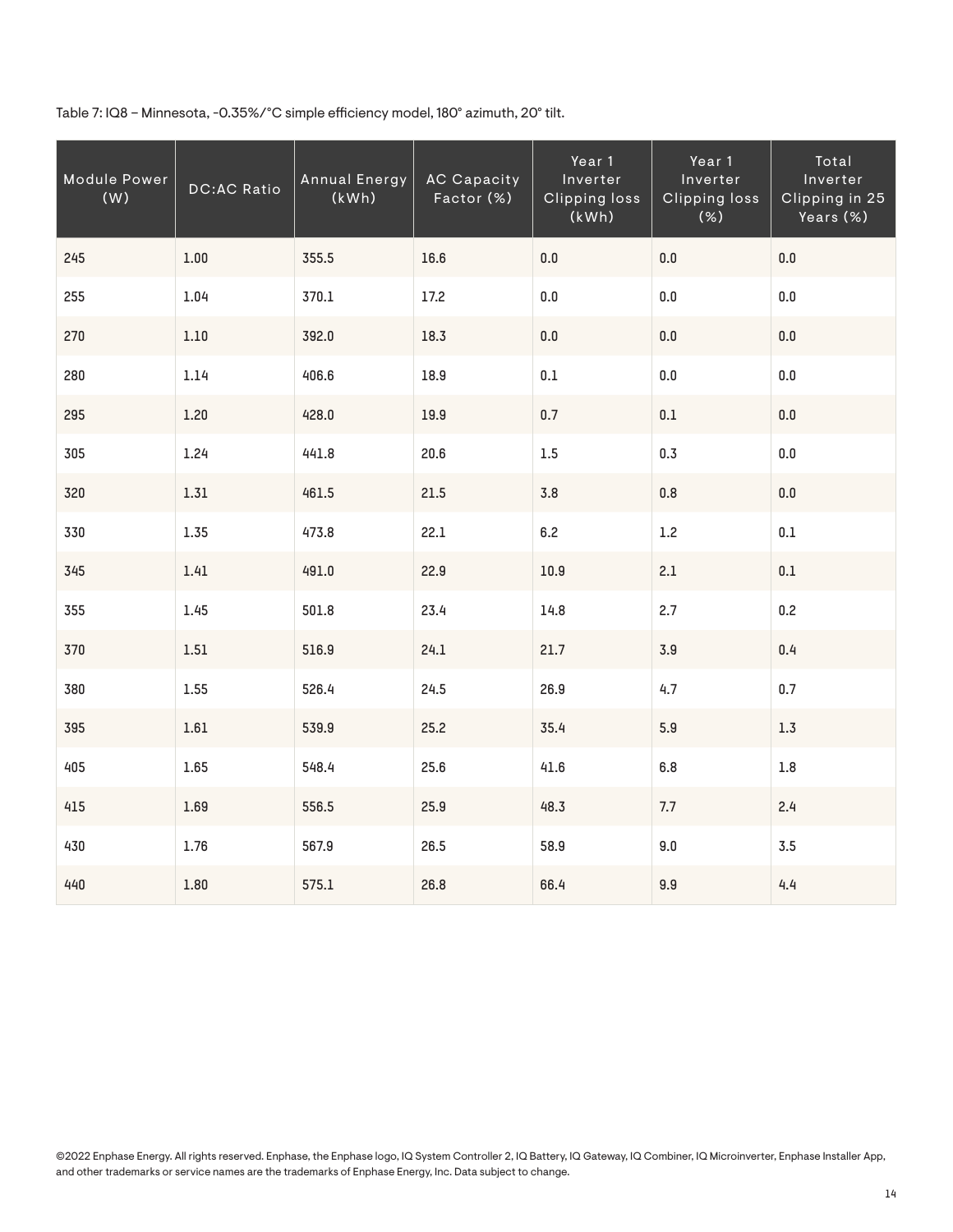Table 8: IQ8 – Newark, -0.35%/°C simple efficiency model, 180° azimuth, 20° tilt.

| Module Power<br>(W) | <b>DC:AC Ratio</b> | <b>Annual Energy</b><br>(kWh) | <b>AC Capacity</b><br>Factor (%) | Year 1<br>Inverter<br><b>Clipping loss</b><br>(kWh) | Year 1<br>Inverter<br><b>Clipping loss</b><br>$\overline{(\%)}$ | Total<br>Inverter<br>Clipping in 25<br>Years (%) |
|---------------------|--------------------|-------------------------------|----------------------------------|-----------------------------------------------------|-----------------------------------------------------------------|--------------------------------------------------|
| 245                 | $1.00\,$           | 354.4                         | 16.5                             | $0.0\,$                                             | $0.0\,$                                                         | $0.0\,$                                          |
| 255                 | 1.04               | 369.0                         | 17.2                             | 0.0                                                 | $0.0\,$                                                         | 0.0                                              |
| 270                 | $1.10\,$           | 390.8                         | 18.2                             | $0.0\,$                                             | $0.0\,$                                                         | 0.0                                              |
| 280                 | 1.14               | 405.4                         | 18.9                             | $0.0\,$                                             | $0.0\,$                                                         | $0.0\,$                                          |
| 295                 | 1.20               | 427.1                         | 19.9                             | 0.2                                                 | $0.0\,$                                                         | $0.0\,$                                          |
| 305                 | 1.24               | 441.3                         | 20.6                             | 0.6                                                 | $0.1\,$                                                         | $0.0\,$                                          |
| 320                 | $1.31\,$           | 461.8                         | 21.5                             | 2.0                                                 | $0.4\,$                                                         | $0.0\,$                                          |
| 330                 | 1.35               | 474.8                         | 22.1                             | 3.6                                                 | 0.7                                                             | 0.0                                              |
| 345                 | 1.41               | 492.7                         | 23.0                             | 7.6                                                 | $1.5\,$                                                         | $0.1\,$                                          |
| 355                 | 1.45               | 503.8                         | 23.5                             | 11.2                                                | 2.1                                                             | $0.1\,$                                          |
| 370                 | $1.51\,$           | 519.3                         | 24.2                             | 17.6                                                | 3.1                                                             | 0.2                                              |
| 380                 | 1.55               | 529.1                         | 24.7                             | 22.4                                                | 3.9                                                             | 0.4                                              |
| 395                 | $1.61$             | 542.8                         | 25.3                             | 30.7                                                | 5.1                                                             | $0.9\,$                                          |
| 405                 | 1.65               | 551.3                         | 25.7                             | 36.8                                                | 6.0                                                             | 1.3                                              |
| 415                 | 1.69               | 559.4                         | 26.1                             | 43.4                                                | 6.9                                                             | $1.9\,$                                          |
| 430                 | 1.76               | 570.9                         | 26.6                             | 53.8                                                | 8.3                                                             | 2.9                                              |
| 440                 | $1.80\,$           | 578.3                         | 26.9                             | 61.2                                                | 9.2                                                             | 3.7                                              |

©2022 Enphase Energy. All rights reserved. Enphase, the Enphase logo, IQ System Controller 2, IQ Battery, IQ Gateway, IQ Combiner, IQ Microinverter, Enphase Installer App, and other trademarks or service names are the trademarks of Enphase Energy, Inc. Data subject to change.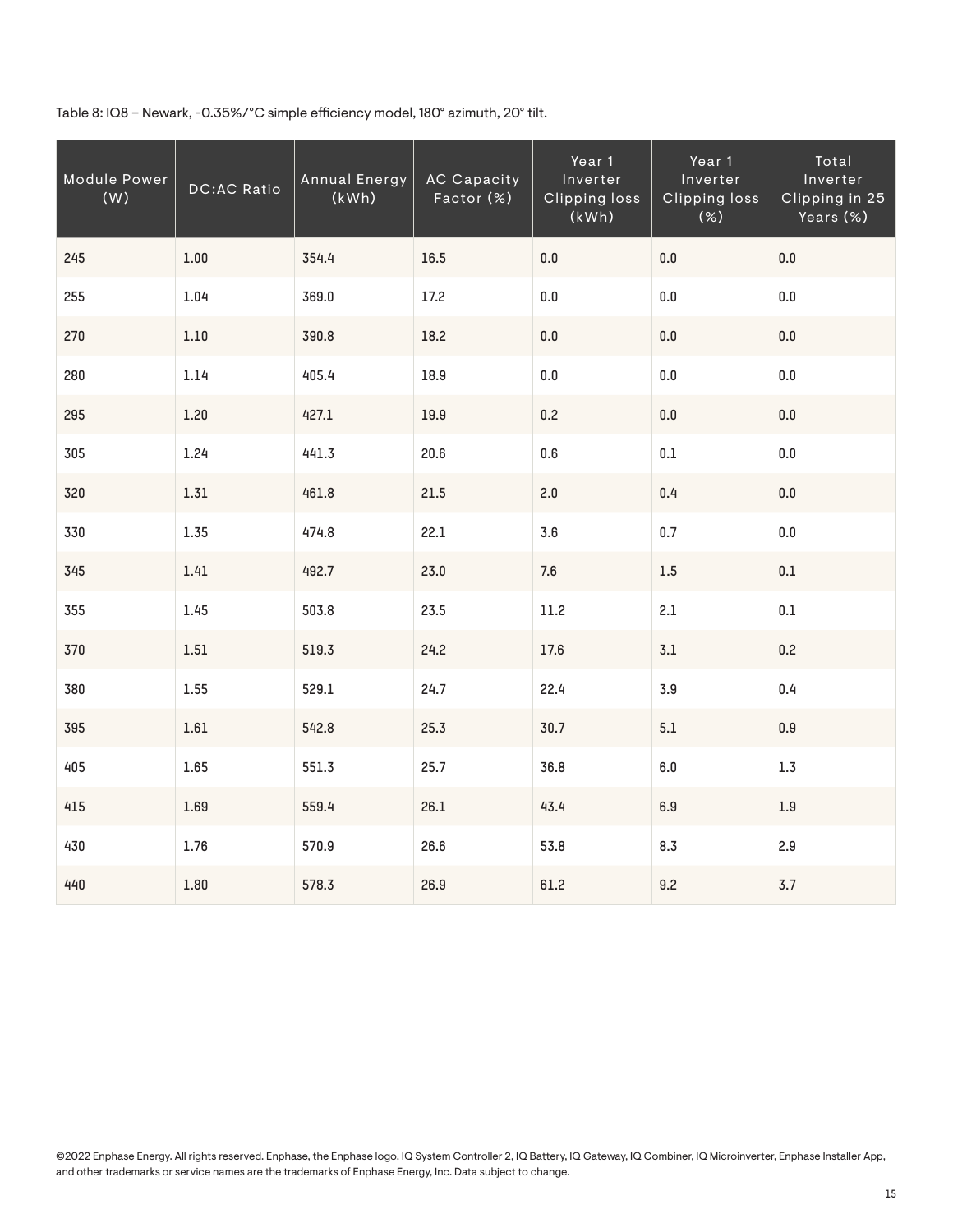# IQ8+ simulation results

The following tables shows the simulated single-module values for different DC:AC ratios on the IQ8+ Microinverter in locations covering across the United States, using a -0.35%/C simple efficiency model. The IQ8+ Microinverter has a peak output power rating of 300 VA. In this model, the module orientation is fixed at 180° azimuth, 20° tilt. Many real-world PV systems do not have ideal true south orientations of 180° azimuth and ideal tilt angles, so the impact of clipping will be less than shown in the tables below.

| Module Power<br>(W) | <b>DC:AC Ratio</b> | Annual Energy<br>(kWh) | <b>AC Capacity</b><br>Factor (%) | Year 1<br>Inverter<br><b>Clipping loss</b><br>(kWh) | Year 1<br>Inverter<br><b>Clipping loss</b><br>(%) | Total<br>Inverter<br>Clipping in 25<br>Years (%) |
|---------------------|--------------------|------------------------|----------------------------------|-----------------------------------------------------|---------------------------------------------------|--------------------------------------------------|
| 300                 | 1.00               | 527.5                  | 20.1                             | $0.0\,$                                             | $0.0\,$                                           | 0.0                                              |
| 315                 | 1.05               | 554.0                  | 21.1                             | 0.0                                                 | $0.0\,$                                           | $0.0\,$                                          |
| 330                 | $1.10\,$           | 580.6                  | 22.1                             | $0.0\,$                                             | $0.0\,$                                           | $0.0\,$                                          |
| 345                 | $1.15\,$           | 607.0                  | 23.1                             | $0.1\,$                                             | $0.0\,$                                           | $0.0\,$                                          |
| 360                 | 1.20               | 632.9                  | 24.1                             | 0.7                                                 | $0.1\,$                                           | $0.0\,$                                          |
| 375                 | 1.25               | 657.6                  | 25.0                             | 2.6                                                 | 0.4                                               | $0.0\,$                                          |
| 390                 | 1.30               | 680.3                  | 25.9                             | 6.5                                                 | $0.9\,$                                           | $0.0\,$                                          |
| 405                 | 1.35               | 700.9                  | 26.7                             | 12.5                                                | 1.7                                               | 0.1                                              |
| 420                 | 1.40               | 719.8                  | 27.4                             | 20.2                                                | 2.6                                               | 0.2                                              |
| 435                 | 1.45               | 737.2                  | 28.1                             | 29.4                                                | 3.7                                               | 0.4                                              |
| 450                 | 1.50               | 753.2                  | 28.7                             | 40.0                                                | 4.8                                               | $0.8\,$                                          |
| 465                 | 1.55               | 767.8                  | 29.2                             | 52.0                                                | 6.1                                               | 1.4                                              |
| 480                 | $1.60\,$           | 781.4                  | 29.7                             | 65.1                                                | 7.4                                               | 2.2                                              |
| 495                 | 1.65               | 794.3                  | 30.2                             | 78.9                                                | 8.7                                               | 3.2                                              |
| 510                 | $1.70\,$           | 806.6                  | 30.7                             | 93.3                                                | $10.0\,$                                          | 4.4                                              |
| 525                 | 1.75               | 818.3                  | 31.1                             | 108.2                                               | 11.2                                              | 5.8                                              |
| 540                 | $1.80\,$           | 829.4                  | $31.6\,$                         | 123.8                                               | 12.5                                              | 7.2                                              |

Table 9: IQ8+ – Denver, -0.35%/°C simple efficiency model, 180° azimuth, 20° tilt.

©2022 Enphase Energy. All rights reserved. Enphase, the Enphase logo, IQ System Controller 2, IQ Battery, IQ Gateway, IQ Combiner, IQ Microinverter, Enphase Installer App, and other trademarks or service names are the trademarks of Enphase Energy, Inc. Data subject to change.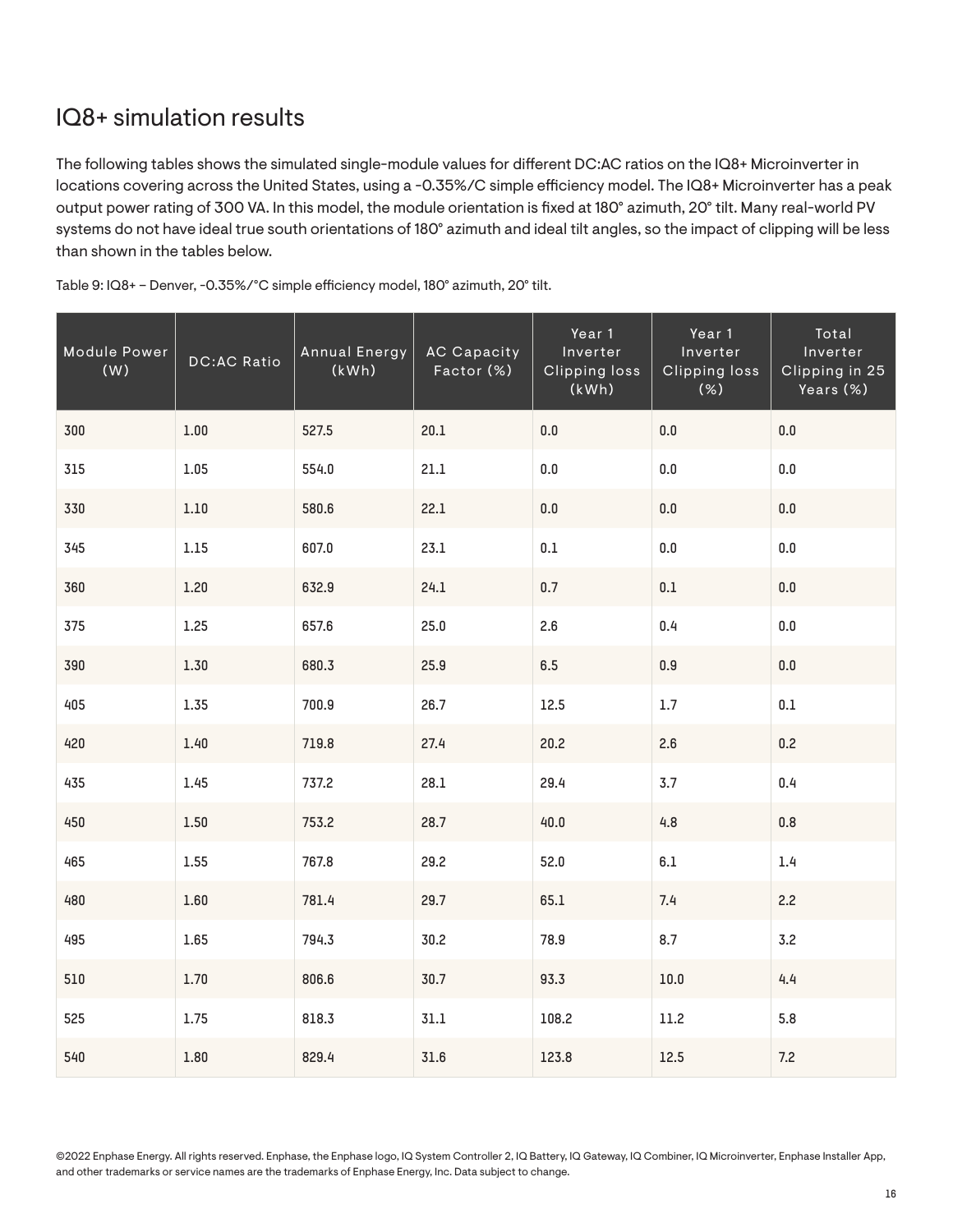Table 10: IQ8+ – Los Angeles, -0.35%/°C simple efficiency model, 180° azimuth, 20° tilt.

| Module Power<br>(W) | DC:AC Ratio | Annual Energy<br>(kWh) | <b>AC Capacity</b><br>Factor (%) | Year 1<br>Inverter<br><b>Clipping loss</b><br>(kWh) | Year 1<br>Inverter<br><b>Clipping loss</b><br>(%) | Total<br>Inverter<br>Clipping in 25<br>Years (%) |
|---------------------|-------------|------------------------|----------------------------------|-----------------------------------------------------|---------------------------------------------------|--------------------------------------------------|
| 300                 | $1.00\,$    | 547.5                  | 20.8                             | $0.0\,$                                             | $0.0\,$                                           | $0.0\,$                                          |
| 315                 | 1.05        | 575.1                  | 21.9                             | 0.0                                                 | $0.0\,$                                           | $0.0\,$                                          |
| 330                 | $1.10\,$    | 602.6                  | 22.9                             | 0.0                                                 | $0.0\,$                                           | 0.0                                              |
| 345                 | $1.15$      | 630.1                  | 24.0                             | $0.0\,$                                             | $0.0\,$                                           | $0.0\,$                                          |
| 360                 | 1.20        | 657.4                  | 25.0                             | 0.2                                                 | $0.0\,$                                           | $0.0\,$                                          |
| 375                 | 1.25        | 683.4                  | 26.0                             | $1.8\,$                                             | 0.3                                               | 0.0                                              |
| 390                 | 1.30        | 707.1                  | 26.9                             | 5.7                                                 | $0.8\,$                                           | $0.0\,$                                          |
| 405                 | 1.35        | 727.9                  | 27.7                             | 12.5                                                | 1.6                                               | 0.1                                              |
| 420                 | $1.40$      | 746.7                  | 28.4                             | 21.3                                                | 2.7                                               | 0.2                                              |
| 435                 | 1.45        | 763.8                  | 29.1                             | 31.8                                                | 3.8                                               | 0.4                                              |
| 450                 | 1.50        | 779.2                  | 29.6                             | 44.1                                                | 5.1                                               | 0.9                                              |
| 465                 | 1.55        | 792.7                  | 30.2                             | 58.2                                                | 6.6                                               | $1.7\,$                                          |
| 480                 | $1.60\,$    | 805.1                  | 30.6                             | 73.5                                                | $8.0\,$                                           | 2.7                                              |
| 495                 | 1.65        | 816.5                  | 31.1                             | 89.8                                                | 9.5                                               | 4.0                                              |
| 510                 | $1.70$      | 827.3                  | 31.5                             | 106.7                                               | $11.0\,$                                          | 5.5                                              |
| 525                 | 1.75        | 837.7                  | 31.9                             | 124.0                                               | 12.4                                              | $7.1\,$                                          |
| 540                 | 1.80        | 847.6                  | 32.3                             | 141.8                                               | 13.8                                              | 8.6                                              |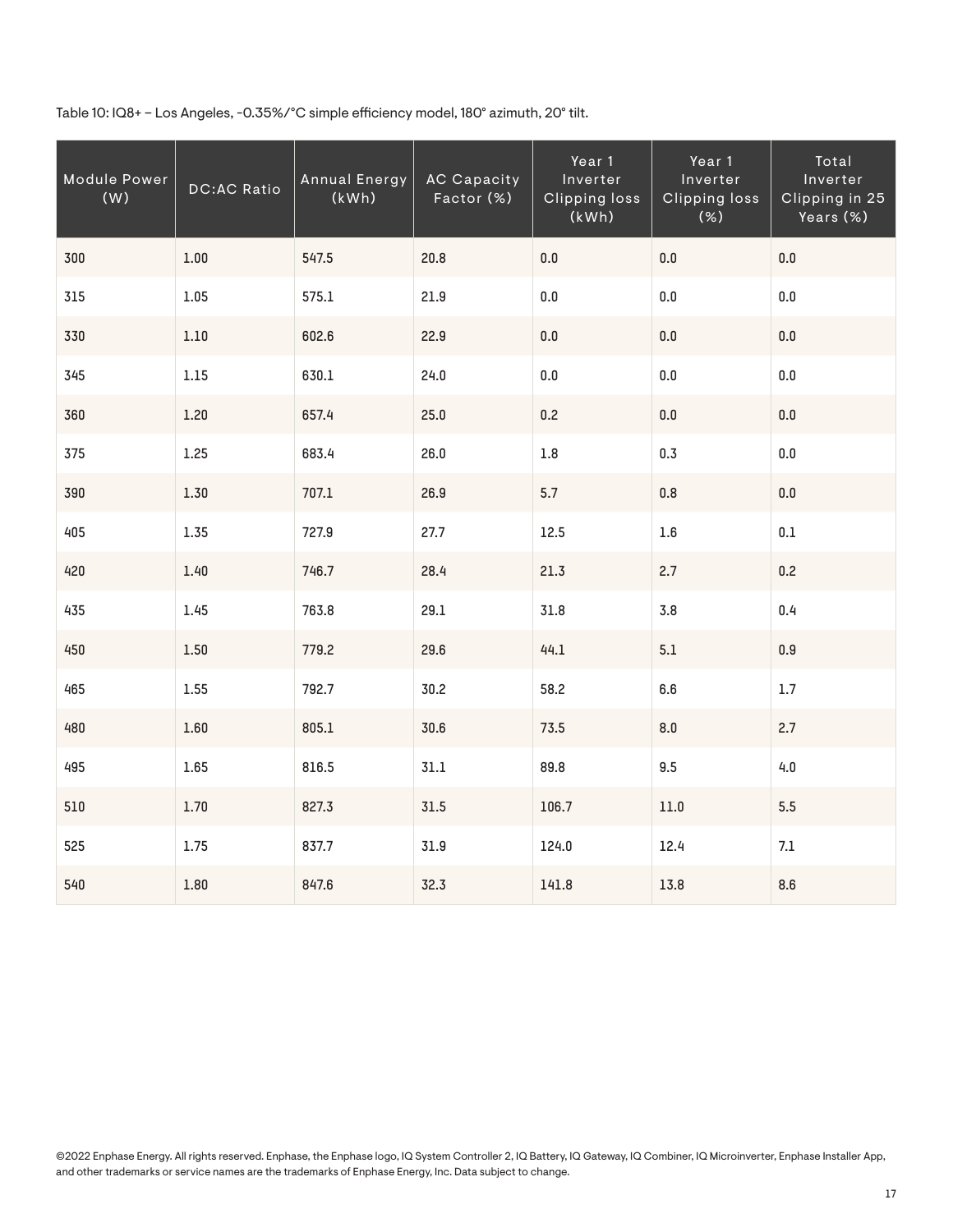Table 11: IQ8+ – New York City, -0.35%/°C simple efficiency model, 180° azimuth, 20° tilt.

| Module Power<br>(W) | <b>DC:AC Ratio</b> | <b>Annual Energy</b><br>(kWh) | <b>AC Capacity</b><br>Factor (%) | Year 1<br>Inverter<br><b>Clipping loss</b><br>(kWh) | Year 1<br>Inverter<br><b>Clipping loss</b><br>(%) | Total<br>Inverter<br>Clipping in 25<br>Years (%) |
|---------------------|--------------------|-------------------------------|----------------------------------|-----------------------------------------------------|---------------------------------------------------|--------------------------------------------------|
| 300                 | $1.00\,$           | 422.1                         | 16.1                             | $0.0\,$                                             | $0.0\,$                                           | $0.0\,$                                          |
| 315                 | 1.05               | 443.4                         | 16.9                             | $0.0\,$                                             | $0.0\,$                                           | $0.0\,$                                          |
| 330                 | $1.10\,$           | 464.6                         | 17.7                             | $0.0\,$                                             | $0.0\,$                                           | $0.0\,$                                          |
| 345                 | $1.15\,$           | 485.9                         | 18.5                             | $0.0\,$                                             | $0.0\,$                                           | 0.0                                              |
| 360                 | 1.20               | 506.9                         | 19.3                             | 0.2                                                 | $0.0\,$                                           | $0.0\,$                                          |
| 375                 | 1.25               | 527.6                         | 20.1                             | $0.8\,$                                             | 0.1                                               | $0.0\,$                                          |
| 390                 | 1.30               | 547.8                         | 20.8                             | $1.9\,$                                             | 0.3                                               | $0.0\,$                                          |
| 405                 | 1.35               | 566.9                         | 21.6                             | 4.1                                                 | 0.7                                               | 0.0                                              |
| 420                 | $1.40$             | 585.0                         | 22.3                             | 7.3                                                 | $1.2\,$                                           | $0.1\,$                                          |
| 435                 | 1.45               | 601.8                         | 22.9                             | 11.7                                                | 1.8                                               | $0.1\,$                                          |
| 450                 | 1.50               | 617.7                         | 23.5                             | 17.1                                                | 2.6                                               | 0.2                                              |
| 465                 | 1.55               | 632.7                         | 24.1                             | 23.5                                                | 3.4                                               | 0.3                                              |
| 480                 | $1.60\,$           | 646.9                         | 24.6                             | 30.7                                                | 4.3                                               | 0.6                                              |
| 495                 | 1.65               | 660.1                         | 25.1                             | 38.8                                                | 5.3                                               | $1.0\,$                                          |
| 510                 | $1.70$             | 672.5                         | 25.6                             | 47.7                                                | 6.4                                               | $1.5\,$                                          |
| 525                 | 1.75               | 684.3                         | 26.0                             | 57.3                                                | 7.4                                               | 2.2                                              |
| 540                 | 1.80               | 695.6                         | 26.5                             | 67.4                                                | 8.5                                               | $3.0$                                            |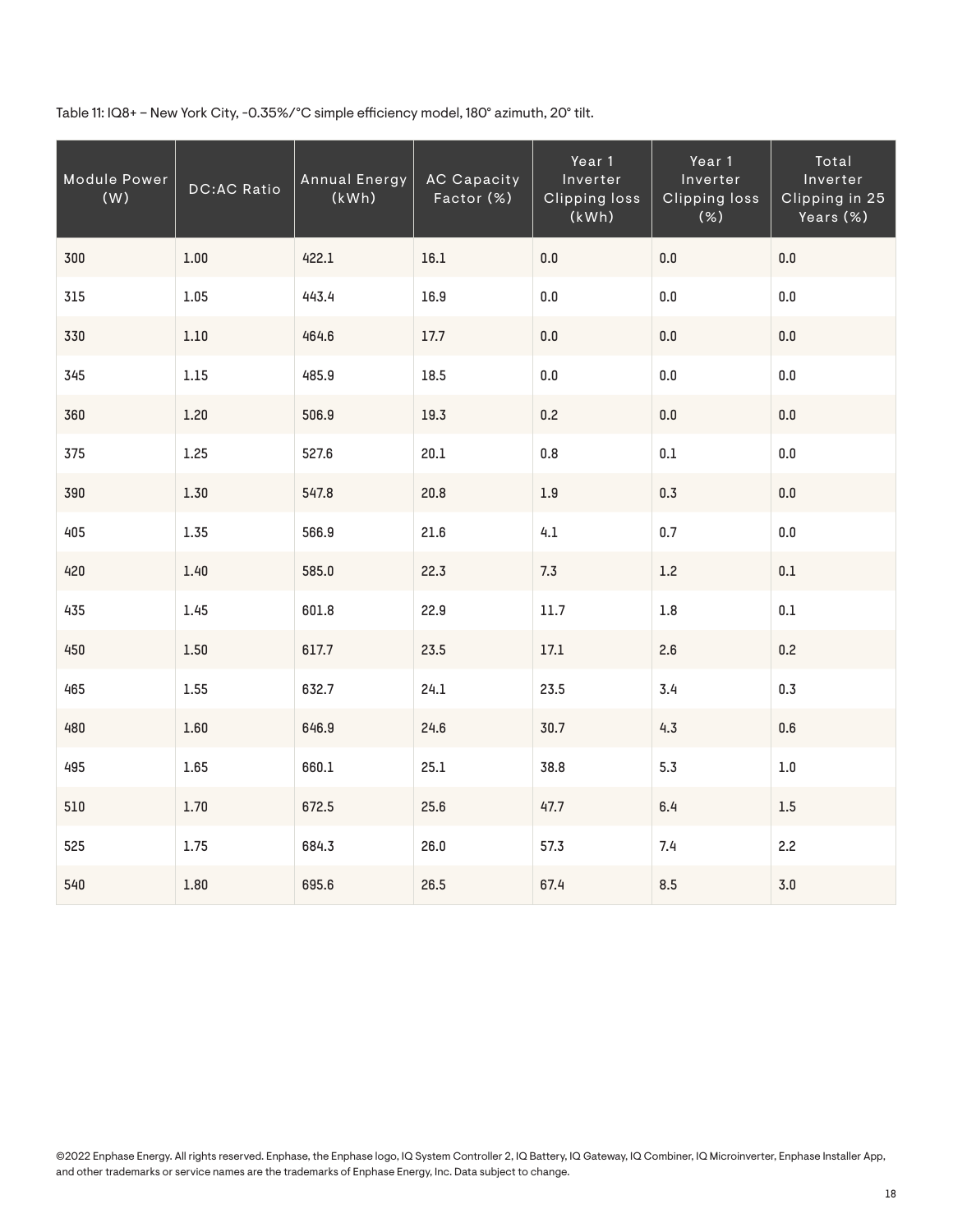Table 12: IQ8+ – Dallas, -0.35%/°C simple efficiency model, 180° azimuth, 20° tilt.

| Module Power<br>(W) | <b>DC:AC Ratio</b> | <b>Annual Energy</b><br>(kWh) | <b>AC Capacity</b><br>Factor (%) | Year 1<br>Inverter<br><b>Clipping loss</b><br>(kWh) | Year 1<br>Inverter<br><b>Clipping loss</b><br>(%) | Total<br>Inverter<br>Clipping in 25<br>Years (%) |
|---------------------|--------------------|-------------------------------|----------------------------------|-----------------------------------------------------|---------------------------------------------------|--------------------------------------------------|
| 300                 | $1.00\,$           | 474.5                         | 18.1                             | 0.0                                                 | $0.0\,$                                           | $0.0\,$                                          |
| 315                 | $1.05\,$           | 498.4                         | 19.0                             | $0.0\,$                                             | $0.0\,$                                           | $0.0\,$                                          |
| 330                 | $1.10$             | 522.3                         | 19.9                             | $0.0\,$                                             | $0.0\,$                                           | $0.0\,$                                          |
| 345                 | $1.15\,$           | 546.2                         | 20.8                             | 0.0                                                 | $0.0\,$                                           | 0.0                                              |
| 360                 | 1.20               | 569.8                         | 21.7                             | 0.2                                                 | $0.0\,$                                           | $0.0\,$                                          |
| 375                 | 1.25               | 593.0                         | 22.6                             | $1.0$                                               | 0.2                                               | 0.0                                              |
| 390                 | 1.30               | 615.3                         | 23.4                             | 2.6                                                 | 0.4                                               | $0.0\,$                                          |
| 405                 | 1.35               | 636.4                         | 24.2                             | 5.4                                                 | 0.8                                               | 0.0                                              |
| 420                 | $1.40$             | 656.1                         | 25.0                             | $9.6\,$                                             | $1.4\,$                                           | $0.1\,$                                          |
| 435                 | 1.45               | 674.1                         | 25.7                             | 15.6                                                | 2.2                                               | $0.1\,$                                          |
| 450                 | 1.50               | 690.4                         | 26.3                             | 23.2                                                | 3.1                                               | 0.2                                              |
| 465                 | 1.55               | 705.4                         | 26.8                             | 32.2                                                | 4.2                                               | 0.5                                              |
| 480                 | 1.60               | 719.4                         | 27.4                             | 42.2                                                | 5.3                                               | $1.0\,$                                          |
| 495                 | 1.65               | 732.3                         | 27.9                             | 53.2                                                | 6.5                                               | 1.6                                              |
| 510                 | $1.70$             | 744.6                         | 28.3                             | 65.0                                                | 7.7                                               | 2.4                                              |
| 525                 | 1.75               | 756.0                         | 28.8                             | 77.5                                                | 8.9                                               | 3.4                                              |
| 540                 | 1.80               | 766.8                         | 29.2                             | 90.8                                                | 10.2                                              | 4.7                                              |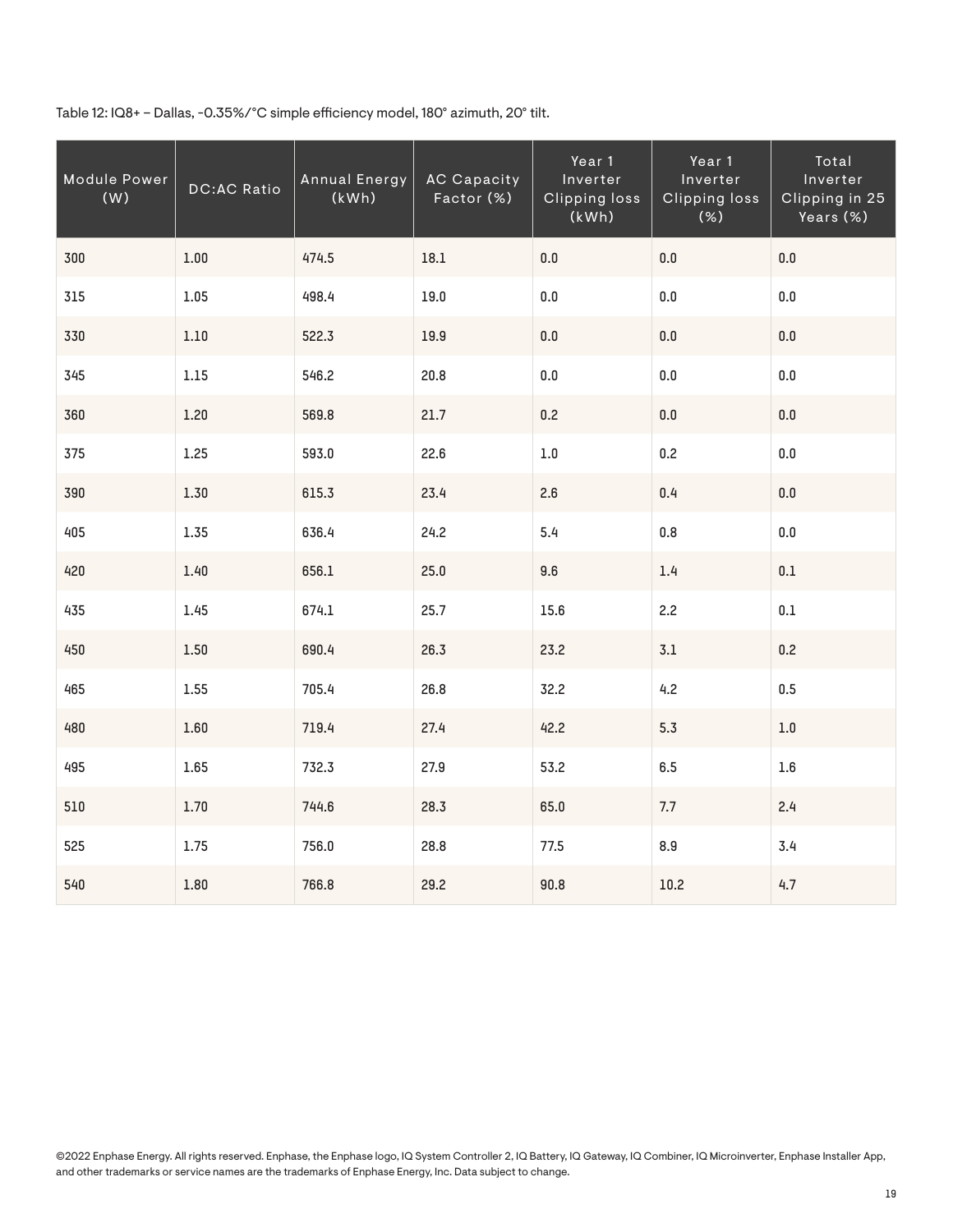Table 13: IQ8+ – Miami, -0.35%/°C simple efficiency model, 180° azimuth, 20° tilt.

| Module Power<br>(W) | <b>DC:AC Ratio</b> | <b>Annual Energy</b><br>(kWh) | <b>AC Capacity</b><br>Factor (%) | Year 1<br>Inverter<br><b>Clipping loss</b><br>(kWh) | Year 1<br>Inverter<br><b>Clipping loss</b><br>$(\%)$ | Total<br>Inverter<br>Clipping in 25<br>Years (%) |
|---------------------|--------------------|-------------------------------|----------------------------------|-----------------------------------------------------|------------------------------------------------------|--------------------------------------------------|
| 300                 | 1.00               | 505.2                         | 19.2                             | $0.0\,$                                             | $0.0\,$                                              | $0.0\,$                                          |
| 315                 | 1.05               | 530.6                         | 20.2                             | $0.0\,$                                             | $0.0\,$                                              | $0.0\,$                                          |
| 330                 | $1.10\,$           | 556.1                         | 21.2                             | $0.0\,$                                             | $0.0\,$                                              | $0.0\,$                                          |
| 345                 | $1.15\,$           | 581.4                         | 22.1                             | 0.0                                                 | $0.0\,$                                              | 0.0                                              |
| 360                 | 1.20               | 606.8                         | 23.1                             | $0.1\,$                                             | $0.0\,$                                              | $0.0\,$                                          |
| 375                 | 1.25               | 631.6                         | 24.0                             | 0.7                                                 | 0.1                                                  | 0.0                                              |
| 390                 | 1.30               | 655.4                         | 24.9                             | 2.3                                                 | 0.3                                                  | $0.0\,$                                          |
| 405                 | 1.35               | 677.6                         | 25.8                             | 5.6                                                 | 0.8                                                  | 0.0                                              |
| 420                 | 1.40               | 698.0                         | 26.6                             | $10.7\,$                                            | 1.4                                                  | $0.1\,$                                          |
| 435                 | 1.45               | 716.4                         | 27.3                             | 17.8                                                | 2.3                                                  | $0.1\,$                                          |
| 450                 | $1.50\,$           | 733.4                         | 27.9                             | 26.3                                                | 3.3                                                  | 0.3                                              |
| 465                 | 1.55               | 749.2                         | 28.5                             | 36.0                                                | 4.4                                                  | 0.6                                              |
| 480                 | 1.60               | 763.9                         | 29.1                             | 46.8                                                | 5.5                                                  | $1.1\,$                                          |
| 495                 | 1.65               | 777.6                         | 29.6                             | 58.6                                                | 6.7                                                  | $1.7\,$                                          |
| 510                 | 1.70               | 790.6                         | $30.1$                           | 71.2                                                | 7.9                                                  | 2.6                                              |
| 525                 | 1.75               | 802.6                         | 30.5                             | 84.7                                                | 9.2                                                  | 3.7                                              |
| 540                 | $1.80\,$           | 813.7                         | 31.0                             | 99.1                                                | 10.4                                                 | 4.9                                              |

©2022 Enphase Energy. All rights reserved. Enphase, the Enphase logo, IQ System Controller 2, IQ Battery, IQ Gateway, IQ Combiner, IQ Microinverter, Enphase Installer App, and other trademarks or service names are the trademarks of Enphase Energy, Inc. Data subject to change.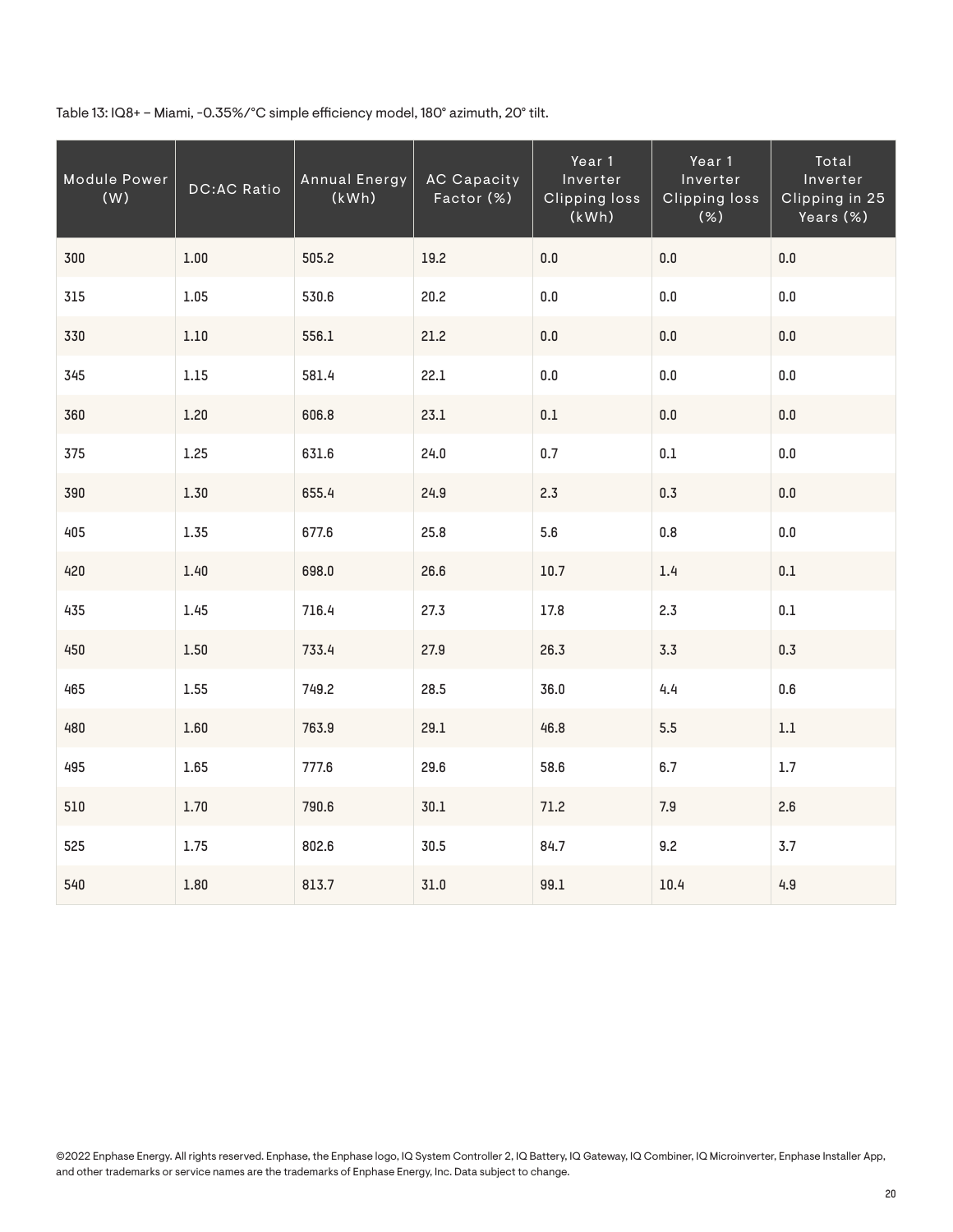Table 14: IQ8+ – Phoenix, -0.35%/°C simple efficiency model, 180° azimuth, 20° tilt.

| Module Power<br>(W) | <b>DC:AC Ratio</b> | <b>Annual Energy</b><br>(kWh) | <b>AC Capacity</b><br>Factor (%) | Year 1<br>Inverter<br><b>Clipping loss</b><br>(kWh) | Year 1<br>Inverter<br><b>Clipping loss</b><br>(%) | Total<br>Inverter<br>Clipping in 25<br>Years (%) |
|---------------------|--------------------|-------------------------------|----------------------------------|-----------------------------------------------------|---------------------------------------------------|--------------------------------------------------|
| 300                 | $1.00\,$           | 561.6                         | 21.4                             | $0.0\,$                                             | $0.0\,$                                           | $0.0\,$                                          |
| 315                 | 1.05               | 589.9                         | 22.4                             | $0.0\,$                                             | $0.0\,$                                           | $0.0\,$                                          |
| 330                 | $1.10\,$           | 618.1                         | 23.5                             | $0.0\,$                                             | $0.0\,$                                           | $0.0\,$                                          |
| 345                 | $1.15\,$           | 646.4                         | 24.6                             | $0.0\,$                                             | $0.0\,$                                           | $0.0\,$                                          |
| 360                 | 1.20               | 674.4                         | 25.7                             | 0.2                                                 | $0.0\,$                                           | $0.0\,$                                          |
| 375                 | 1.25               | 701.9                         | 26.7                             | $1.0\,$                                             | 0.1                                               | $0.0\,$                                          |
| 390                 | 1.30               | 727.8                         | 27.7                             | 3.3                                                 | 0.4                                               | $0.0\,$                                          |
| 405                 | 1.35               | 751.3                         | 28.6                             | 8.1                                                 | $1.0$                                             | $0.0\,$                                          |
| 420                 | $1.40$             | 772.2                         | 29.4                             | 15.5                                                | $1.9\,$                                           | $0.1\,$                                          |
| 435                 | 1.45               | 791.0                         | 30.1                             | 25.0                                                | 2.9                                               | 0.2                                              |
| 450                 | 1.50               | 807.9                         | 30.7                             | 36.6                                                | 4.2                                               | 0.5                                              |
| 465                 | 1.55               | 823.0                         | 31.3                             | 49.8                                                | 5.5                                               | $1.1\,$                                          |
| 480                 | $1.60\,$           | 837.3                         | 31.9                             | 63.9                                                | 6.8                                               | $1.8\,$                                          |
| 495                 | 1.65               | 850.6                         | 32.4                             | 79.0                                                | 8.2                                               | 2.8                                              |
| 510                 | $1.70$             | 862.9                         | 32.8                             | 95.1                                                | 9.5                                               | 4.0                                              |
| 525                 | 1.75               | 874.0                         | 33.3                             | 112.4                                               | 10.9                                              | 5.5                                              |
| 540                 | 1.80               | 884.1                         | 33.6                             | 130.7                                               | 12.4                                              | $7.1\,$                                          |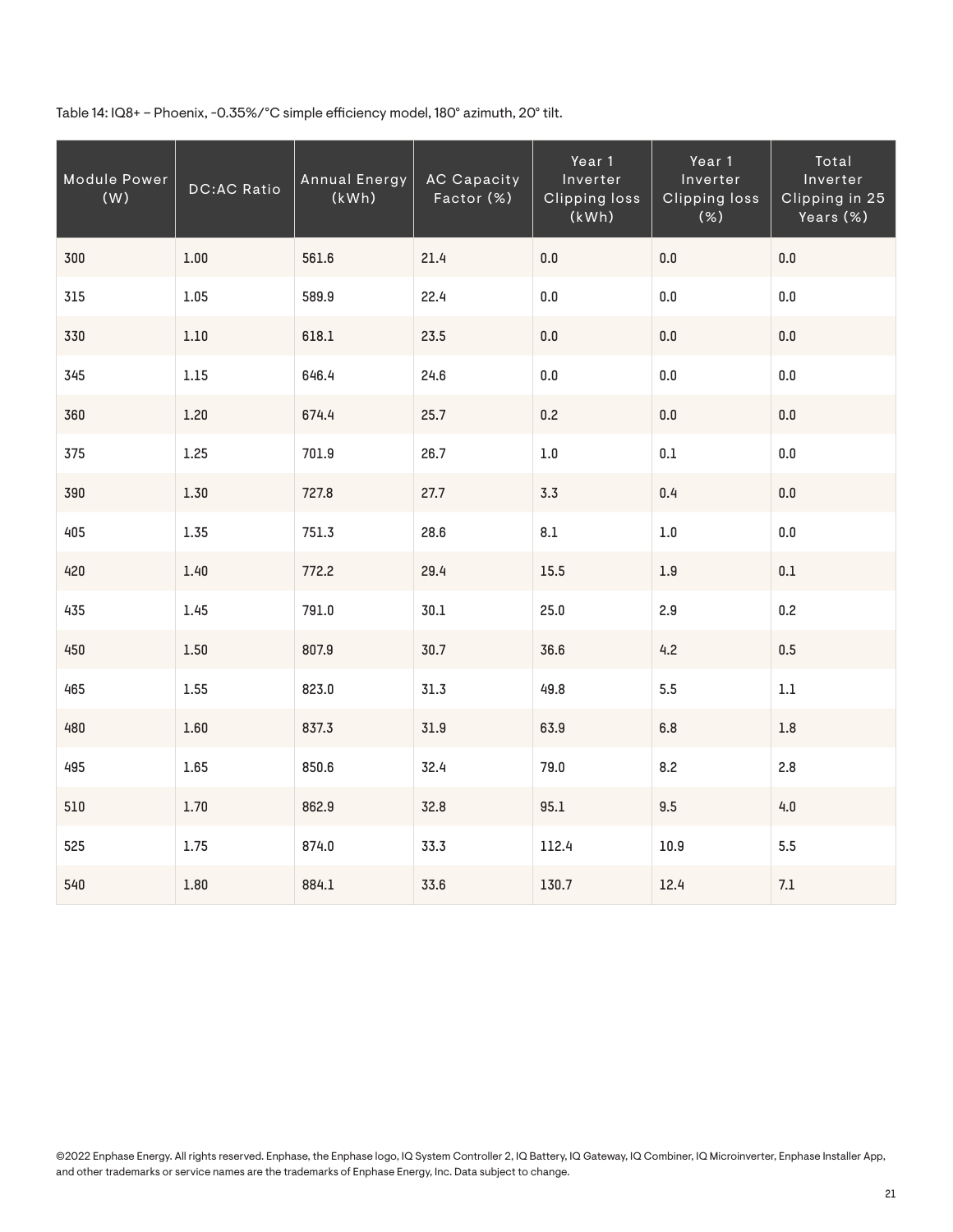Table 15: IQ8+ – Minnesota, -0.35%/°C simple efficiency model, 180° azimuth, 20° tilt.

| Module Power<br>(W) | <b>DC:AC Ratio</b> | <b>Annual Energy</b><br>(kWh) | <b>AC Capacity</b><br>Factor (%) | Year 1<br>Inverter<br><b>Clipping loss</b><br>(kWh) | Year 1<br>Inverter<br><b>Clipping loss</b><br>$(\%)$ | Total<br>Inverter<br>Clipping in 25<br>Years (%) |
|---------------------|--------------------|-------------------------------|----------------------------------|-----------------------------------------------------|------------------------------------------------------|--------------------------------------------------|
| 300                 | 1.00               | 435.7                         | 16.6                             | 0.0                                                 | $0.0\,$                                              | $0.0\,$                                          |
| 315                 | 1.05               | 457.7                         | 17.4                             | 0.0                                                 | $0.0\,$                                              | $0.0\,$                                          |
| 330                 | $1.10\,$           | 479.6                         | 18.2                             | $0.0\,$                                             | $0.0\,$                                              | $0.0\,$                                          |
| 345                 | $1.15\,$           | 501.4                         | $19.1\,$                         | 0.2                                                 | $0.0\,$                                              | 0.0                                              |
| 360                 | 1.20               | 522.8                         | 19.9                             | 0.7                                                 | $0.1\,$                                              | $0.0\,$                                          |
| 375                 | 1.25               | 543.4                         | 20.7                             | 2.0                                                 | 0.4                                                  | 0.0                                              |
| 390                 | 1.30               | 563.1                         | 21.4                             | 4.3                                                 | 0.7                                                  | $0.0\,$                                          |
| 405                 | 1.35               | 581.6                         | 22.1                             | 7.8                                                 | 1.3                                                  | 0.1                                              |
| 420                 | $1.40$             | 598.9                         | 22.8                             | 12.4                                                | 2.0                                                  | $0.1\,$                                          |
| 435                 | 1.45               | 615.2                         | 23.4                             | 18.2                                                | 2.8                                                  | 0.2                                              |
| 450                 | 1.50               | 630.3                         | 24.0                             | 25.1                                                | 3.7                                                  | 0.4                                              |
| 465                 | 1.55               | 644.6                         | 24.5                             | 32.8                                                | 4.6                                                  | 0.7                                              |
| 480                 | 1.60               | 658.2                         | 25.0                             | 41.2                                                | 5.6                                                  | $1.1\,$                                          |
| 495                 | 1.65               | 671.1                         | 25.5                             | 50.4                                                | 6.7                                                  | $1.7\,$                                          |
| 510                 | $1.70$             | 683.2                         | 26.0                             | 60.3                                                | $7.8\,$                                              | 2.5                                              |
| 525                 | 1.75               | 694.6                         | 26.4                             | 70.9                                                | 8.9                                                  | 3.4                                              |
| 540                 | 1.80               | 705.4                         | 26.8                             | 82.2                                                | $10.0$                                               | 4.5                                              |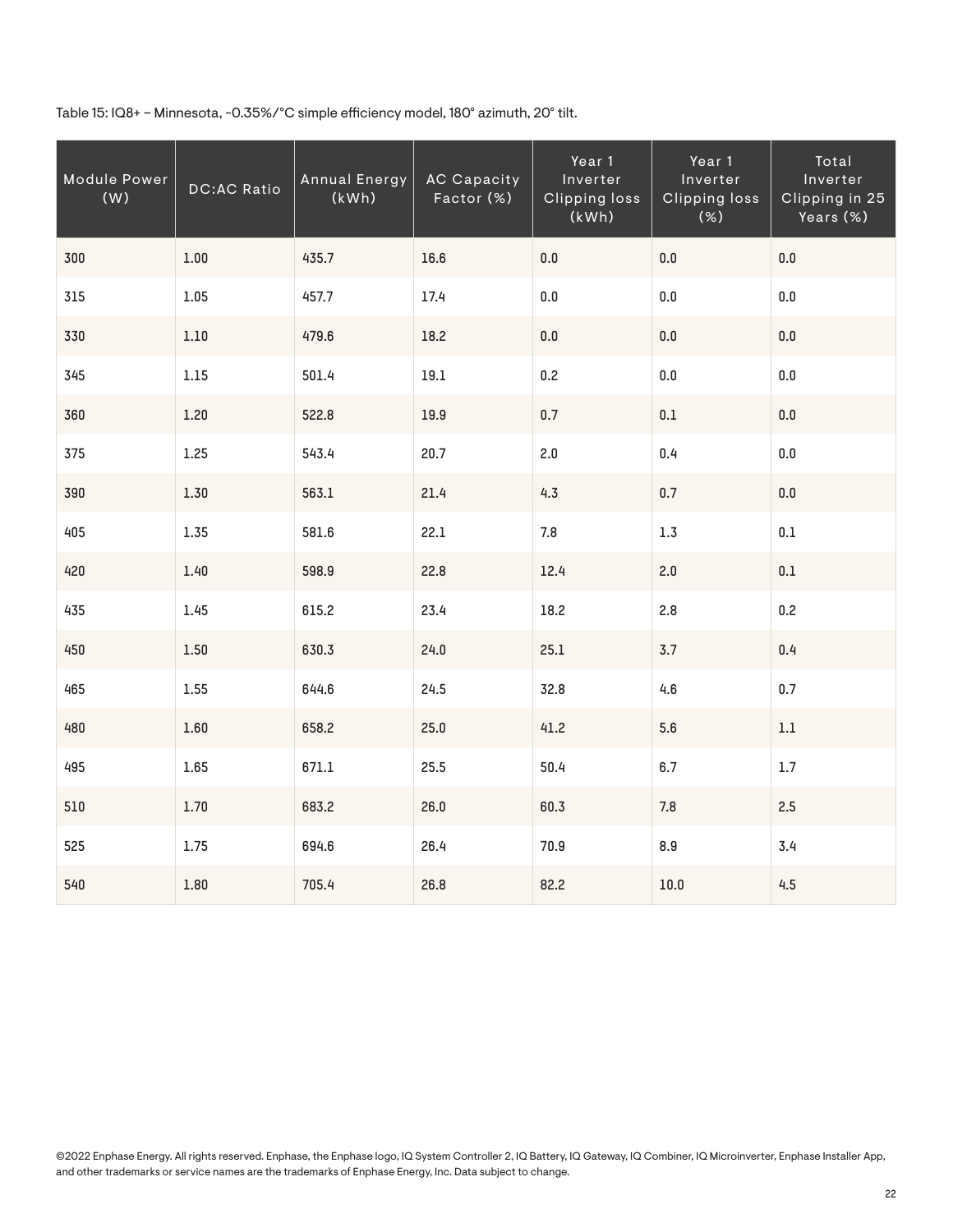Table 16: IQ8+ – Newark, -0.35%/°C simple efficiency model, 180° azimuth, 20° tilt.

| Module Power<br>(W) | <b>DC:AC Ratio</b> | <b>Annual Energy</b><br>(kWh) | <b>AC Capacity</b><br>Factor (%) | Year 1<br>Inverter<br><b>Clipping loss</b><br>(kWh) | Year 1<br>Inverter<br><b>Clipping loss</b><br>(%) | Total<br>Inverter<br>Clipping in 25<br>Years (%) |
|---------------------|--------------------|-------------------------------|----------------------------------|-----------------------------------------------------|---------------------------------------------------|--------------------------------------------------|
| 300                 | 1.00               | 434.4                         | 16.5                             | 0.0                                                 | $0.0\,$                                           | $0.0\,$                                          |
| 315                 | 1.05               | 456.2                         | 17.4                             | 0.0                                                 | $0.0\,$                                           | $0.0\,$                                          |
| 330                 | $1.10$             | 478.1                         | 18.2                             | $0.0\,$                                             | $0.0\,$                                           | $0.0\,$                                          |
| 345                 | $1.15\,$           | 500.0                         | 19.0                             | 0.0                                                 | $0.0\,$                                           | 0.0                                              |
| 360                 | 1.20               | 521.7                         | 19.9                             | 0.2                                                 | $0.0\,$                                           | $0.0\,$                                          |
| 375                 | 1.25               | 542.9                         | 20.7                             | 0.8                                                 | $0.1\,$                                           | 0.0                                              |
| 390                 | 1.30               | 563.4                         | 21.4                             | 2.2                                                 | 0.4                                               | $0.0\,$                                          |
| 405                 | 1.35               | 582.9                         | 22.2                             | 4.6                                                 | 0.8                                               | 0.0                                              |
| 420                 | 1.40               | 600.8                         | 22.9                             | 8.6                                                 | $1.3\,$                                           | $0.1\,$                                          |
| 435                 | 1.45               | 617.5                         | 23.5                             | 13.8                                                | 2.1                                               | $0.1\,$                                          |
| 450                 | 1.50               | 633.2                         | 24.1                             | 20.1                                                | $3.0$                                             | 0.2                                              |
| 465                 | 1.55               | 647.9                         | 24.7                             | 27.3                                                | 3.9                                               | 0.4                                              |
| 480                 | 1.60               | 661.8                         | 25.2                             | 35.4                                                | 4.9                                               | 0.8                                              |
| 495                 | 1.65               | 674.7                         | 25.7                             | 44.5                                                | 5.9                                               | 1.3                                              |
| 510                 | 1.70               | 686.7                         | 26.1                             | 54.4                                                | 7.0                                               | 2.0                                              |
| 525                 | 1.75               | 698.3                         | 26.6                             | 64.8                                                | $\rm 8.1$                                         | 2.8                                              |
| 540                 | $1.80\,$           | 709.3                         | 27.0                             | 75.8                                                | 9.3                                               | 3.8                                              |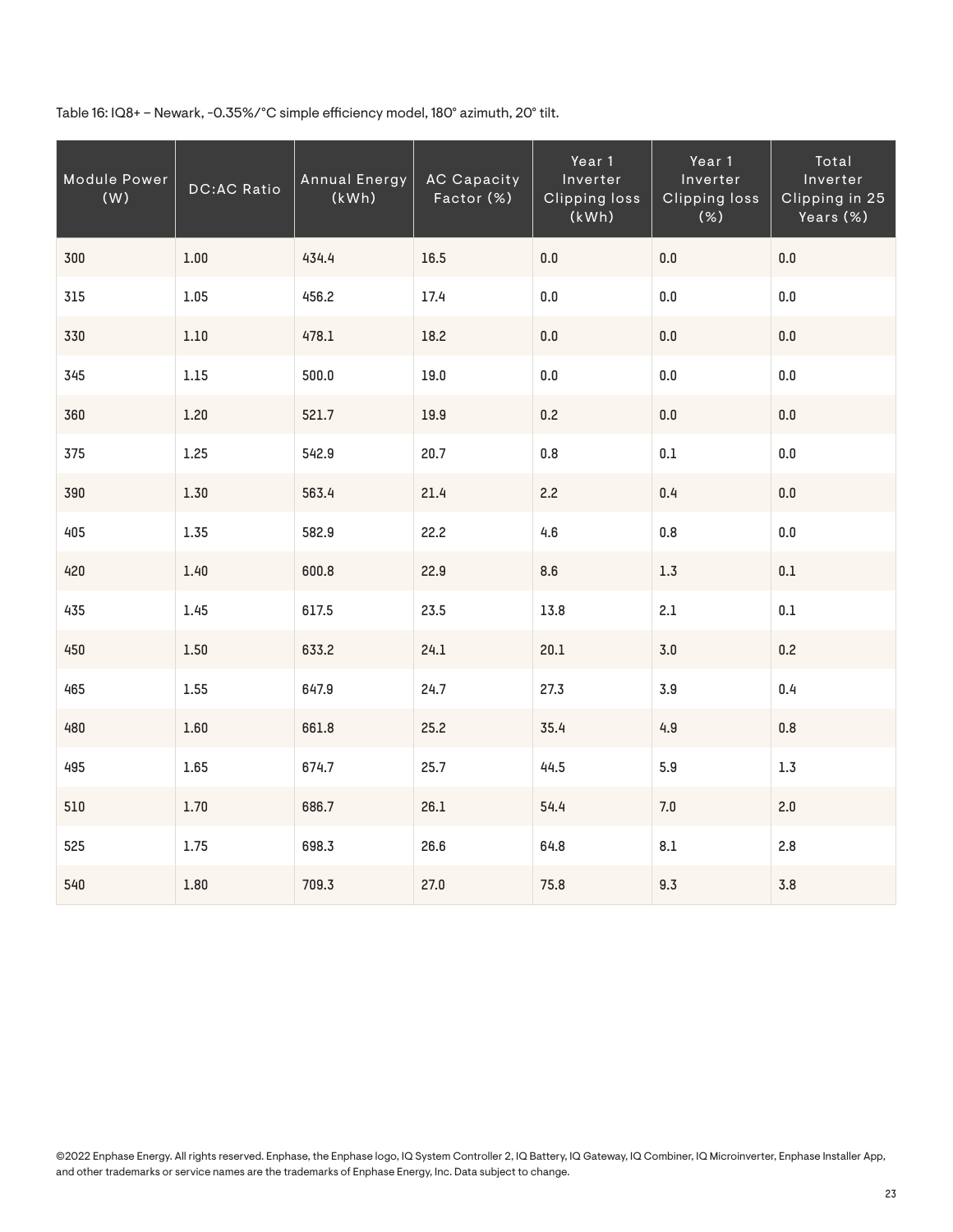# IQ8M simulation results

The following tables shows the simulated single-module values for different DC:AC ratios on the IQ8M Microinverter in locations covering across the United States, using a -0.35%/C simple efficiency model. The IQ8M Microinverter has a peak output power rating of 330 VA. In this model, the module orientation is fixed at 180° azimuth, 20° tilt. Many real-world PV systems do not have ideal true south orientations of 180° azimuth and ideal tilt angles, so the impact of clipping will be less than shown in the tables below.

| Module Power<br>(W) | <b>DC:AC Ratio</b> | <b>Annual Energy</b><br>(kWh) | <b>AC Capacity</b><br>Factor (%) | Year 1<br>Inverter<br><b>Clipping loss</b><br>(kWh) | Year 1<br>Inverter<br><b>Clipping loss</b><br>$\overline{(\%)}$ | Total<br>Inverter<br>Clipping in 25<br>Years (%) |
|---------------------|--------------------|-------------------------------|----------------------------------|-----------------------------------------------------|-----------------------------------------------------------------|--------------------------------------------------|
| 330                 | $1.00\,$           | 580.5                         | 20.1                             | $0.0\,$                                             | $0.0\,$                                                         | $0.0\,$                                          |
| 345                 | 1.05               | 607.0                         | 21.0                             | 0.0                                                 | $0.0\,$                                                         | 0.0                                              |
| 365                 | $1.11\,$           | 642.3                         | 22.2                             | $0.0\,$                                             | $0.0\,$                                                         | 0.0                                              |
| 380                 | $1.15$             | 668.8                         | 23.1                             | $0.1\,$                                             | $0.0\,$                                                         | $0.0\,$                                          |
| 395                 | 1.20               | 694.7                         | 24.0                             | 0.7                                                 | $0.1\,$                                                         | $0.0\,$                                          |
| 415                 | 1.26               | 727.4                         | 25.2                             | 3.4                                                 | 0.4                                                             | $0.0\,$                                          |
| 430                 | 1.30               | 749.9                         | 25.9                             | 7.5                                                 | $0.9\,$                                                         | $0.0\,$                                          |
| 445                 | 1.35               | 770.4                         | 26.7                             | 13.5                                                | 1.6                                                             | $0.1\,$                                          |
| 460                 | 1.39               | 789.5                         | 27.3                             | 21.0                                                | $2.5\,$                                                         | $0.1\,$                                          |
| 480                 | 1.45               | 812.7                         | 28.1                             | 33.3                                                | 3.8                                                             | 0.4                                              |
| 495                 | 1.50               | 828.6                         | 28.7                             | 44.0                                                | 4.8                                                             | $0.8\,$                                          |
| 510                 | 1.55               | 843.3                         | 29.2                             | 56.0                                                | $6.0\,$                                                         | 1.3                                              |
| 530                 | $1.61$             | 861.4                         | 29.8                             | 73.4                                                | 7.5                                                             | 2.3                                              |
| 545                 | 1.65               | 874.2                         | 30.2                             | 87.2                                                | 8.7                                                             | 3.3                                              |
| 560                 | 1.70               | 886.6                         | 30.7                             | 101.6                                               | 9.9                                                             | 4.4                                              |
| 580                 | 1.76               | 902.1                         | 31.2                             | 121.6                                               | 11.4                                                            | $6.0\,$                                          |
| 595                 | 1.80               | 913.2                         | 31.6                             | 137.2                                               | 12.6                                                            | 7.3                                              |

Table 17: IQ8M – Denver, -0.35%/°C simple efficiency model, 180° azimuth, 20° tilt.

©2022 Enphase Energy. All rights reserved. Enphase, the Enphase logo, IQ System Controller 2, IQ Battery, IQ Gateway, IQ Combiner, IQ Microinverter, Enphase Installer App, and other trademarks or service names are the trademarks of Enphase Energy, Inc. Data subject to change.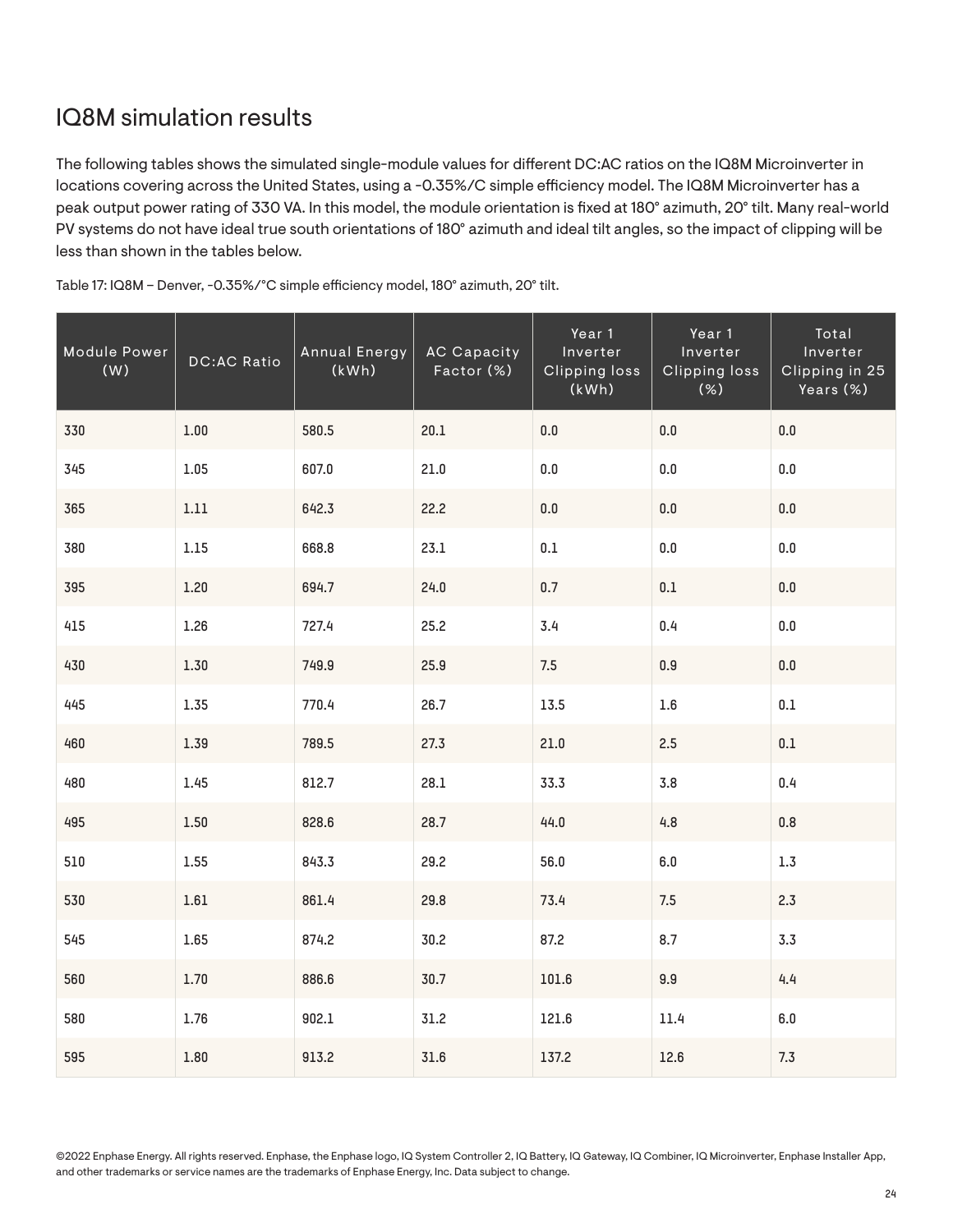Table 18: IQ8M – Los Angeles, -0.35%/°C simple efficiency model, 180° azimuth, 20° tilt.

| Module Power<br>(W) | <b>DC:AC Ratio</b> | Annual Energy<br>(kWh) | <b>AC Capacity</b><br>Factor (%) | Year 1<br>Inverter<br><b>Clipping loss</b><br>(kWh) | Year 1<br>Inverter<br><b>Clipping loss</b><br>(%) | Total<br>Inverter<br>Clipping in 25<br>Years (%) |
|---------------------|--------------------|------------------------|----------------------------------|-----------------------------------------------------|---------------------------------------------------|--------------------------------------------------|
| 330                 | $1.00\,$           | 602.5                  | 20.8                             | 0.0                                                 | $0.0\,$                                           | $0.0\,$                                          |
| 345                 | 1.05               | 630.0                  | 21.8                             | $0.0\,$                                             | $0.0\,$                                           | $0.0\,$                                          |
| 365                 | $1.11\,$           | 666.7                  | 23.1                             | 0.0                                                 | 0.0                                               | 0.0                                              |
| 380                 | $1.15$             | 694.2                  | 24.0                             | $0.0\,$                                             | $0.0\,$                                           | $0.0\,$                                          |
| 395                 | 1.20               | 721.5                  | 25.0                             | 0.2                                                 | $0.0\,$                                           | $0.0\,$                                          |
| 415                 | 1.26               | 755.9                  | 26.2                             | 2.5                                                 | 0.3                                               | 0.0                                              |
| 430                 | 1.30               | 779.4                  | 27.0                             | 6.6                                                 | $0.8\,$                                           | $0.0\,$                                          |
| 445                 | 1.35               | 800.1                  | 27.7                             | 13.5                                                | 1.6                                               | $0.1\,$                                          |
| 460                 | 1.39               | 819.1                  | 28.3                             | 22.2                                                | 2.5                                               | $0.1\,$                                          |
| 480                 | 1.45               | 841.9                  | 29.1                             | 36.2                                                | 3.9                                               | 0.5                                              |
| 495                 | 1.50               | 857.2                  | 29.7                             | 48.5                                                | 5.1                                               | 0.9                                              |
| 510                 | 1.55               | 870.8                  | 30.1                             | 62.5                                                | 6.4                                               | $1.6\,$                                          |
| 530                 | $1.61$             | 887.3                  | 30.7                             | 83.0                                                | 8.2                                               | 2.8                                              |
| 545                 | 1.65               | 898.6                  | 31.1                             | 99.4                                                | 9.6                                               | 4.0                                              |
| 560                 | $1.70$             | 909.4                  | 31.5                             | 116.3                                               | 10.9                                              | 5.4                                              |
| 580                 | 1.76               | 923.3                  | 31.9                             | 139.3                                               | 12.6                                              | 7.3                                              |
| 595                 | 1.80               | 933.1                  | 32.3                             | 157.2                                               | 13.9                                              | 8.7                                              |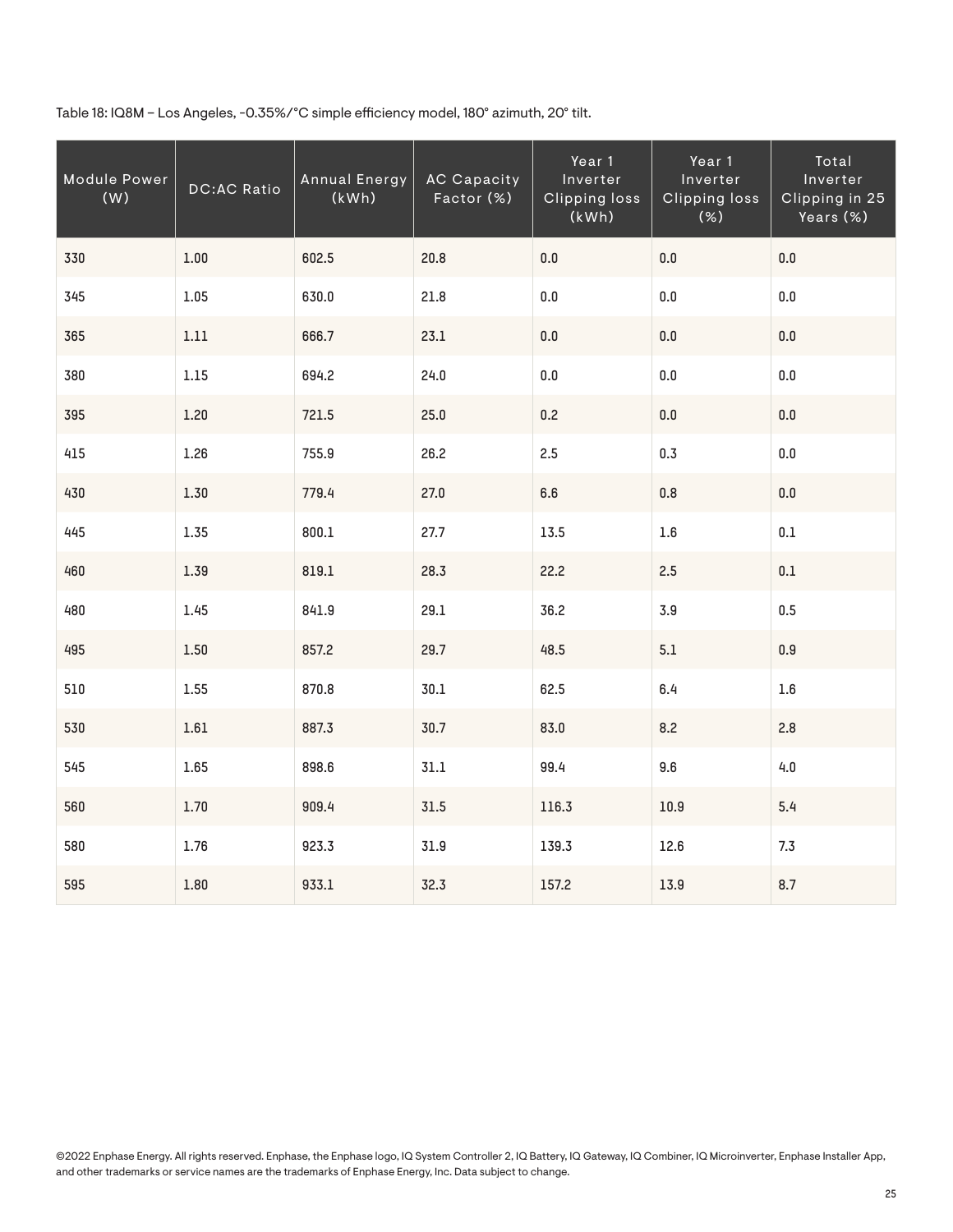Table 19: IQ8M – New York City, -0.35%/°C simple efficiency model, 180° azimuth, 20° tilt.

| Module Power<br>(W) | <b>DC:AC Ratio</b> | <b>Annual Energy</b><br>(kWh) | <b>AC Capacity</b><br>Factor (%) | Year 1<br>Inverter<br><b>Clipping loss</b><br>(kWh) | Year 1<br>Inverter<br><b>Clipping loss</b><br>(%) | Total<br>Inverter<br>Clipping in 25<br>Years (%) |
|---------------------|--------------------|-------------------------------|----------------------------------|-----------------------------------------------------|---------------------------------------------------|--------------------------------------------------|
| 330                 | 1.00               | 464.5                         | 16.1                             | 0.0                                                 | 0.0                                               | $0.0\,$                                          |
| 345                 | 1.05               | 485.8                         | 16.8                             | $0.0\,$                                             | $0.0\,$                                           | 0.0                                              |
| 365                 | $1.11\,$           | 514.1                         | 17.8                             | $0.0\,$                                             | $0.0\,$                                           | $0.0\,$                                          |
| 380                 | $1.15$             | 535.3                         | 18.5                             | $0.0\,$                                             | $0.0\,$                                           | $0.0\,$                                          |
| 395                 | 1.20               | 556.4                         | 19.2                             | 0.2                                                 | $0.0\,$                                           | $0.0\,$                                          |
| 415                 | 1.26               | 584.0                         | 20.2                             | $1.0\,$                                             | 0.2                                               | 0.0                                              |
| 430                 | 1.30               | 604.0                         | 20.9                             | 2.2                                                 | 0.4                                               | $0.0\,$                                          |
| 445                 | 1.35               | 623.1                         | 21.6                             | 4.4                                                 | 0.7                                               | $0.0\,$                                          |
| 460                 | 1.39               | 641.3                         | 22.2                             | $7.5\,$                                             | $1.1\,$                                           | $0.0\,$                                          |
| 480                 | 1.45               | 663.8                         | 23.0                             | 13.4                                                | $1.9\,$                                           | $0.1\,$                                          |
| 495                 | 1.50               | 679.7                         | 23.5                             | 18.9                                                | 2.6                                               | 0.2                                              |
| 510                 | 1.55               | 694.7                         | 24.0                             | 25.1                                                | 3.3                                               | 0.3                                              |
| 530                 | $1.61$             | 713.6                         | 24.7                             | 34.7                                                | 4.5                                               | 0.6                                              |
| 545                 | 1.65               | 726.7                         | 25.1                             | 42.9                                                | 5.3                                               | $1.0\,$                                          |
| 560                 | 1.70               | 739.1                         | 25.6                             | 51.9                                                | 6.3                                               | $1.5\,$                                          |
| 580                 | 1.76               | 754.8                         | 26.1                             | 64.6                                                | 7.6                                               | 2.3                                              |
| 595                 | 1.80               | 766.0                         | 26.5                             | 74.8                                                | 8.5                                               | 3.1                                              |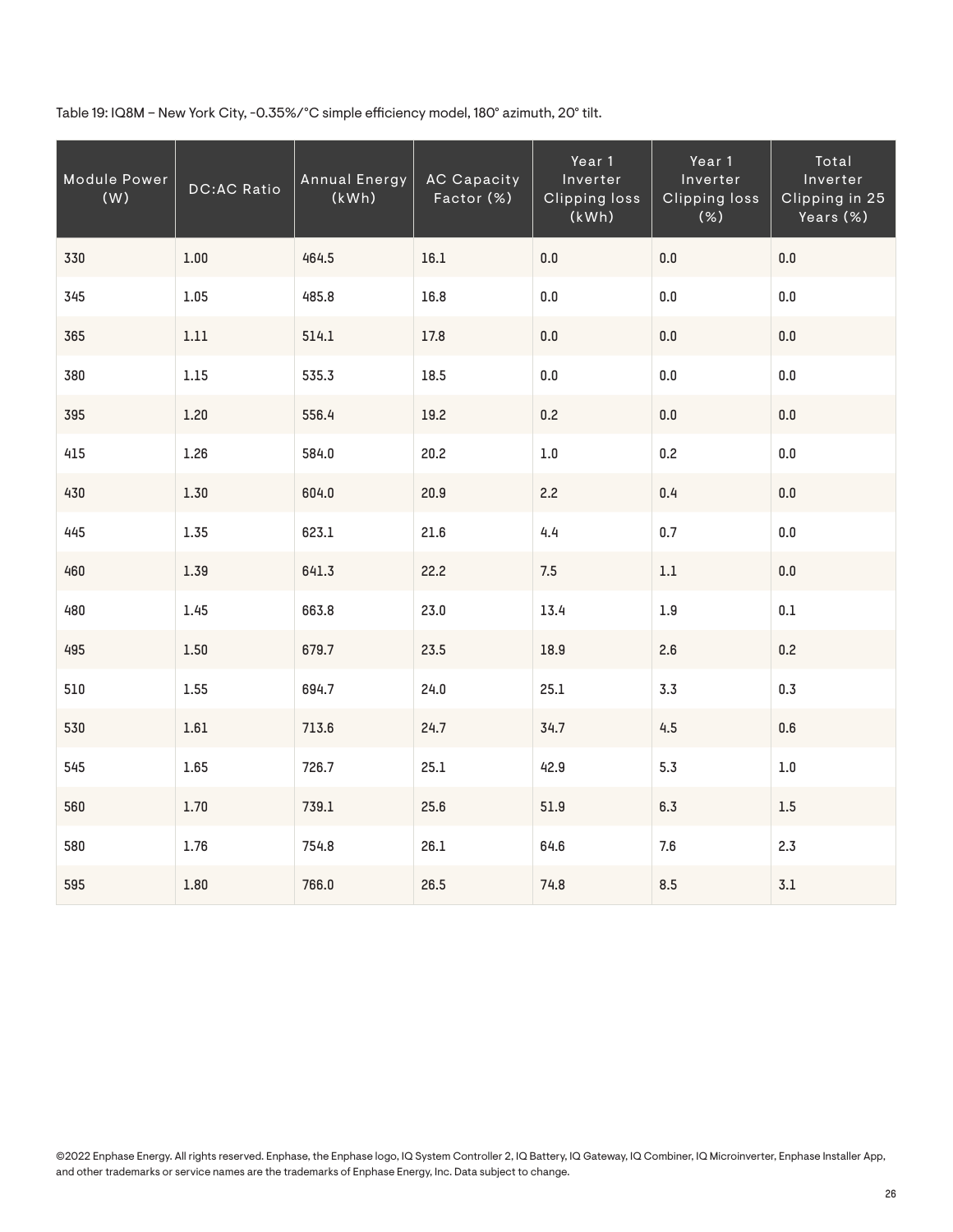Table 20: IQ8M – Dallas, -0.35%/°C simple efficiency model, 180° azimuth, 20° tilt.

| Module Power<br>(W) | <b>DC:AC Ratio</b> | <b>Annual Energy</b><br>(kWh) | <b>AC Capacity</b><br>Factor (%) | Year 1<br>Inverter<br><b>Clipping loss</b><br>(kWh) | Year 1<br>Inverter<br><b>Clipping loss</b><br>(%) | Total<br>Inverter<br>Clipping in 25<br>Years (%) |
|---------------------|--------------------|-------------------------------|----------------------------------|-----------------------------------------------------|---------------------------------------------------|--------------------------------------------------|
| 330                 | 1.00               | 522.2                         | 18.1                             | $0.0\,$                                             | $0.0\,$                                           | $0.0\,$                                          |
| 345                 | 1.05               | 546.1                         | 18.9                             | $0.0\,$                                             | $0.0\,$                                           | $0.0\,$                                          |
| 365                 | $1.11\,$           | 577.9                         | 20.0                             | $0.0\,$                                             | $0.0\,$                                           | $0.0\,$                                          |
| 380                 | $1.15\,$           | 601.8                         | 20.8                             | $0.0\,$                                             | $0.0\,$                                           | 0.0                                              |
| 395                 | 1.20               | 625.4                         | 21.6                             | 0.2                                                 | $0.0\,$                                           | $0.0\,$                                          |
| 415                 | 1.26               | 656.3                         | 22.7                             | 1.3                                                 | 0.2                                               | $0.0\,$                                          |
| 430                 | 1.30               | 678.4                         | 23.5                             | $3.0$                                               | 0.4                                               | $0.0\,$                                          |
| 445                 | 1.35               | 699.5                         | 24.2                             | 5.8                                                 | 0.8                                               | $0.0\,$                                          |
| 460                 | 1.39               | 719.3                         | 24.9                             | 9.9                                                 | $1.3\,$                                           | $0.1\,$                                          |
| 480                 | 1.45               | 743.4                         | 25.7                             | 17.8                                                | 2.2                                               | $0.1\,$                                          |
| 495                 | 1.50               | 759.6                         | 26.3                             | 25.5                                                | $3.1\,$                                           | 0.2                                              |
| 510                 | 1.55               | 774.7                         | 26.8                             | 34.4                                                | 4.1                                               | 0.5                                              |
| 530                 | $1.61$             | 793.2                         | 27.4                             | 47.8                                                | 5.5                                               | $1.0\,$                                          |
| 545                 | 1.65               | 806.2                         | 27.9                             | 58.9                                                | 6.5                                               | $1.6\,$                                          |
| 560                 | $1.70$             | 818.4                         | 28.3                             | 70.7                                                | 7.6                                               | 2.4                                              |
| 580                 | 1.76               | 833.6                         | 28.8                             | 87.4                                                | 9.1                                               | 3.6                                              |
| 595                 | 1.80               | 844.3                         | 29.2                             | 100.7                                               | 10.2                                              | 4.7                                              |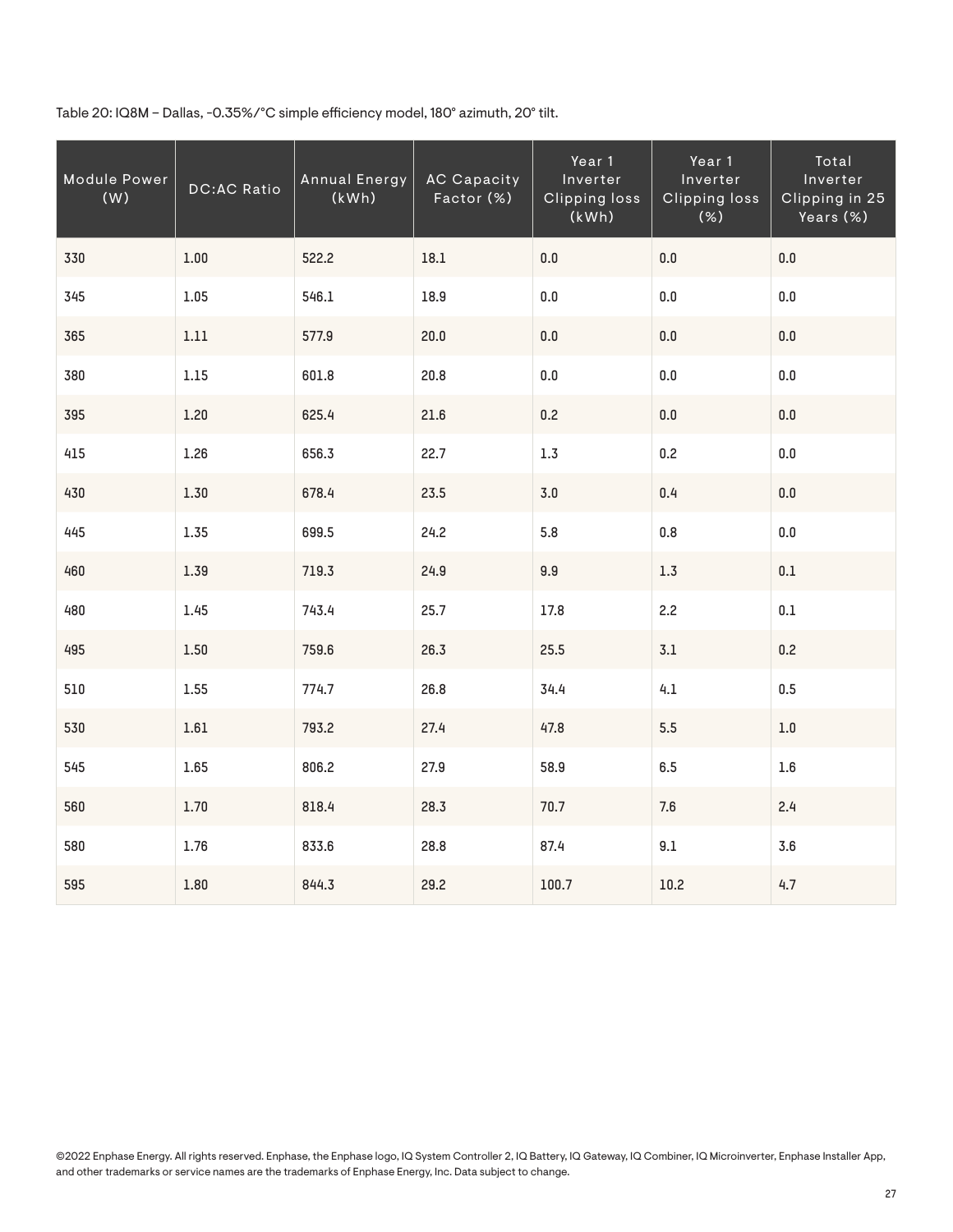Table 21: IQ8M – Miami, -0.35%/°C simple efficiency model, 180° azimuth, 20° tilt.

| Module Power<br>(W) | <b>DC:AC Ratio</b> | <b>Annual Energy</b><br>(kWh) | <b>AC Capacity</b><br>Factor (%) | Year 1<br>Inverter<br><b>Clipping loss</b><br>(kWh) | Year 1<br>Inverter<br><b>Clipping loss</b><br>$(\%)$ | Total<br>Inverter<br>Clipping in 25<br>Years (%) |
|---------------------|--------------------|-------------------------------|----------------------------------|-----------------------------------------------------|------------------------------------------------------|--------------------------------------------------|
| 330                 | 1.00               | 555.9                         | 19.2                             | 0.0                                                 | $0.0\,$                                              | $0.0\,$                                          |
| 345                 | 1.05               | 581.4                         | 20.1                             | 0.0                                                 | $0.0\,$                                              | $0.0\,$                                          |
| 365                 | $1.11\,$           | 615.2                         | 21.3                             | $0.0\,$                                             | $0.0\,$                                              | $0.0\,$                                          |
| 380                 | $1.15\,$           | 640.6                         | 22.2                             | 0.0                                                 | $0.0\,$                                              | $0.0\,$                                          |
| 395                 | 1.20               | 665.9                         | 23.0                             | 0.1                                                 | $0.0\,$                                              | $0.0\,$                                          |
| 415                 | 1.26               | 699.0                         | 24.2                             | 0.9                                                 | 0.1                                                  | 0.0                                              |
| 430                 | 1.30               | 722.7                         | 25.0                             | 2.7                                                 | 0.4                                                  | $0.0\,$                                          |
| 445                 | 1.35               | 744.8                         | 25.8                             | 6.0                                                 | 0.8                                                  | 0.0                                              |
| 460                 | 1.39               | 765.3                         | 26.5                             | 10.9                                                | 1.4                                                  | $0.1\,$                                          |
| 480                 | 1.45               | 789.9                         | 27.3                             | 20.3                                                | 2.4                                                  | $0.1\,$                                          |
| 495                 | 1.50               | 806.9                         | 27.9                             | 28.9                                                | 3.3                                                  | 0.3                                              |
| 510                 | 1.55               | 822.7                         | 28.5                             | 38.5                                                | 4.3                                                  | 0.6                                              |
| 530                 | $1.61$             | 842.3                         | 29.1                             | 53.0                                                | 5.7                                                  | 1.2                                              |
| 545                 | 1.65               | 856.0                         | 29.6                             | 64.8                                                | 6.8                                                  | $1.8\,$                                          |
| 560                 | $1.70$             | 868.9                         | 30.1                             | 77.4                                                | $7.9\,$                                              | 2.5                                              |
| 580                 | 1.76               | 884.9                         | 30.6                             | 95.5                                                | 9.4                                                  | 3.8                                              |
| 595                 | 1.80               | 896.0                         | 31.0                             | 110.0                                               | 10.5                                                 | $5.0$                                            |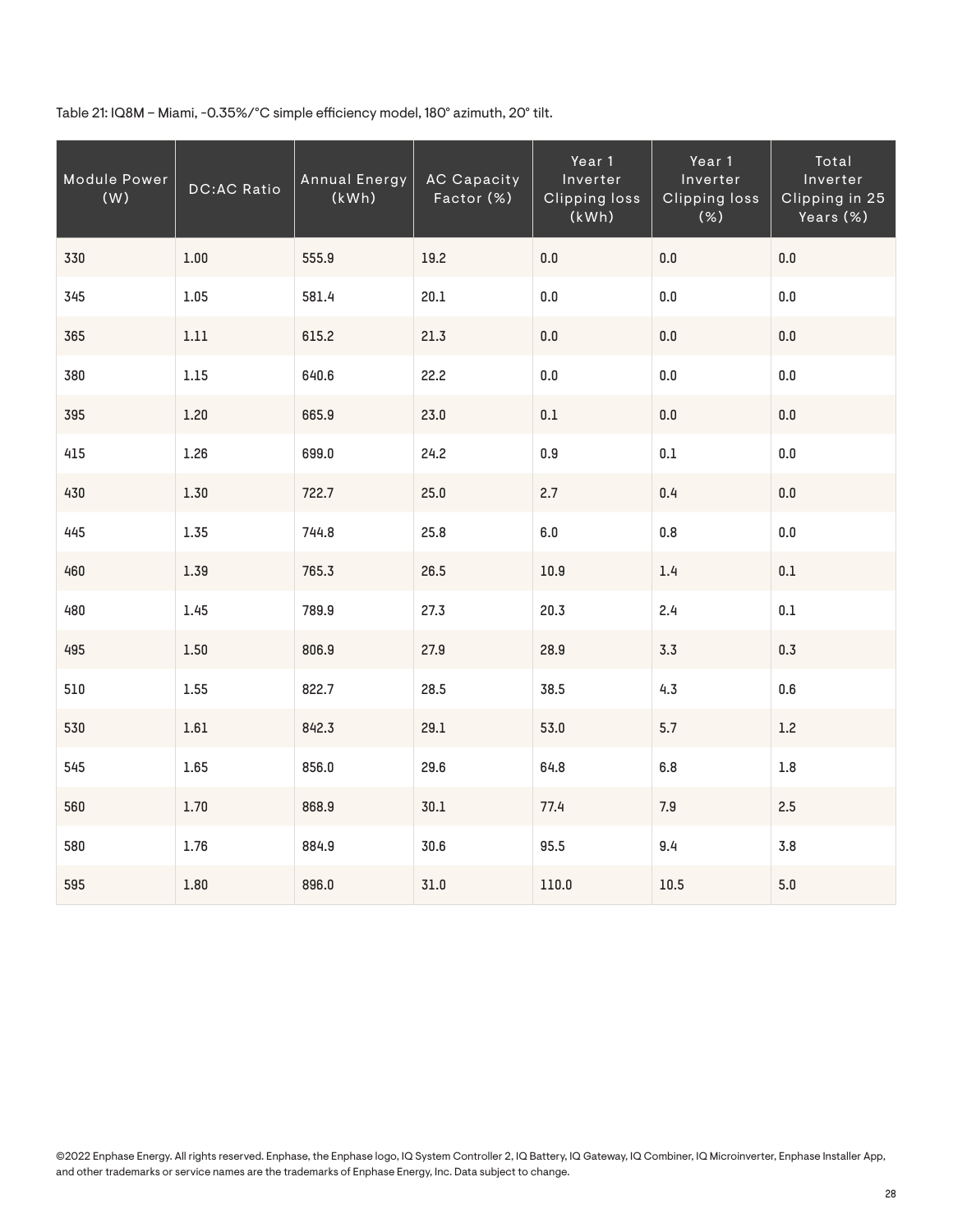Table 22: IQ8M – Phoenix, -0.35%/°C simple efficiency model, 180° azimuth, 20° tilt.

| Module Power<br>(W) | <b>DC:AC Ratio</b> | <b>Annual Energy</b><br>(kWh) | <b>AC Capacity</b><br>Factor (%) | Year 1<br>Inverter<br><b>Clipping loss</b><br>(kWh) | Year 1<br>Inverter<br><b>Clipping loss</b><br>(%) | Total<br>Inverter<br>Clipping in 25<br>Years (%) |
|---------------------|--------------------|-------------------------------|----------------------------------|-----------------------------------------------------|---------------------------------------------------|--------------------------------------------------|
| 330                 | 1.00               | 618.0                         | 21.4                             | $0.0\,$                                             | $0.0\,$                                           | $0.0\,$                                          |
| 345                 | 1.05               | 646.2                         | 22.4                             | 0.0                                                 | $0.0\,$                                           | $0.0\,$                                          |
| 365                 | $1.11\,$           | 683.9                         | 23.7                             | $0.0\,$                                             | $0.0\,$                                           | $0.0\,$                                          |
| 380                 | $1.15\,$           | 712.1                         | 24.6                             | 0.0                                                 | $0.0\,$                                           | 0.0                                              |
| 395                 | 1.20               | 740.2                         | 25.6                             | 0.2                                                 | $0.0\,$                                           | $0.0\,$                                          |
| 415                 | 1.26               | 776.7                         | 26.9                             | 1.4                                                 | 0.2                                               | 0.0                                              |
| 430                 | 1.30               | 802.4                         | 27.8                             | $3.9$                                               | 0.5                                               | $0.0\,$                                          |
| 445                 | 1.35               | 825.8                         | 28.6                             | 8.7                                                 | 1.0                                               | 0.0                                              |
| 460                 | 1.39               | 846.9                         | 29.3                             | 16.0                                                | $1.8\,$                                           | $0.1\,$                                          |
| 480                 | 1.45               | 872.1                         | 30.2                             | 28.6                                                | $3.0$                                             | 0.2                                              |
| 495                 | 1.50               | 888.8                         | 30.7                             | 40.2                                                | 4.2                                               | 0.5                                              |
| 510                 | 1.55               | 904.0                         | 31.3                             | 53.4                                                | 5.4                                               | $1.0\,$                                          |
| 530                 | $1.61$             | 922.9                         | 31.9                             | 72.3                                                | 7.0                                               | $1.9\,$                                          |
| 545                 | 1.65               | 936.2                         | 32.4                             | 87.4                                                | 8.2                                               | 2.8                                              |
| 560                 | $1.70$             | 948.5                         | 32.8                             | 103.5                                               | 9.4                                               | 3.9                                              |
| 580                 | 1.76               | 963.3                         | 33.3                             | 126.6                                               | 11.2                                              | 5.7                                              |
| 595                 | 1.80               | 973.3                         | 33.7                             | 145.0                                               | 12.5                                              | 7.2                                              |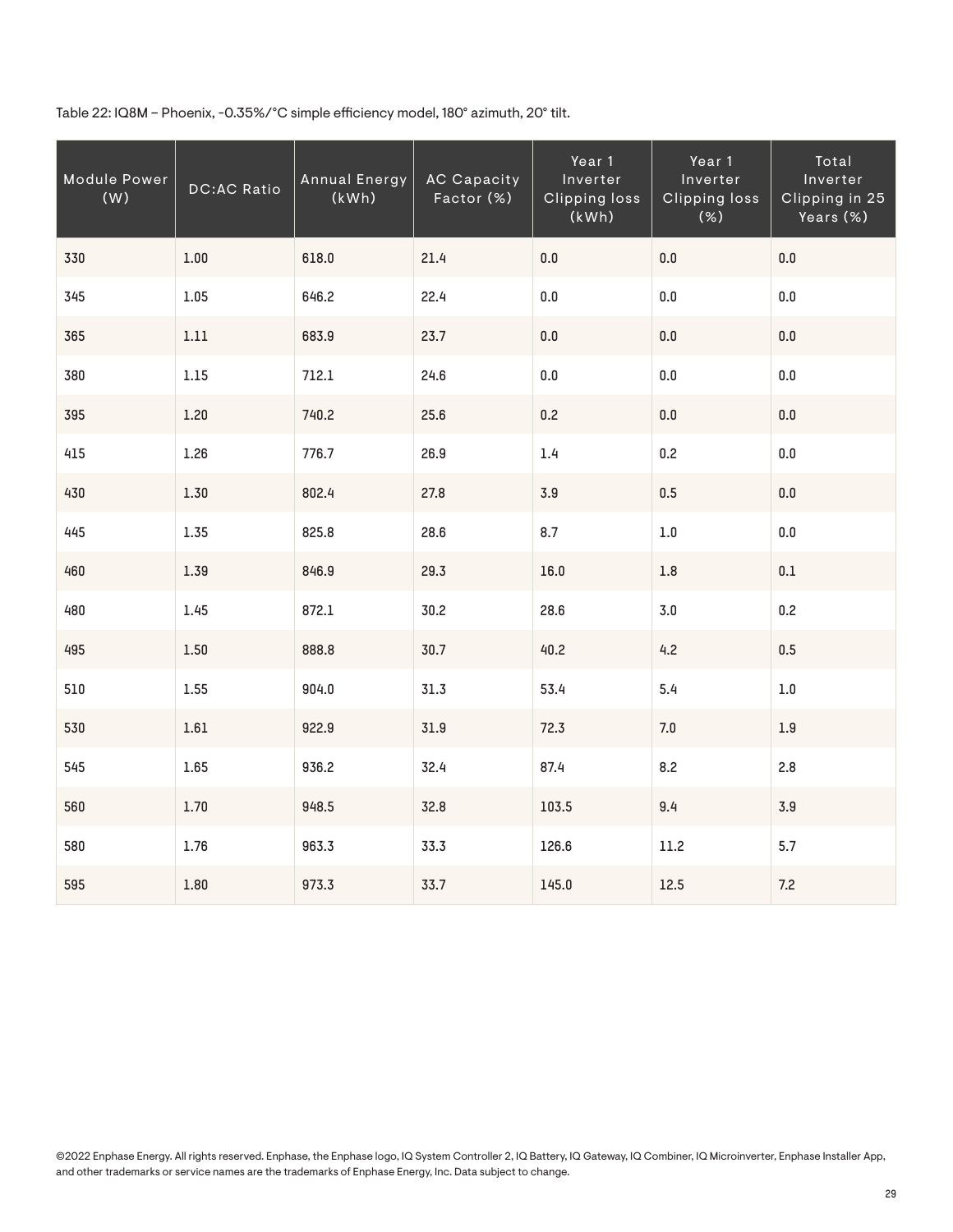Table 23: IQ8M – Minnesota, -0.35%/°C simple efficiency model, 180° azimuth, 20° tilt.

| Module Power<br>(W) | <b>DC:AC Ratio</b> | <b>Annual Energy</b><br>(kWh) | <b>AC Capacity</b><br>Factor (%) | Year 1<br>Inverter<br><b>Clipping loss</b><br>(kWh) | Year 1<br>Inverter<br><b>Clipping loss</b><br>$\overline{(\%)}$ | Total<br>Inverter<br>Clipping in 25<br>Years (%) |
|---------------------|--------------------|-------------------------------|----------------------------------|-----------------------------------------------------|-----------------------------------------------------------------|--------------------------------------------------|
| 330                 | 1.00               | 479.5                         | 16.6                             | 0.0                                                 | $0.0\,$                                                         | $0.0\,$                                          |
| 345                 | 1.05               | 501.5                         | 17.3                             | 0.0                                                 | $0.0\,$                                                         | $0.0\,$                                          |
| 365                 | $1.11\,$           | 530.7                         | 18.4                             | $0.0\,$                                             | $0.0\,$                                                         | $0.0\,$                                          |
| 380                 | $1.15\,$           | 552.4                         | 19.1                             | 0.2                                                 | $0.0\,$                                                         | 0.0                                              |
| 395                 | 1.20               | 573.8                         | 19.9                             | 0.7                                                 | $0.1\,$                                                         | $0.0\,$                                          |
| 415                 | 1.26               | 601.3                         | 20.8                             | 2.5                                                 | 0.4                                                             | 0.0                                              |
| 430                 | 1.30               | 620.9                         | 21.5                             | 4.9                                                 | 0.7                                                             | $0.0\,$                                          |
| 445                 | 1.35               | 639.3                         | 22.1                             | 8.4                                                 | 1.2                                                             | 0.1                                              |
| 460                 | 1.39               | 656.7                         | 22.7                             | 13.0                                                | $1.9\,$                                                         | $0.1\,$                                          |
| 480                 | 1.45               | 678.4                         | 23.5                             | 20.7                                                | 2.8                                                             | 0.2                                              |
| 495                 | 1.50               | 693.5                         | 24.0                             | 27.6                                                | 3.7                                                             | 0.4                                              |
| 510                 | 1.55               | 707.8                         | 24.5                             | 35.3                                                | 4.6                                                             | 0.7                                              |
| 530                 | $1.61$             | 726.0                         | 25.1                             | 46.5                                                | 5.8                                                             | 1.2                                              |
| 545                 | 1.65               | 738.7                         | 25.6                             | 55.7                                                | 6.7                                                             | $1.8\,$                                          |
| 560                 | 1.70               | 750.9                         | 26.0                             | 65.6                                                | 7.7                                                             | 2.4                                              |
| 580                 | $1.76\,$           | 766.0                         | 26.5                             | 79.9                                                | 9.1                                                             | 3.6                                              |
| 595                 | $1.80\,$           | 776.7                         | 26.9                             | 91.2                                                | $10.1\,$                                                        | 4.6                                              |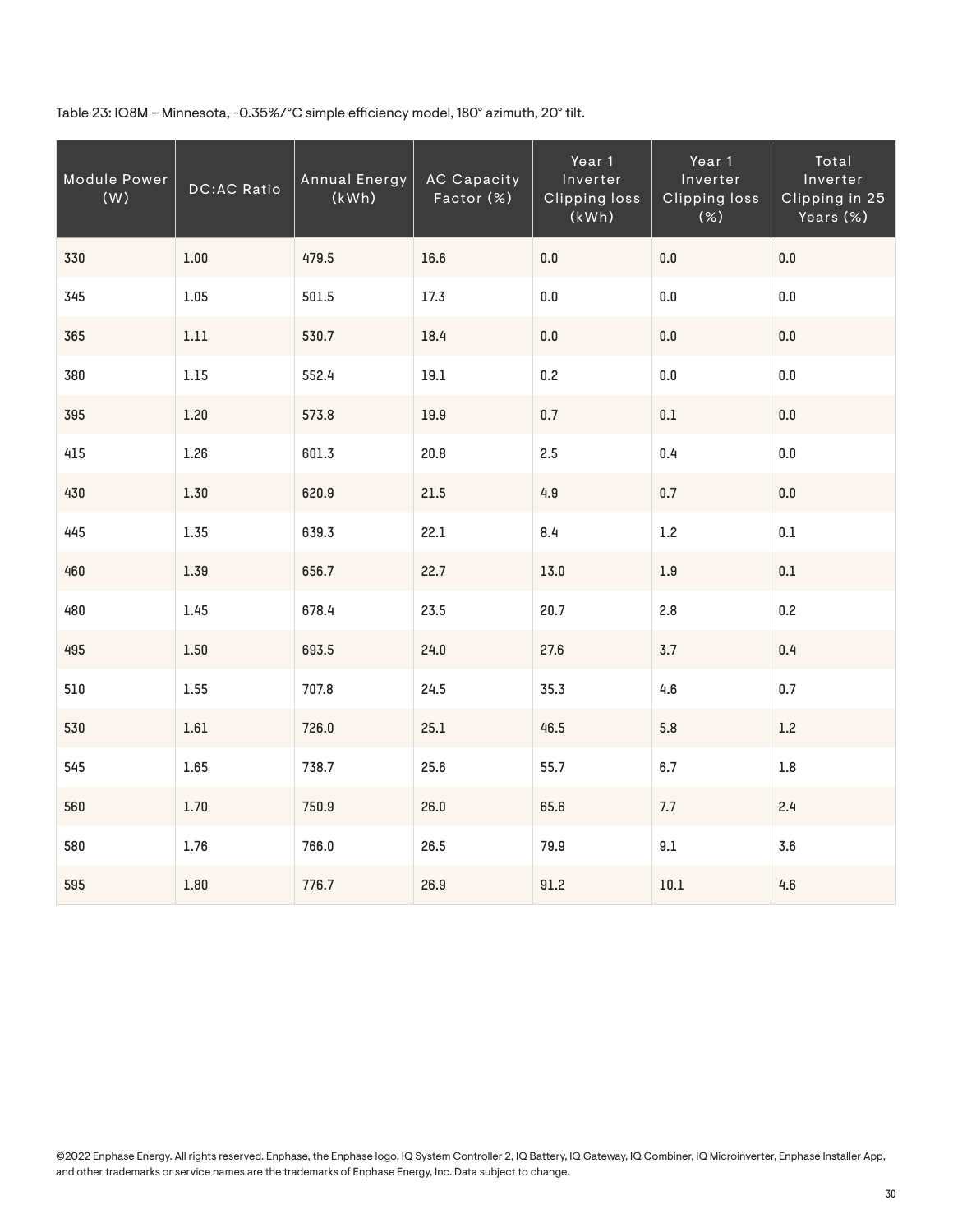Table 24: IQ8M – Newark, -0.35%/°C simple efficiency model, 180° azimuth, 20° tilt.

| Module Power<br>(W) | <b>DC:AC Ratio</b> | <b>Annual Energy</b><br>(kWh) | <b>AC Capacity</b><br>Factor (%) | Year 1<br>Inverter<br><b>Clipping loss</b><br>(kWh) | Year 1<br>Inverter<br><b>Clipping loss</b><br>$(\%)$ | Total<br>Inverter<br>Clipping in 25<br>Years (%) |
|---------------------|--------------------|-------------------------------|----------------------------------|-----------------------------------------------------|------------------------------------------------------|--------------------------------------------------|
| 330                 | $1.00\,$           | 478.0                         | 16.5                             | $0.0\,$                                             | $0.0\,$                                              | $0.0\,$                                          |
| 345                 | 1.05               | 499.9                         | 17.3                             | $0.0\,$                                             | $0.0\,$                                              | $0.0\,$                                          |
| 365                 | $1.11\,$           | 529.0                         | 18.3                             | $0.0\,$                                             | $0.0\,$                                              | $0.0\,$                                          |
| 380                 | $1.15$             | 550.9                         | $19.1\,$                         | $0.0\,$                                             | $0.0\,$                                              | $0.0\,$                                          |
| 395                 | 1.20               | 572.6                         | 19.8                             | 0.2                                                 | $0.0\,$                                              | $0.0\,$                                          |
| 415                 | 1.26               | 600.9                         | 20.8                             | $1.0\,$                                             | 0.2                                                  | $0.0\,$                                          |
| 430                 | 1.30               | 621.3                         | 21.5                             | 2.5                                                 | 0.4                                                  | $0.0\,$                                          |
| 445                 | 1.35               | 640.7                         | 22.2                             | 5.0                                                 | 0.7                                                  | 0.0                                              |
| 460                 | 1.39               | 658.8                         | 22.8                             | $8.8\,$                                             | $1.3\,$                                              | $0.1\,$                                          |
| 480                 | 1.45               | 681.0                         | 23.6                             | 15.8                                                | 2.2                                                  | $0.1\,$                                          |
| 495                 | 1.50               | 696.6                         | 24.1                             | 22.1                                                | $3.0\,$                                              | 0.2                                              |
| 510                 | 1.55               | 711.4                         | 24.6                             | 29.2                                                | $3.8\,$                                              | 0.4                                              |
| 530                 | 1.61               | 729.9                         | 25.2                             | 40.1                                                | 5.0                                                  | 0.8                                              |
| 545                 | 1.65               | 742.7                         | 25.7                             | 49.2                                                | $6.0\,$                                              | 1.3                                              |
| 560                 | 1.70               | 754.8                         | 26.1                             | 59.1                                                | 7.0                                                  | $1.9\,$                                          |
| 580                 | $1.76\,$           | 770.1                         | 26.6                             | 73.1                                                | 8.3                                                  | 2.9                                              |
| 595                 | $1.80\,$           | 781.1                         | 27.0                             | 84.1                                                | 9.3                                                  | 3.8                                              |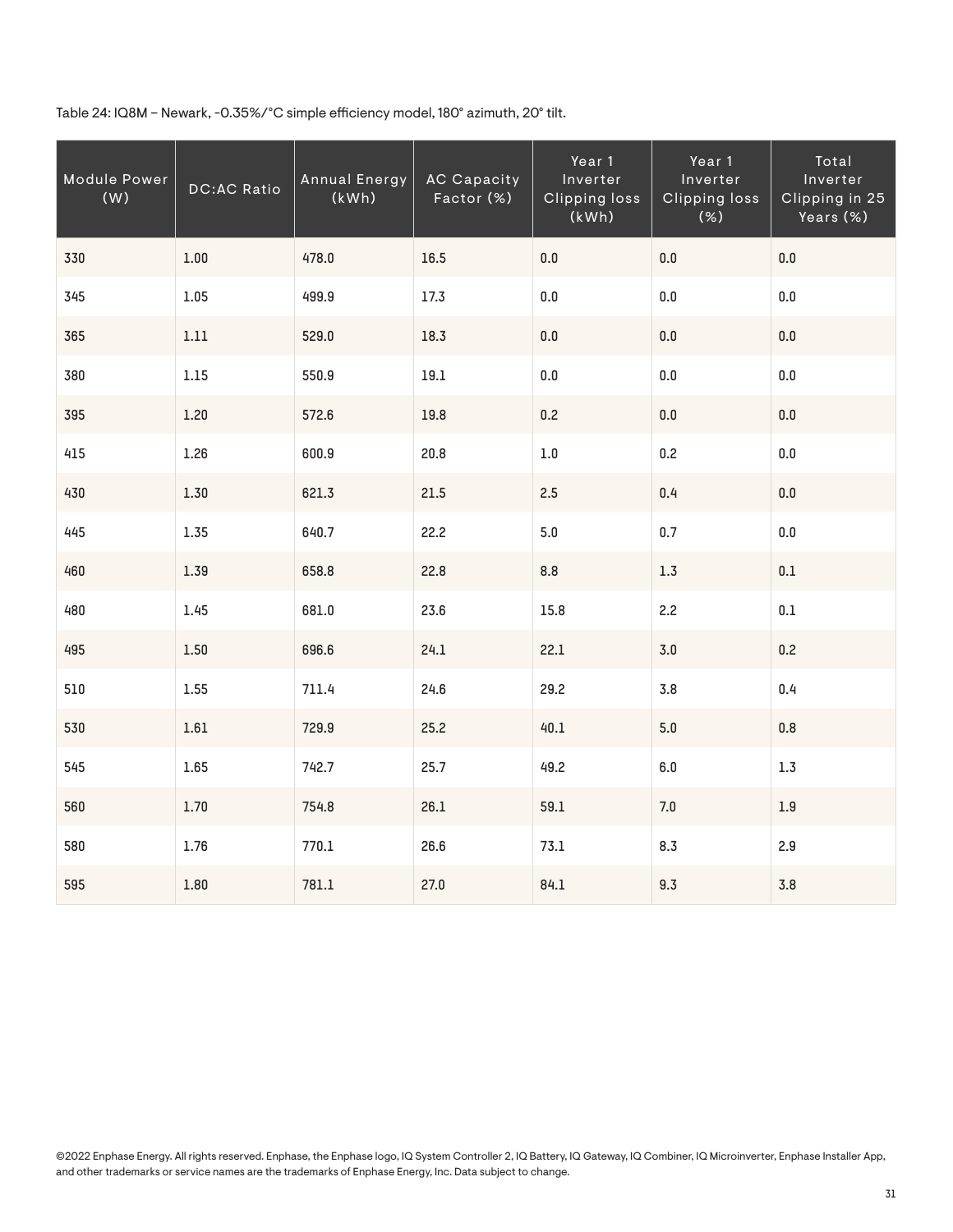# IQ8A simulation results

The following tables shows the simulated single-module values for different DC:AC ratios on the IQ8A Microinverter in locations covering across the United States, using a -0.35%/C simple efficiency model. The IQ8A Microinverter has a peak output power rating of 366 VA. In this model, the module orientation is fixed at 180° azimuth, 20° tilt. Many real-world PV systems do not have ideal true south orientations of 180° azimuth and ideal tilt angles, so the impact of clipping will be less than shown in the tables below.

| Module Power<br>(W) | <b>DC:AC Ratio</b> | Annual Energy<br>(kWh) | <b>AC Capacity</b><br>Factor (%) | Year 1<br>Inverter<br><b>Clipping loss</b><br>(kWh) | Year 1<br>Inverter<br><b>Clipping loss</b><br>(%) | Total<br>Inverter<br>Clipping in 25<br>Years (%) |
|---------------------|--------------------|------------------------|----------------------------------|-----------------------------------------------------|---------------------------------------------------|--------------------------------------------------|
| 365                 | $1.00\,$           | 645.9                  | 20.1                             | $0.0\,$                                             | $0.0\,$                                           | 0.0                                              |
| 385                 | 1.05               | 681.4                  | 21.3                             | 0.0                                                 | $0.0\,$                                           | $0.0\,$                                          |
| 405                 | $1.11\,$           | 717.0                  | 22.4                             | $0.0\,$                                             | $0.0\,$                                           | $0.0\,$                                          |
| 420                 | $1.15\,$           | 743.5                  | 23.2                             | $0.1\,$                                             | $0.0\,$                                           | $0.0\,$                                          |
| 440                 | 1.20               | 778.1                  | 24.3                             | $1.1\,$                                             | $0.1\,$                                           | $0.0\,$                                          |
| 460                 | 1.26               | 810.5                  | 25.3                             | 4.2                                                 | 0.5                                               | $0.0\,$                                          |
| 475                 | 1.30               | 832.9                  | 26.0                             | 8.4                                                 | $1.0\,$                                           | $0.0\,$                                          |
| 495                 | 1.35               | 860.2                  | 26.8                             | 16.8                                                | $1.8\,$                                           | 0.1                                              |
| 510                 | 1.39               | 879.0                  | 27.4                             | 24.7                                                | 2.6                                               | 0.2                                              |
| 530                 | 1.45               | 902.2                  | 28.1                             | 37.2                                                | 3.8                                               | 0.4                                              |
| 550                 | 1.50               | 923.3                  | 28.8                             | 51.7                                                | 5.1                                               | 0.9                                              |
| 565                 | 1.54               | 937.9                  | 29.3                             | 63.9                                                | 6.2                                               | 1.4                                              |
| 585                 | $1.60\,$           | 956.0                  | 29.8                             | 81.5                                                | 7.6                                               | 2.3                                              |
| 605                 | 1.65               | 973.1                  | 30.4                             | 100.2                                               | 9.0                                               | 3.5                                              |
| 620                 | 1.69               | 985.4                  | 30.7                             | 114.7                                               | $10.1\,$                                          | 4.5                                              |
| 640                 | 1.75               | 1001.0                 | 31.2                             | 134.8                                               | $11.5\,$                                          | $6.0\,$                                          |
| 660                 | $1.80\,$           | 1015.7                 | 31.7                             | 155.9                                               | 12.9                                              | 7.5                                              |

Table 25: IQ8A – Denver, -0.35%/°C simple efficiency model, 180° azimuth, 20° tilt.

©2022 Enphase Energy. All rights reserved. Enphase, the Enphase logo, IQ System Controller 2, IQ Battery, IQ Gateway, IQ Combiner, IQ Microinverter, Enphase Installer App, and other trademarks or service names are the trademarks of Enphase Energy, Inc. Data subject to change.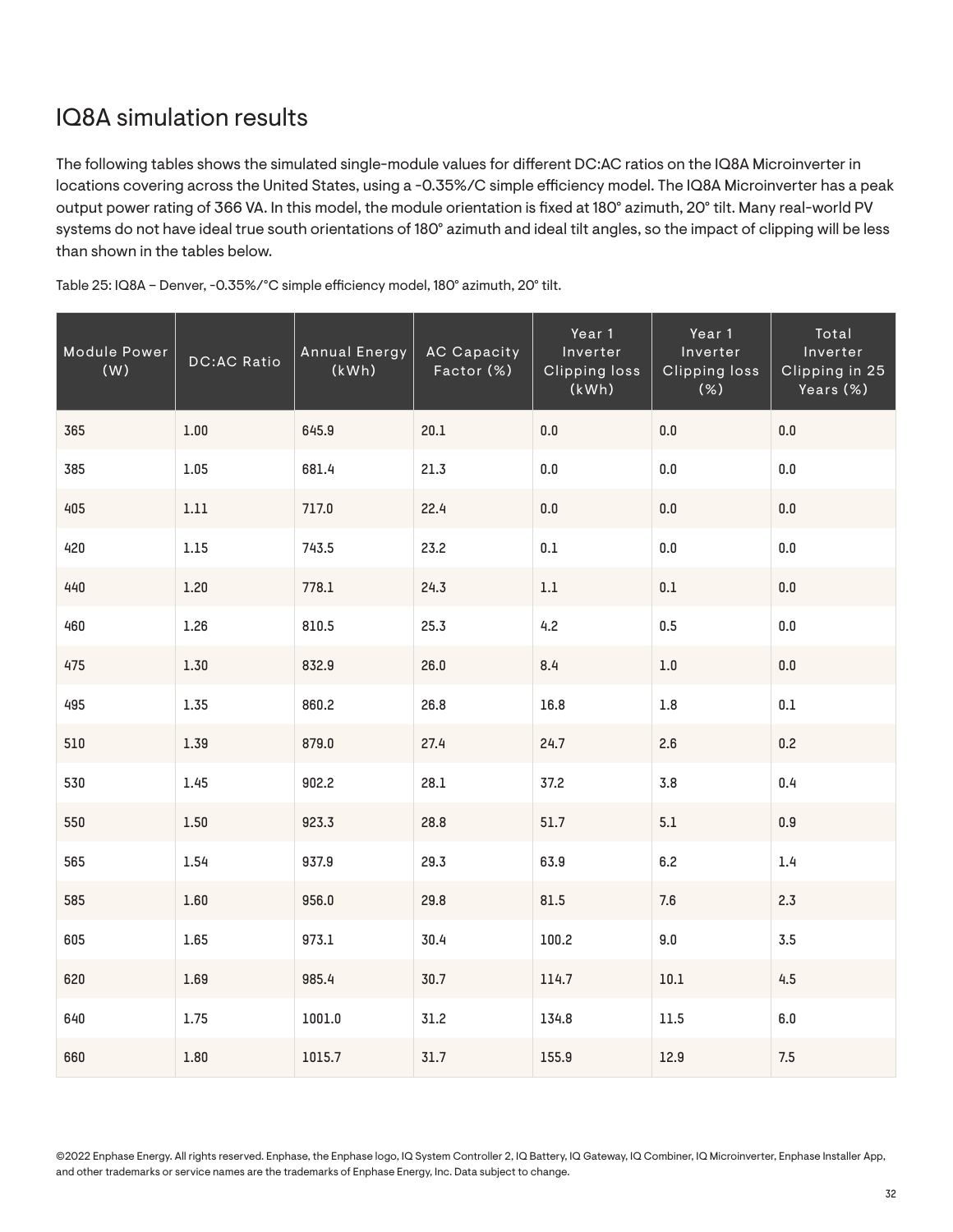Table 26: IQ8A – Los Angeles, -0.35%/°C simple efficiency model, 180° azimuth, 20° tilt.

| Module Power<br>(W) | <b>DC:AC Ratio</b> | <b>Annual Energy</b><br>(kWh) | <b>AC Capacity</b><br>Factor (%) | Year 1<br>Inverter<br><b>Clipping loss</b><br>(kWh) | Year 1<br>Inverter<br><b>Clipping loss</b><br>(%) | Total<br>Inverter<br>Clipping in 25<br>Years (%) |
|---------------------|--------------------|-------------------------------|----------------------------------|-----------------------------------------------------|---------------------------------------------------|--------------------------------------------------|
| 365                 | $1.00\,$           | 670.4                         | 20.9                             | $0.0\,$                                             | $0.0\,$                                           | $0.0\,$                                          |
| 385                 | 1.05               | 707.3                         | 22.1                             | 0.0                                                 | 0.0                                               | 0.0                                              |
| 405                 | $1.11\,$           | 744.1                         | 23.2                             | $0.0\,$                                             | $0.0\,$                                           | $0.0\,$                                          |
| 420                 | $1.15$             | 771.8                         | 24.1                             | $0.0\,$                                             | $0.0\,$                                           | $0.0\,$                                          |
| 440                 | 1.20               | 808.2                         | 25.2                             | 0.4                                                 | $0.0\,$                                           | $0.0\,$                                          |
| 460                 | 1.26               | 842.3                         | 26.3                             | 3.2                                                 | 0.4                                               | 0.0                                              |
| 475                 | 1.30               | 865.7                         | 27.0                             | 7.5                                                 | $0.8\,$                                           | 0.0                                              |
| 495                 | 1.35               | 893.1                         | 27.9                             | 17.1                                                | 1.8                                               | 0.1                                              |
| 510                 | 1.39               | 911.8                         | 28.4                             | 26.2                                                | 2.7                                               | 0.2                                              |
| 530                 | 1.45               | 934.6                         | 29.2                             | 40.4                                                | $4.0\,$                                           | 0.5                                              |
| 550                 | 1.50               | 954.8                         | 29.8                             | 57.2                                                | 5.5                                               | $1.0\,$                                          |
| 565                 | 1.54               | 968.2                         | 30.2                             | 71.6                                                | 6.6                                               | $1.7\,$                                          |
| 585                 | $1.60\,$           | 984.7                         | 30.7                             | 92.2                                                | 8.3                                               | 2.8                                              |
| 605                 | 1.65               | 999.7                         | 31.2                             | 114.2                                               | 9.9                                               | 4.3                                              |
| 620                 | 1.69               | 1010.5                        | 31.5                             | 131.3                                               | $11.1\,$                                          | 5.6                                              |
| 640                 | 1.75               | 1024.4                        | 32.0                             | 154.5                                               | 12.7                                              | 7.3                                              |
| 660                 | 1.80               | 1037.6                        | 32.4                             | 178.5                                               | 14.2                                              | $9.0\,$                                          |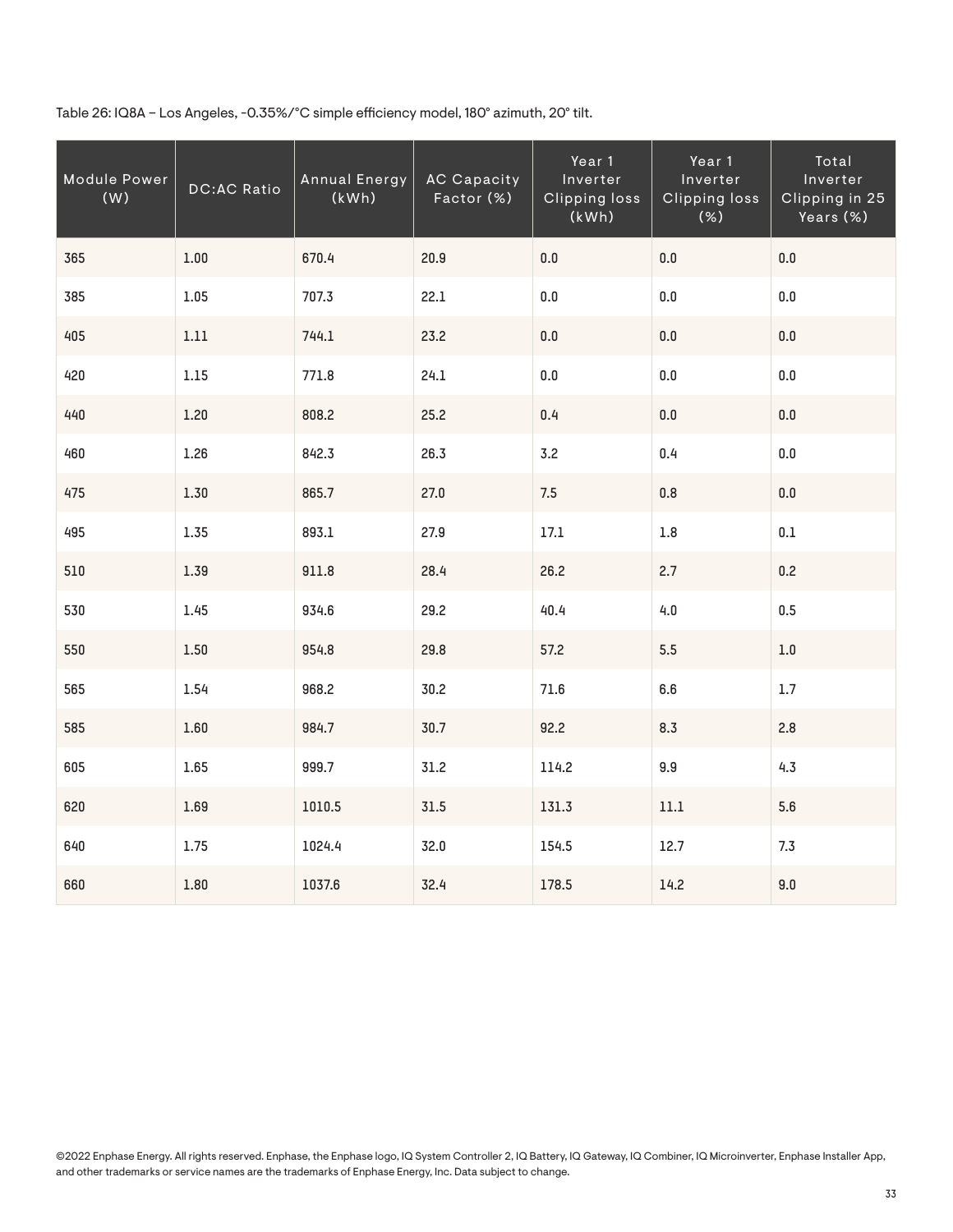Table 27: IQ8A – New York city, -0.35%/°C simple efficiency model, 180° azimuth, 20° tilt.

| Module Power<br>(W) | <b>DC:AC Ratio</b> | Annual Energy<br>(kWh) | <b>AC Capacity</b><br>Factor (%) | Year 1<br>Inverter<br><b>Clipping loss</b><br>(kWh) | Year 1<br>Inverter<br><b>Clipping loss</b><br>(%) | Total<br>Inverter<br>Clipping in 25<br>Years (%) |
|---------------------|--------------------|------------------------|----------------------------------|-----------------------------------------------------|---------------------------------------------------|--------------------------------------------------|
| 365                 | $1.00\,$           | 517.1                  | 16.1                             | 0.0                                                 | $0.0\,$                                           | $0.0\,$                                          |
| 385                 | 1.05               | 545.6                  | 17.0                             | $0.0\,$                                             | $0.0\,$                                           | $0.0\,$                                          |
| 405                 | $1.11\,$           | 574.0                  | 17.9                             | $0.0\,$                                             | $0.0\,$                                           | $0.0\,$                                          |
| 420                 | 1.15               | 595.4                  | 18.6                             | $0.0\,$                                             | 0.0                                               | $0.0\,$                                          |
| 440                 | 1.20               | 623.5                  | 19.4                             | 0.3                                                 | $0.1\,$                                           | $0.0\,$                                          |
| 460                 | 1.26               | 651.1                  | 20.3                             | 1.2                                                 | 0.2                                               | $0.0\,$                                          |
| 475                 | 1.30               | 671.2                  | 20.9                             | 2.5                                                 | 0.4                                               | $0.0\,$                                          |
| 495                 | 1.35               | 696.6                  | 21.7                             | 5.6                                                 | 0.8                                               | $0.0\,$                                          |
| 510                 | 1.39               | 714.7                  | 22.3                             | 9.0                                                 | $1.2\,$                                           | $0.1\,$                                          |
| 530                 | 1.45               | 737.2                  | 23.0                             | 15.0                                                | $1.9\,$                                           | $0.1\,$                                          |
| 550                 | 1.50               | 758.3                  | 23.7                             | 22.4                                                | 2.8                                               | 0.2                                              |
| 565                 | 1.54               | 773.2                  | 24.1                             | 28.9                                                | 3.5                                               | 0.3                                              |
| 585                 | $1.60\,$           | 792.1                  | 24.7                             | 38.6                                                | 4.5                                               | 0.6                                              |
| 605                 | 1.65               | 809.6                  | 25.3                             | 49.7                                                | 5.6                                               | $1.1\,$                                          |
| 620                 | 1.69               | 821.9                  | 25.6                             | 58.8                                                | 6.4                                               | $1.6\,$                                          |
| 640                 | 1.75               | 837.7                  | 26.1                             | 71.7                                                | 7.6                                               | 2.3                                              |
| 660                 | 1.80               | 852.6                  | 26.6                             | 85.4                                                | 8.8                                               | 3.3                                              |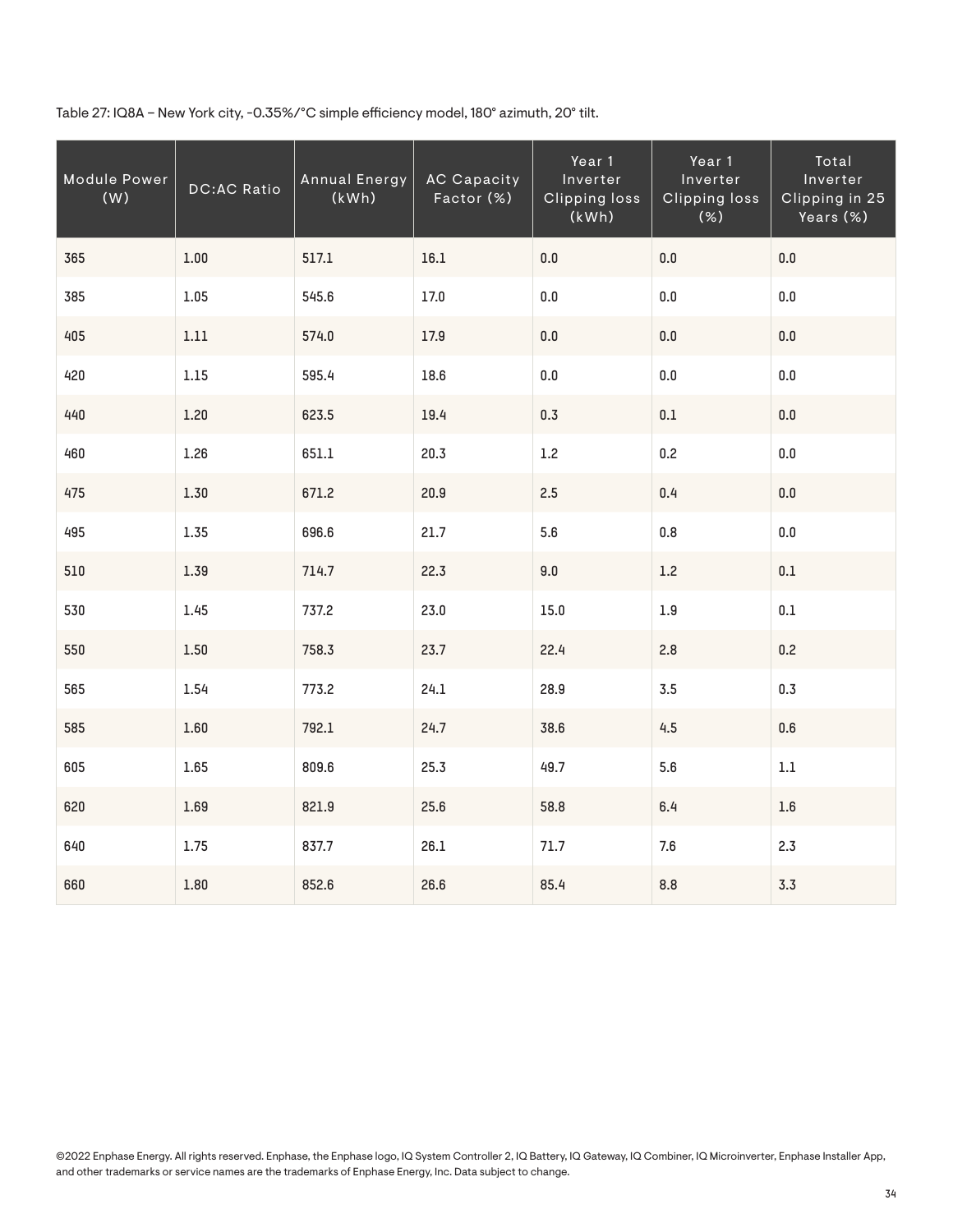Table 28: IQ8A – Dallas, -0.35%/°C simple efficiency model, 180° azimuth, 20° tilt.

| Module Power<br>(W) | <b>DC:AC Ratio</b> | <b>Annual Energy</b><br>(kWh) | <b>AC Capacity</b><br>Factor (%) | Year 1<br>Inverter<br><b>Clipping loss</b><br>(kWh) | Year 1<br>Inverter<br><b>Clipping loss</b><br>(%) | Total<br>Inverter<br>Clipping in 25<br>Years (%) |
|---------------------|--------------------|-------------------------------|----------------------------------|-----------------------------------------------------|---------------------------------------------------|--------------------------------------------------|
| 365                 | $1.00\,$           | 581.2                         | 18.1                             | 0.0                                                 | $0.0\,$                                           | $0.0\,$                                          |
| 385                 | 1.05               | 613.2                         | 19.1                             | $0.0\,$                                             | $0.0\,$                                           | $0.0\,$                                          |
| 405                 | $1.11\,$           | 645.2                         | 20.1                             | $0.0\,$                                             | 0.0                                               | 0.0                                              |
| 420                 | $1.15$             | 669.1                         | 20.9                             | 0.0                                                 | $0.0\,$                                           | 0.0                                              |
| 440                 | 1.20               | 700.7                         | 21.9                             | 0.4                                                 | $0.1\,$                                           | $0.0\,$                                          |
| 460                 | 1.26               | 731.6                         | 22.8                             | 1.6                                                 | 0.2                                               | 0.0                                              |
| 475                 | 1.30               | 753.8                         | 23.5                             | 3.4                                                 | 0.4                                               | $0.0\,$                                          |
| 495                 | 1.35               | 781.8                         | 24.4                             | 7.4                                                 | 0.9                                               | 0.0                                              |
| 510                 | 1.39               | 801.4                         | 25.0                             | $11.8\,$                                            | 1.4                                               | $0.1\,$                                          |
| 530                 | 1.45               | 825.4                         | 25.7                             | 19.9                                                | 2.3                                               | $0.1\,$                                          |
| 550                 | 1.50               | 846.9                         | 26.4                             | 30.5                                                | 3.3                                               | 0.3                                              |
| 565                 | 1.54               | 861.9                         | 26.9                             | 39.6                                                | 4.2                                               | 0.5                                              |
| 585                 | 1.60               | 880.4                         | 27.5                             | 53.2                                                | 5.5                                               | $1.0\,$                                          |
| 605                 | 1.65               | 897.6                         | 28.0                             | 68.1                                                | 6.8                                               | $1.8\,$                                          |
| 620                 | 1.69               | 909.8                         | 28.4                             | 80.0                                                | $7.8\,$                                           | 2.5                                              |
| 640                 | 1.75               | 925.0                         | 28.9                             | 96.9                                                | 9.2                                               | 3.6                                              |
| 660                 | $1.80\,$           | 939.3                         | 29.3                             | 114.9                                               | 10.5                                              | 5.0                                              |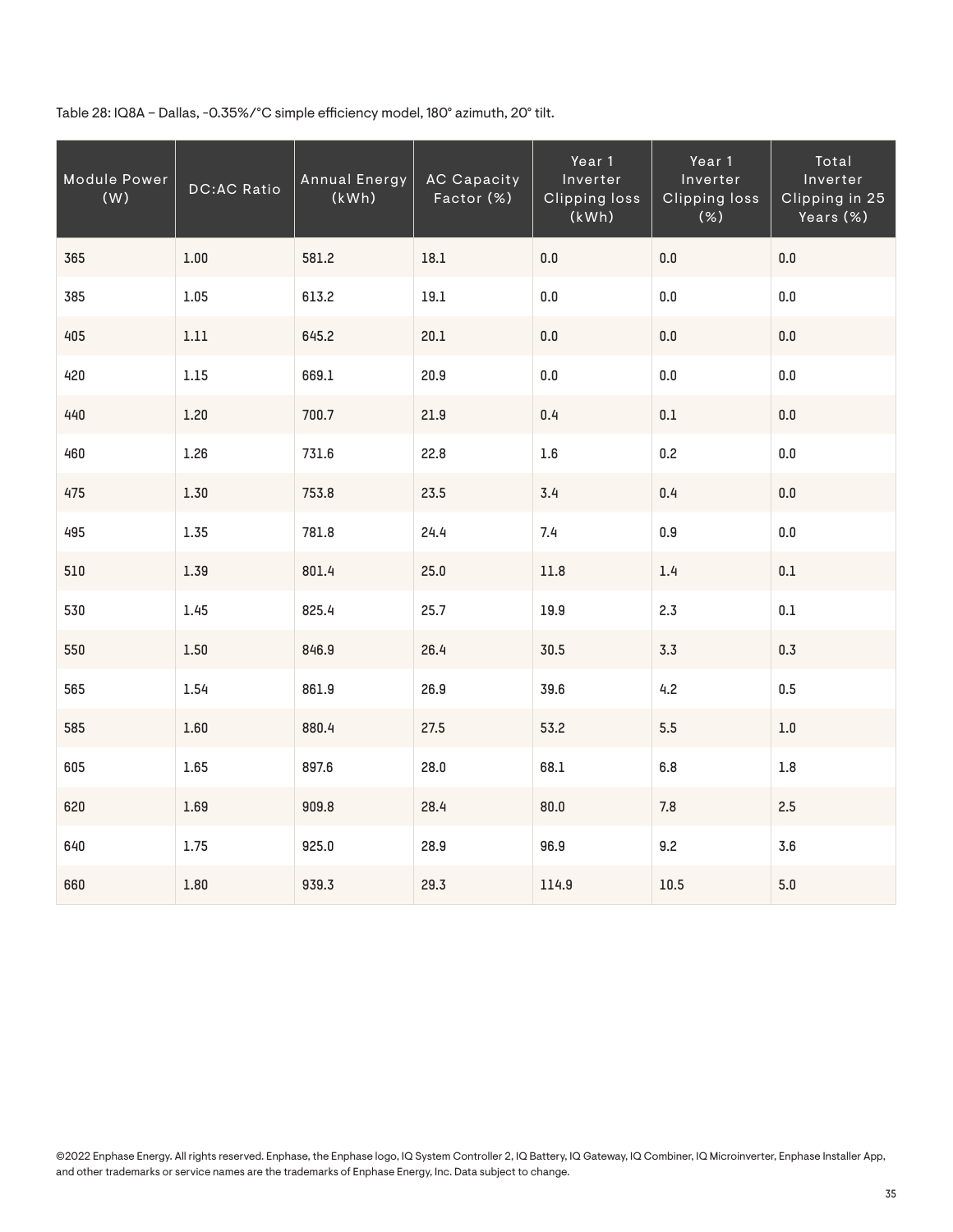Table 29: IQ8A – Miami, -0.35%/°C simple efficiency model, 180° azimuth, 20° tilt.

| Module Power<br>(W) | <b>DC:AC Ratio</b> | <b>Annual Energy</b><br>(kWh) | <b>AC Capacity</b><br>Factor (%) | Year 1<br>Inverter<br><b>Clipping loss</b><br>(kWh) | Year 1<br>Inverter<br><b>Clipping loss</b><br>(%) | Total<br>Inverter<br>Clipping in 25<br>Years (%) |
|---------------------|--------------------|-------------------------------|----------------------------------|-----------------------------------------------------|---------------------------------------------------|--------------------------------------------------|
| 365                 | 1.00               | 618.7                         | 19.3                             | $0.0\,$                                             | $0.0\,$                                           | $0.0\,$                                          |
| 385                 | 1.05               | 652.7                         | 20.4                             | 0.0                                                 | $0.0\,$                                           | 0.0                                              |
| 405                 | $1.11\,$           | 686.7                         | 21.4                             | $0.0\,$                                             | $0.0\,$                                           | $0.0\,$                                          |
| 420                 | $1.15\,$           | 712.2                         | 22.2                             | $0.0\,$                                             | $0.0\,$                                           | $0.0\,$                                          |
| 440                 | 1.20               | 746.1                         | 23.3                             | 0.2                                                 | $0.0\,$                                           | $0.0\,$                                          |
| 460                 | 1.26               | 779.2                         | 24.3                             | 1.2                                                 | $0.1\,$                                           | 0.0                                              |
| 475                 | 1.30               | 802.8                         | 25.0                             | $3.1\,$                                             | 0.4                                               | $0.0\,$                                          |
| 495                 | 1.35               | 832.2                         | 26.0                             | 7.8                                                 | 0.9                                               | $0.0\,$                                          |
| 510                 | 1.39               | 852.4                         | 26.6                             | 13.1                                                | $1.5\,$                                           | 0.1                                              |
| 530                 | 1.45               | 877.0                         | 27.4                             | 22.7                                                | 2.4                                               | $0.1\,$                                          |
| 550                 | 1.50               | 899.5                         | 28.1                             | 34.4                                                | $3.5\,$                                           | 0.3                                              |
| 565                 | 1.54               | 915.2                         | 28.5                             | 44.3                                                | 4.5                                               | 0.6                                              |
| 585                 | 1.60               | 934.8                         | 29.2                             | 58.9                                                | 5.7                                               | $1.2\,$                                          |
| 605                 | 1.65               | 953.0                         | 29.7                             | 74.9                                                | 7.0                                               | $1.9\,$                                          |
| 620                 | $1.69\,$           | 965.9                         | 30.1                             | 87.6                                                | 8.0                                               | 2.6                                              |
| 640                 | 1.75               | 981.8                         | 30.6                             | 105.9                                               | 9.4                                               | 3.8                                              |
| 660                 | $1.80\,$           | 996.6                         | 31.1                             | 125.4                                               | 10.8                                              | 5.3                                              |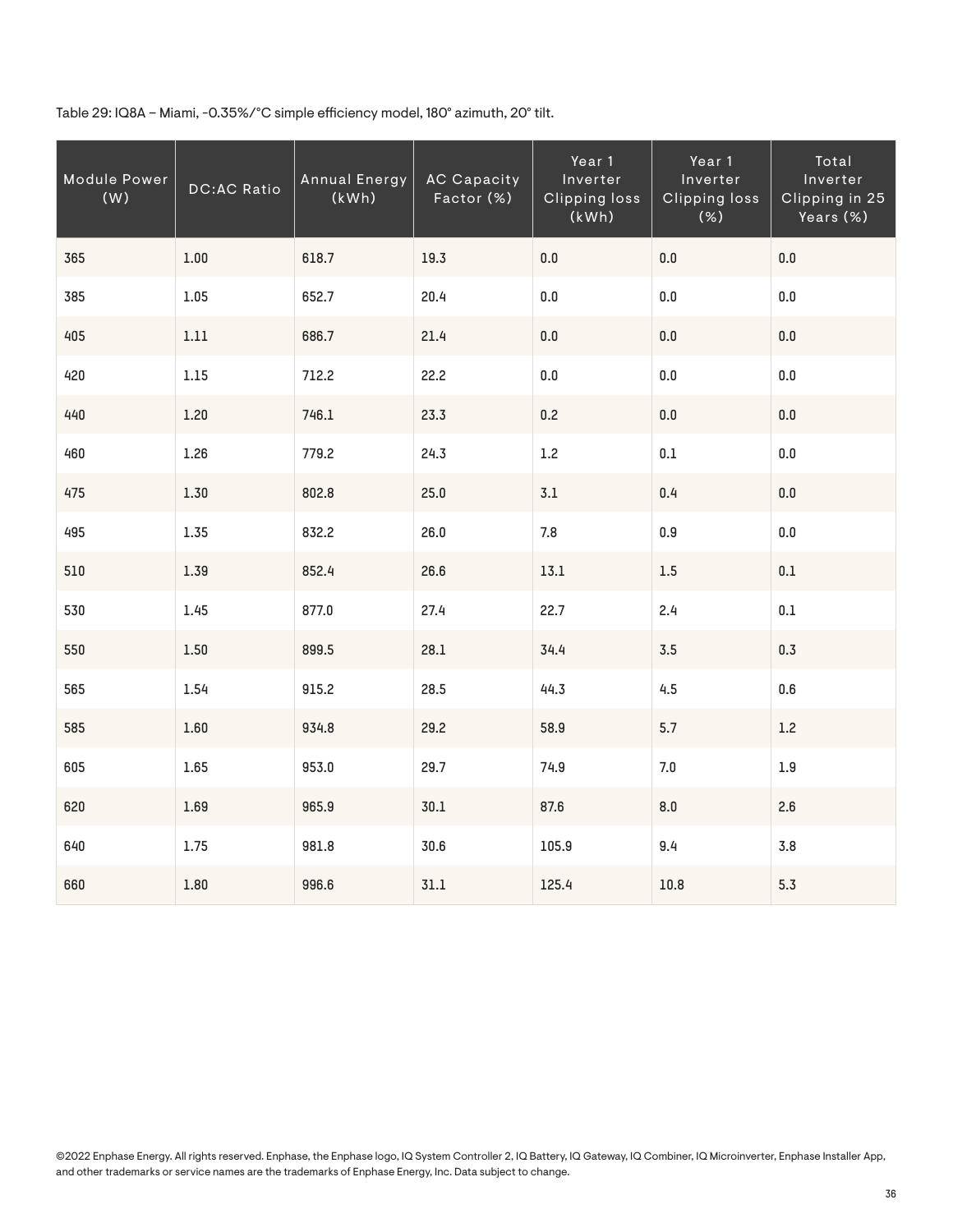Table 30: IQ8A – Phoenix, -0.35%/°C simple efficiency model, 180° azimuth, 20° tilt.

| Module Power<br>(W) | <b>DC:AC Ratio</b> | <b>Annual Energy</b><br>(kWh) | <b>AC Capacity</b><br>Factor (%) | Year 1<br>Inverter<br><b>Clipping loss</b><br>(kWh) | Year 1<br>Inverter<br><b>Clipping loss</b><br>(%) | Total<br>Inverter<br>Clipping in 25<br>Years (%) |
|---------------------|--------------------|-------------------------------|----------------------------------|-----------------------------------------------------|---------------------------------------------------|--------------------------------------------------|
| 365                 | $1.00\,$           | 687.7                         | 21.4                             | 0.0                                                 | $0.0\,$                                           | $0.0\,$                                          |
| 385                 | $1.05\,$           | 725.5                         | 22.6                             | $0.0\,$                                             | $0.0\,$                                           | $0.0\,$                                          |
| 405                 | $1.11\,$           | 763.3                         | 23.8                             | $0.0\,$                                             | 0.0                                               | $0.0\,$                                          |
| 420                 | $1.15\,$           | 791.7                         | 24.7                             | 0.0                                                 | $0.0\,$                                           | 0.0                                              |
| 440                 | 1.20               | 829.2                         | 25.9                             | 0.3                                                 | $0.0\,$                                           | $0.0\,$                                          |
| 460                 | 1.26               | 865.6                         | 27.0                             | $1.7$                                               | 0.2                                               | 0.0                                              |
| 475                 | 1.30               | 891.3                         | 27.8                             | 4.4                                                 | 0.5                                               | $0.0\,$                                          |
| 495                 | 1.35               | 922.3                         | 28.8                             | 11.4                                                | 1.2                                               | $0.1\,$                                          |
| 510                 | 1.39               | 943.1                         | 29.4                             | 19.0                                                | $1.9\,$                                           | $0.1\,$                                          |
| 530                 | 1.45               | 968.1                         | 30.2                             | 32.0                                                | 3.1                                               | 0.2                                              |
| 550                 | 1.50               | 990.2                         | 30.9                             | 47.8                                                | 4.4                                               | $0.6\,$                                          |
| 565                 | 1.54               | 1005.3                        | 31.4                             | 61.3                                                | 5.5                                               | $1.1\,$                                          |
| 585                 | 1.60               | 1024.2                        | 31.9                             | 80.3                                                | $7.0$                                             | $1.9\,$                                          |
| 605                 | 1.65               | 1041.8                        | 32.5                             | 100.8                                               | 8.5                                               | 3.0                                              |
| 620                 | 1.69               | 1054.0                        | 32.9                             | 117.1                                               | 9.7                                               | 4.1                                              |
| 640                 | 1.75               | 1068.8                        | 33.3                             | 140.4                                               | 11.2                                              | 5.7                                              |
| 660                 | 1.80               | 1082.1                        | 33.8                             | 165.2                                               | 12.8                                              | 7.5                                              |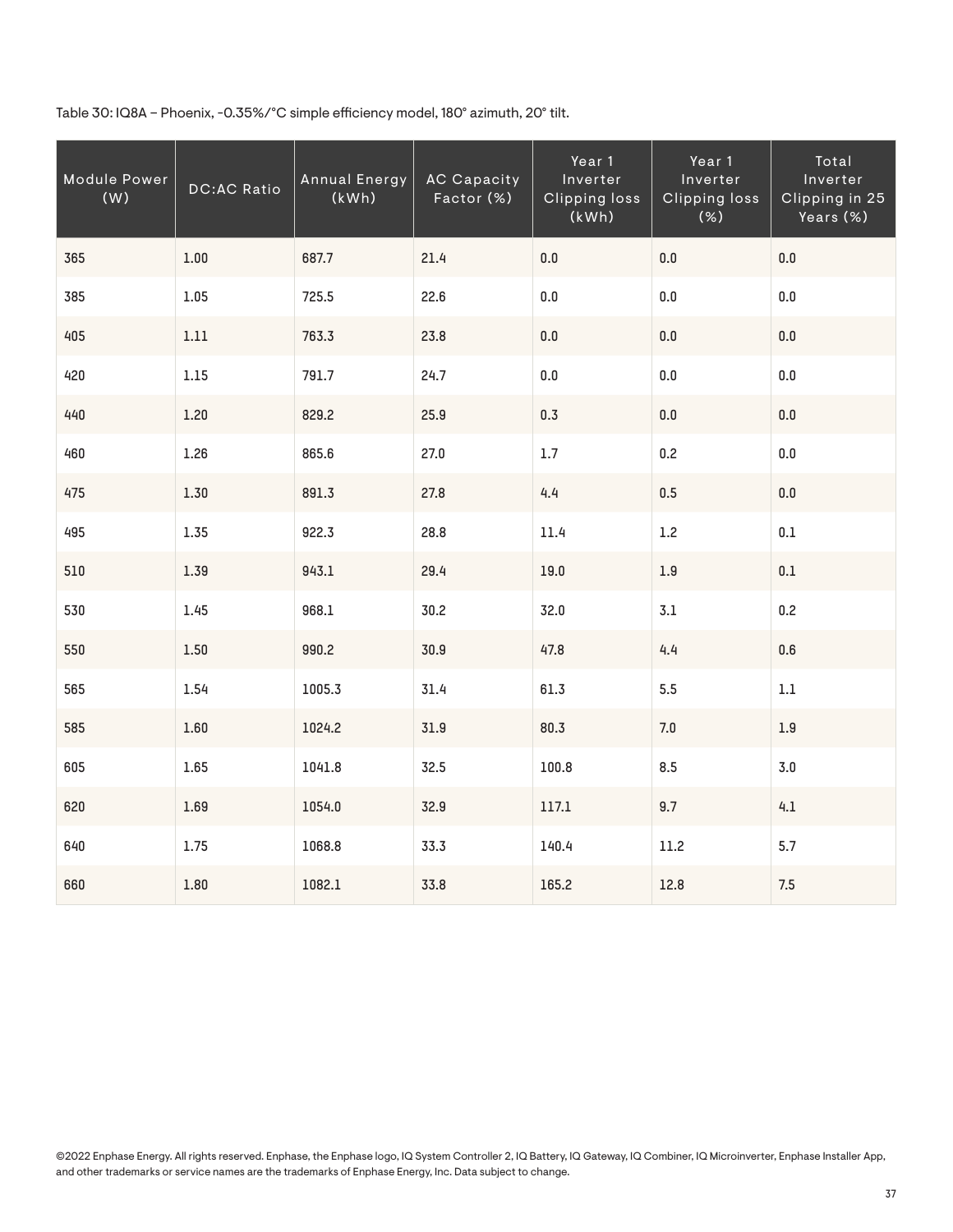Table 31: IQ8A – Minnesota, -0.35%/°C simple efficiency model, 180° azimuth, 20° tilt.

| Module Power<br>(W) | <b>DC:AC Ratio</b> | <b>Annual Energy</b><br>(kWh) | <b>AC Capacity</b><br>Factor (%) | Year 1<br>Inverter<br><b>Clipping loss</b><br>(kWh) | Year 1<br>Inverter<br><b>Clipping loss</b><br>(%) | Total<br>Inverter<br>Clipping in 25<br>Years (%) |
|---------------------|--------------------|-------------------------------|----------------------------------|-----------------------------------------------------|---------------------------------------------------|--------------------------------------------------|
| 365                 | $1.00\,$           | 533.7                         | 16.6                             | $0.0\,$                                             | $0.0\,$                                           | $0.0\,$                                          |
| 385                 | 1.05               | 563.1                         | 17.6                             | 0.0                                                 | 0.0                                               | 0.0                                              |
| 405                 | $1.11\,$           | 592.5                         | 18.5                             | $0.0\,$                                             | $0.0\,$                                           | 0.0                                              |
| 420                 | $1.15$             | 614.3                         | 19.2                             | 0.2                                                 | $0.0\,$                                           | $0.0\,$                                          |
| 440                 | 1.20               | 642.8                         | 20.1                             | $1.1\,$                                             | 0.2                                               | $0.0\,$                                          |
| 460                 | 1.26               | 670.3                         | 20.9                             | 3.1                                                 | $0.4\,$                                           | 0.0                                              |
| 475                 | 1.30               | 689.9                         | 21.5                             | 5.5                                                 | $0.8\,$                                           | 0.0                                              |
| 495                 | 1.35               | 714.3                         | 22.3                             | 10.5                                                | 1.4                                               | 0.1                                              |
| 510                 | 1.39               | 731.7                         | 22.8                             | 15.3                                                | 2.0                                               | $0.1\,$                                          |
| 530                 | 1.45               | 753.3                         | 23.5                             | 23.1                                                | 2.9                                               | 0.2                                              |
| 550                 | 1.50               | 773.4                         | 24.1                             | 32.5                                                | 3.9                                               | 0.4                                              |
| 565                 | 1.54               | 787.6                         | 24.6                             | 40.3                                                | 4.7                                               | 0.7                                              |
| 585                 | 1.60               | 805.8                         | 25.1                             | 51.6                                                | 5.8                                               | $1.2\,$                                          |
| 605                 | 1.65               | 822.8                         | 25.7                             | 64.1                                                | 7.0                                               | $1.9\,$                                          |
| 620                 | 1.69               | 834.9                         | 26.0                             | 74.2                                                | $7.9\,$                                           | 2.5                                              |
| 640                 | 1.75               | 850.1                         | 26.5                             | 88.5                                                | 9.1                                               | 3.6                                              |
| 660                 | $1.80\,$           | 864.4                         | 27.0                             | 103.8                                               | 10.3                                              | 4.8                                              |

©2022 Enphase Energy. All rights reserved. Enphase, the Enphase logo, IQ System Controller 2, IQ Battery, IQ Gateway, IQ Combiner, IQ Microinverter, Enphase Installer App, and other trademarks or service names are the trademarks of Enphase Energy, Inc. Data subject to change.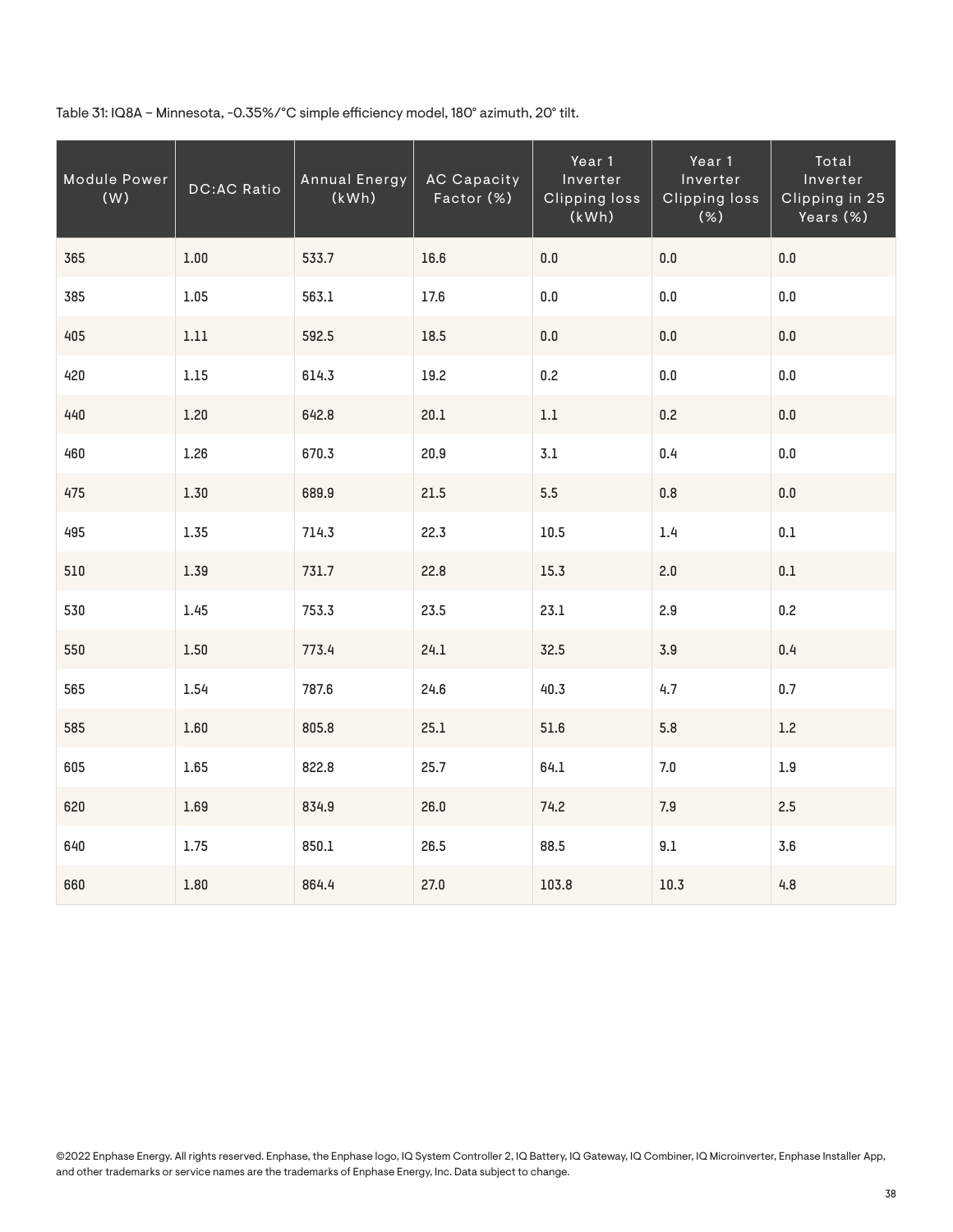Table 32: IQ8A – Newark, -0.35%/°C simple efficiency model, 180° azimuth, 20° tilt.

| Module Power<br>(W) | <b>DC:AC Ratio</b> | <b>Annual Energy</b><br>(kWh) | <b>AC Capacity</b><br>Factor (%) | Year 1<br>Inverter<br><b>Clipping loss</b><br>(kWh) | Year 1<br>Inverter<br><b>Clipping loss</b><br>$(\%)$ | Total<br>Inverter<br>Clipping in 25<br>Years (%) |
|---------------------|--------------------|-------------------------------|----------------------------------|-----------------------------------------------------|------------------------------------------------------|--------------------------------------------------|
| 365                 | 1.00               | 532.1                         | 16.6                             | 0.0                                                 | $0.0\,$                                              | $0.0\,$                                          |
| 385                 | 1.05               | 561.4                         | 17.5                             | 0.0                                                 | $0.0\,$                                              | $0.0\,$                                          |
| 405                 | $1.11\,$           | 590.7                         | 18.4                             | $0.0\,$                                             | $0.0\,$                                              | $0.0\,$                                          |
| 420                 | $1.15\,$           | 612.6                         | 19.1                             | $0.0\,$                                             | $0.0\,$                                              | $0.0\,$                                          |
| 440                 | 1.20               | 641.6                         | 20.0                             | 0.3                                                 | $0.0\,$                                              | $0.0\,$                                          |
| 460                 | 1.26               | 669.9                         | 20.9                             | 1.3                                                 | 0.2                                                  | 0.0                                              |
| 475                 | 1.30               | 690.3                         | 21.5                             | 2.9                                                 | 0.4                                                  | $0.0\,$                                          |
| 495                 | 1.35               | 716.1                         | 22.3                             | 6.5                                                 | 0.9                                                  | 0.0                                              |
| 510                 | 1.39               | 734.0                         | 22.9                             | $10.5\,$                                            | 1.4                                                  | $0.1\,$                                          |
| 530                 | 1.45               | 756.3                         | 23.6                             | 17.6                                                | 2.2                                                  | $0.1\,$                                          |
| 550                 | 1.50               | 777.0                         | 24.2                             | 26.3                                                | 3.2                                                  | 0.2                                              |
| 565                 | 1.54               | 791.7                         | 24.7                             | 33.6                                                | 3.9                                                  | 0.4                                              |
| 585                 | 1.60               | 810.2                         | 25.3                             | 44.5                                                | 5.0                                                  | $0.8\,$                                          |
| 605                 | 1.65               | 827.2                         | 25.8                             | 56.9                                                | 6.2                                                  | 1.4                                              |
| 620                 | 1.69               | 839.2                         | 26.2                             | 67.0                                                | 7.1                                                  | 2.0                                              |
| 640                 | 1.75               | 854.6                         | 26.7                             | $81.0\,$                                            | 8.4                                                  | 2.9                                              |
| 660                 | $1.80\,$           | 869.2                         | 27.1                             | 95.8                                                | 9.6                                                  | $4.0\,$                                          |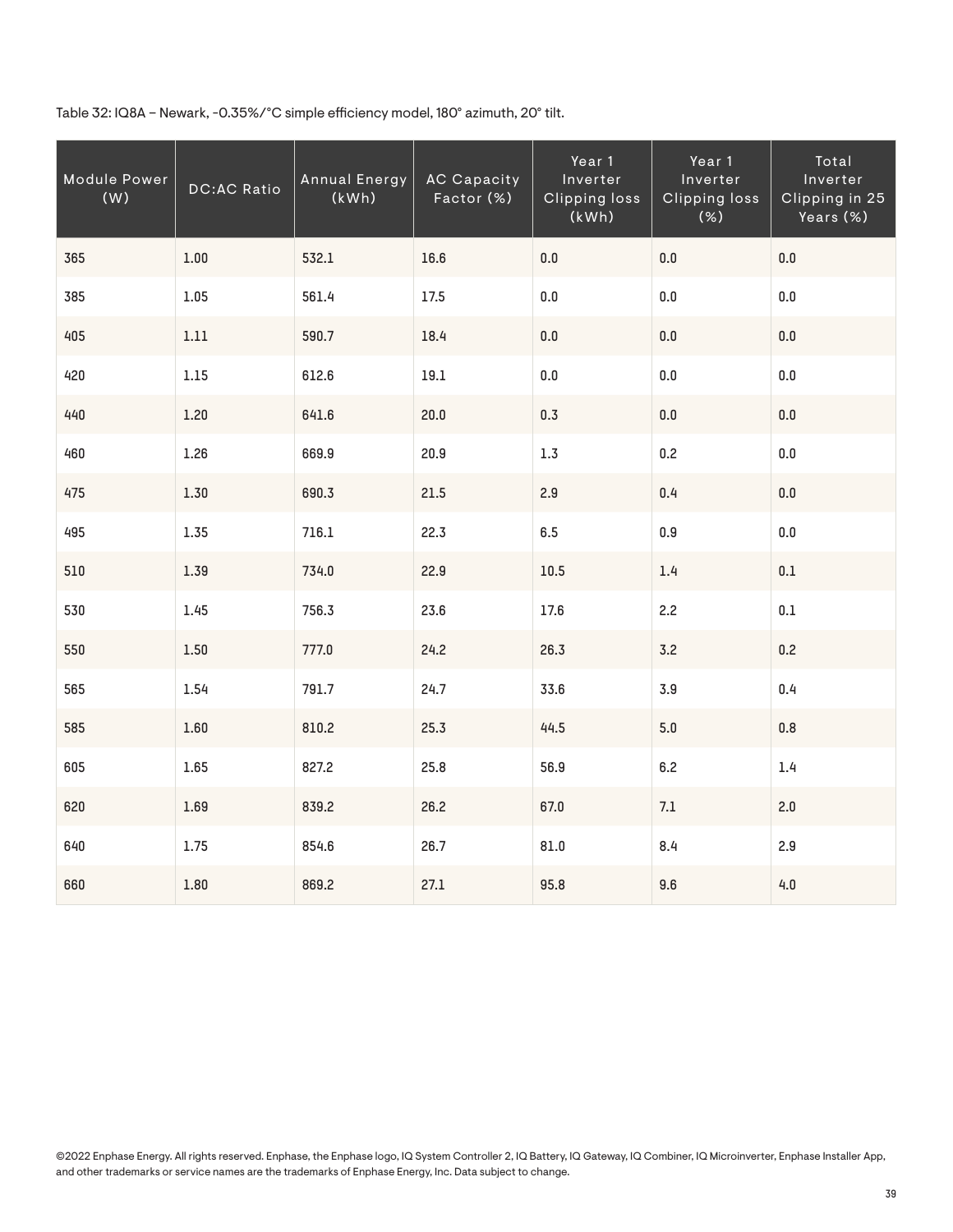# IQ8H-240 simulation results

The following tables shows the simulated single-module values for different DC:AC ratios on the IQ8H-240 Microinverter in locations covering across the United States, using a -0.35%/C simple efficiency model. The IQ8H-240 Microinverter has a peak output power rating of 384 VA. In this model, the module orientation is fixed at 180° azimuth, 20° tilt. Many real-world PV systems do not have ideal true south orientations of 180° azimuth and ideal tilt angles, so the impact of clipping will be less than shown in the tables below.

| Module Power<br>(W) | <b>DC:AC Ratio</b> | <b>Annual Energy</b><br>(kWh) | <b>AC Capacity</b><br>Factor (%) | Year 1<br>Inverter<br><b>Clipping loss</b><br>(kWh) | Year 1<br>Inverter<br><b>Clipping loss</b><br>(%) | Total<br>Inverter<br>Clipping in 25<br>Years (%) |
|---------------------|--------------------|-------------------------------|----------------------------------|-----------------------------------------------------|---------------------------------------------------|--------------------------------------------------|
| 385                 | 1.00               | 677.9                         | 20.2                             | $0.0\,$                                             | $0.0\,$                                           | $0.0\,$                                          |
| 405                 | 1.05               | 713.2                         | 21.2                             | 0.0                                                 | $0.0\,$                                           | 0.0                                              |
| 420                 | 1.09               | 739.7                         | 22.0                             | $0.0\,$                                             | $0.0\,$                                           | $0.0\,$                                          |
| 440                 | $1.15\,$           | 775.0                         | 23.0                             | $0.1\,$                                             | $0.0\,$                                           | 0.0                                              |
| 460                 | 1.20               | 809.6                         | 24.1                             | $0.8\,$                                             | $0.1\,$                                           | $0.0\,$                                          |
| 480                 | 1.25               | 842.4                         | 25.0                             | 3.3                                                 | 0.4                                               | $0.0\,$                                          |
| 500                 | 1.30               | 842.4                         | 25.0                             | 3.3                                                 | 0.4                                               | $0.0\,$                                          |
| 520                 | 1.35               | 899.9                         | 26.8                             | 16.7                                                | $1.7\,$                                           | $0.1\,$                                          |
| 540                 | 1.41               | 924.9                         | 27.5                             | 27.1                                                | 2.7                                               | 0.2                                              |
| 560                 | 1.46               | 947.8                         | 28.2                             | 39.7                                                | 3.9                                               | 0.4                                              |
| 575                 | $1.50\,$           | 963.7                         | 28.6                             | 50.4                                                | 4.8                                               | 0.7                                              |
| 590                 | 1.54               | 983.3                         | 29.2                             | 66.4                                                | $6.1\,$                                           | $1.4\,$                                          |
| 615                 | 1.60               | 1001.4                        | 29.8                             | 83.8                                                | 7.4                                               | 2.2                                              |
| 635                 | 1.65               | 1018.5                        | 30.3                             | 102.2                                               | 8.8                                               | 3.3                                              |
| 655                 | 1.71               | 1034.8                        | 30.8                             | 121.4                                               | $10.1\,$                                          | 4.6                                              |
| 670                 | 1.74               | 1046.5                        | 31.1                             | 136.4                                               | $11.1\,$                                          | 5.7                                              |
| 690                 | $1.80\,$           | 1061.4                        | 31.6                             | 157.1                                               | 12.4                                              | 7.1                                              |

Table 33: IQ8H-240 – Denver, -0.35%/°C simple efficiency model, 180° azimuth, 20° tilt.

©2022 Enphase Energy. All rights reserved. Enphase, the Enphase logo, IQ System Controller 2, IQ Battery, IQ Gateway, IQ Combiner, IQ Microinverter, Enphase Installer App, and other trademarks or service names are the trademarks of Enphase Energy, Inc. Data subject to change.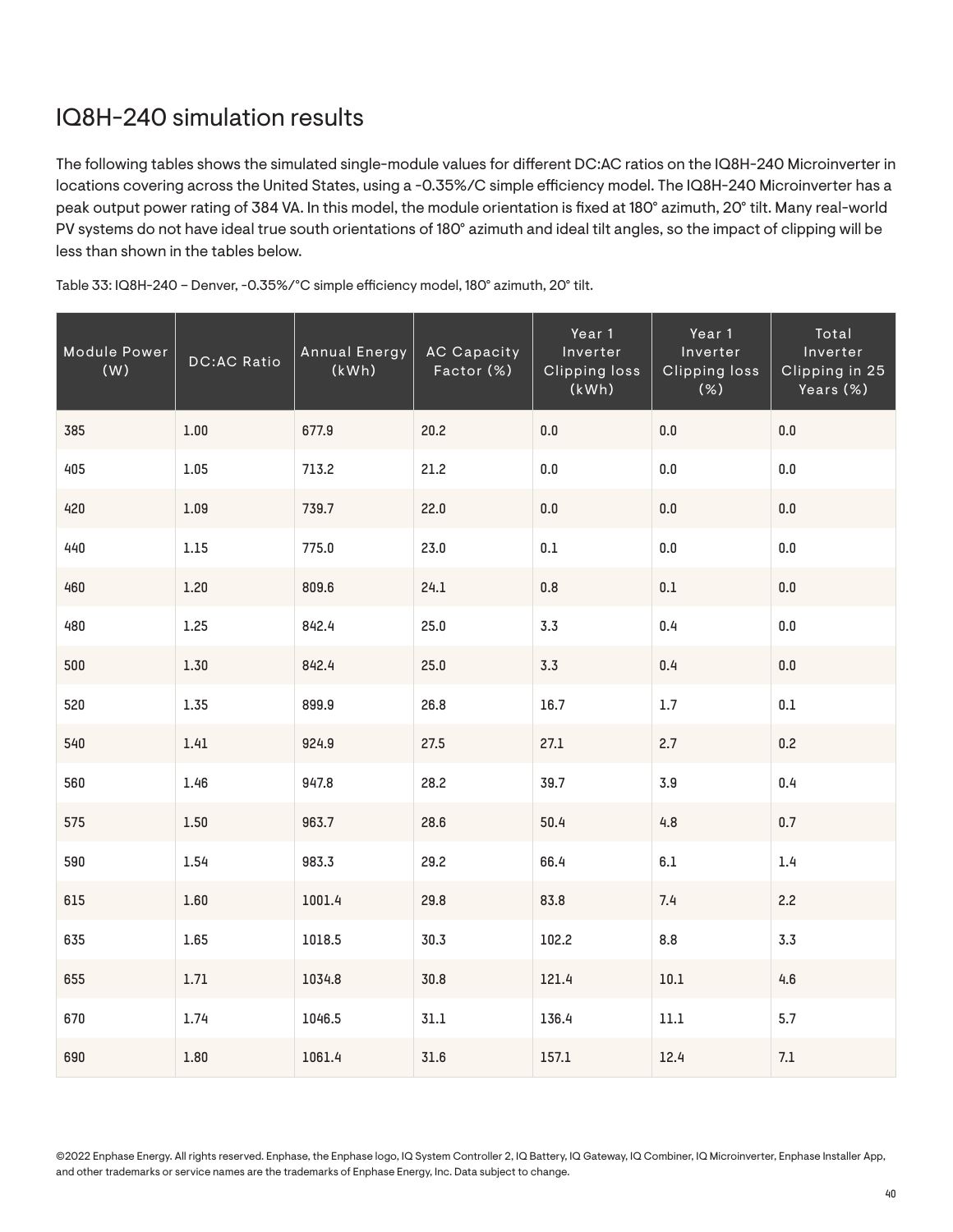Table 34: IQ8H-240 – Los Angeles, -0.35%/°C simple efficiency model, 180° azimuth, 20° tilt.

| Module Power<br>(W) | <b>DC:AC Ratio</b> | Annual Energy<br>(kWh) | <b>AC Capacity</b><br>Factor (%) | Year 1<br>Inverter<br>Clipping loss<br>(kWh) | Year 1<br>Inverter<br><b>Clipping loss</b><br>(%) | Total<br>Inverter<br>Clipping in 25<br>Years (%) |
|---------------------|--------------------|------------------------|----------------------------------|----------------------------------------------|---------------------------------------------------|--------------------------------------------------|
| 385                 | $1.00\,$           | 703.6                  | 20.9                             | $0.0\,$                                      | $0.0\,$                                           | $0.0\,$                                          |
| 405                 | $1.05\,$           | 740.2                  | 22.0                             | $0.0\,$                                      | $0.0\,$                                           | $0.0\,$                                          |
| 420                 | $1.09\,$           | 767.8                  | 22.8                             | 0.0                                          | $0.0\,$                                           | $0.0\,$                                          |
| 440                 | $1.15\,$           | 804.4                  | 23.9                             | $0.0\,$                                      | $0.0\,$                                           | $0.0\,$                                          |
| 460                 | 1.20               | 840.8                  | 25.0                             | 0.3                                          | $0.0\,$                                           | $0.0\,$                                          |
| 480                 | 1.25               | 875.5                  | 26.0                             | 2.4                                          | 0.3                                               | 0.0                                              |
| 500                 | 1.30               | 875.5                  | 26.0                             | 2.4                                          | 0.3                                               | $0.0\,$                                          |
| 520                 | 1.35               | 934.5                  | 27.8                             | 16.9                                         | 1.7                                               | 0.1                                              |
| 540                 | 1.41               | 959.3                  | 28.5                             | 28.8                                         | 2.8                                               | 0.2                                              |
| 560                 | 1.46               | 981.8                  | 29.2                             | 43.2                                         | $4.0$                                             | 0.5                                              |
| 575                 | 1.50               | 997.0                  | 29.6                             | 55.5                                         | 5.1                                               | 0.9                                              |
| 590                 | 1.54               | 1015.2                 | 30.2                             | 74.3                                         | 6.5                                               | $1.6\,$                                          |
| 615                 | 1.60               | 1031.6                 | 30.7                             | 94.7                                         | $\boldsymbol{8.1}$                                | 2.7                                              |
| 635                 | 1.65               | 1046.7                 | 31.1                             | 116.5                                        | 9.6                                               | 4.1                                              |
| 655                 | 1.71               | 1061.1                 | 31.5                             | 139.0                                        | $11.1\,$                                          | 5.7                                              |
| 670                 | 1.74               | 1071.5                 | 31.9                             | 156.3                                        | 12.2                                              | 6.9                                              |
| 690                 | $1.80\,$           | 1084.8                 | 32.2                             | 180.0                                        | 13.7                                              | 8.5                                              |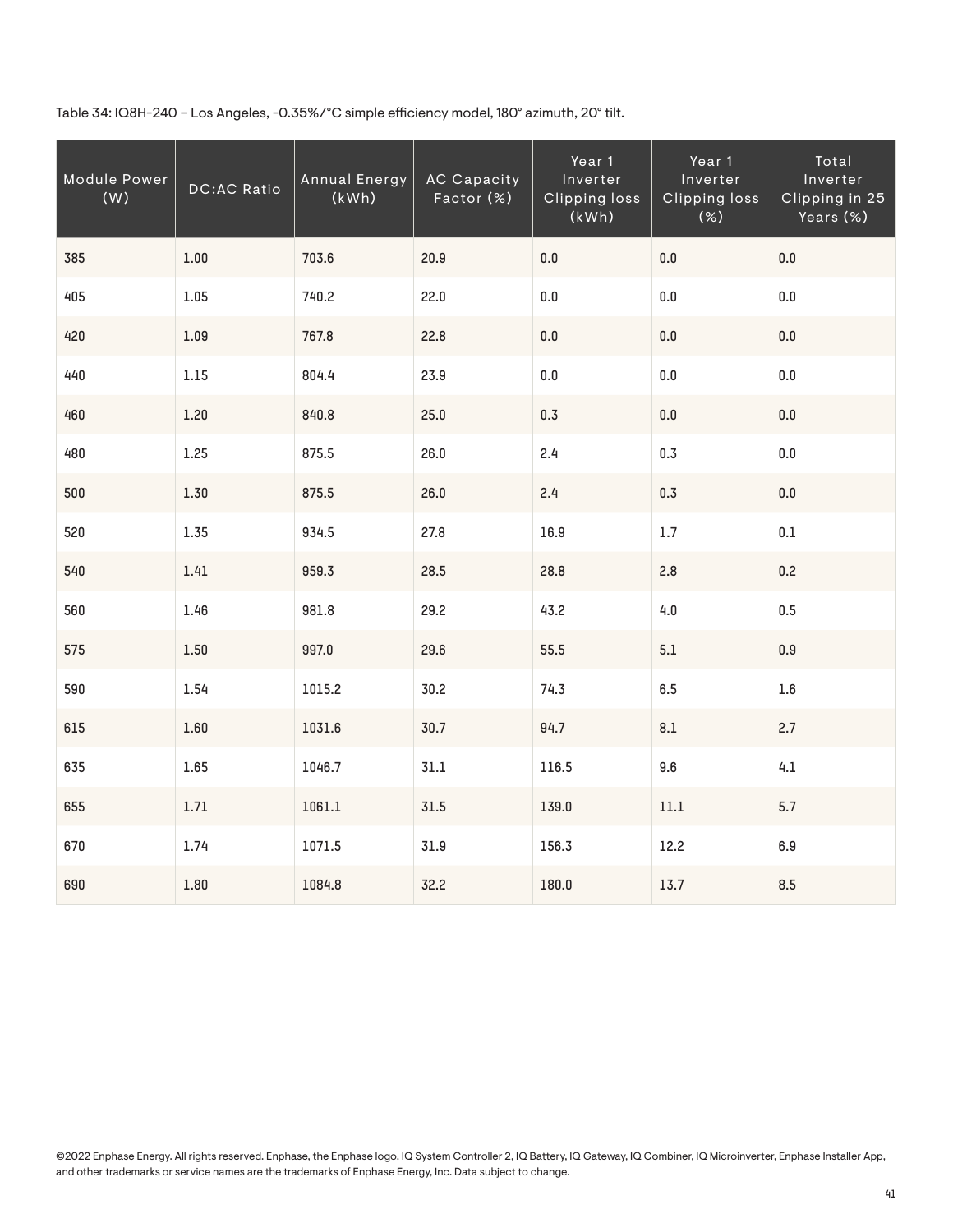Table 35: IQ8H-240 – New York city, -0.35%/°C simple efficiency model, 180° azimuth, 20° tilt.

| Module Power<br>(W) | <b>DC:AC Ratio</b> | <b>Annual Energy</b><br>(kWh) | <b>AC Capacity</b><br>Factor (%) | Year 1<br>Inverter<br><b>Clipping loss</b><br>(kWh) | Year 1<br>Inverter<br><b>Clipping loss</b><br>(%) | Total<br>Inverter<br>Clipping in 25<br>Years (%) |
|---------------------|--------------------|-------------------------------|----------------------------------|-----------------------------------------------------|---------------------------------------------------|--------------------------------------------------|
| 385                 | 1.00               | 542.7                         | 16.1                             | 0.0                                                 | 0.0                                               | 0.0                                              |
| 405                 | 1.05               | 571.1                         | 17.0                             | $0.0\,$                                             | 0.0                                               | $0.0\,$                                          |
| 420                 | $1.09\,$           | 592.3                         | 17.6                             | $0.0\,$                                             | $0.0\,$                                           | 0.0                                              |
| 440                 | 1.15               | 620.6                         | 18.4                             | $0.0\,$                                             | 0.0                                               | $0.0\,$                                          |
| 460                 | 1.20               | 648.7                         | 19.3                             | 0.3                                                 | $0.0\,$                                           | $0.0\,$                                          |
| 480                 | 1.25               | 676.3                         | 20.1                             | $1.0\,$                                             | 0.1                                               | $0.0\,$                                          |
| 500                 | 1.30               | 676.3                         | 20.1                             | $1.0\,$                                             | $0.1\,$                                           | $0.0\,$                                          |
| 520                 | 1.35               | 728.5                         | 21.7                             | 5.5                                                 | 0.7                                               | $0.0\,$                                          |
| 540                 | 1.41               | 752.4                         | 22.4                             | $10.0\,$                                            | $1.3\,$                                           | $0.1\,$                                          |
| 560                 | 1.46               | 774.6                         | 23.0                             | 16.1                                                | 2.0                                               | $0.1\,$                                          |
| 575                 | 1.50               | 790.5                         | 23.5                             | 21.5                                                | 2.5                                               | $0.1\,$                                          |
| 590                 | 1.54               | 810.5                         | 24.1                             | 29.9                                                | 3.4                                               | 0.3                                              |
| 615                 | $1.60\,$           | 829.4                         | 24.7                             | 39.5                                                | 4.4                                               | 0.6                                              |
| 635                 | 1.65               | 846.9                         | 25.2                             | 50.4                                                | 5.4                                               | $1.0\,$                                          |
| 655                 | 1.71               | 863.4                         | 25.7                             | 62.4                                                | 6.5                                               | $1.6\,$                                          |
| 670                 | 1.74               | 875.1                         | 26.0                             | 72.0                                                | 7.3                                               | 2.1                                              |
| 690                 | 1.80               | 890.2                         | 26.5                             | 85.4                                                | 8.4                                               | $3.0$                                            |

©2022 Enphase Energy. All rights reserved. Enphase, the Enphase logo, IQ System Controller 2, IQ Battery, IQ Gateway, IQ Combiner, IQ Microinverter, Enphase Installer App, and other trademarks or service names are the trademarks of Enphase Energy, Inc. Data subject to change.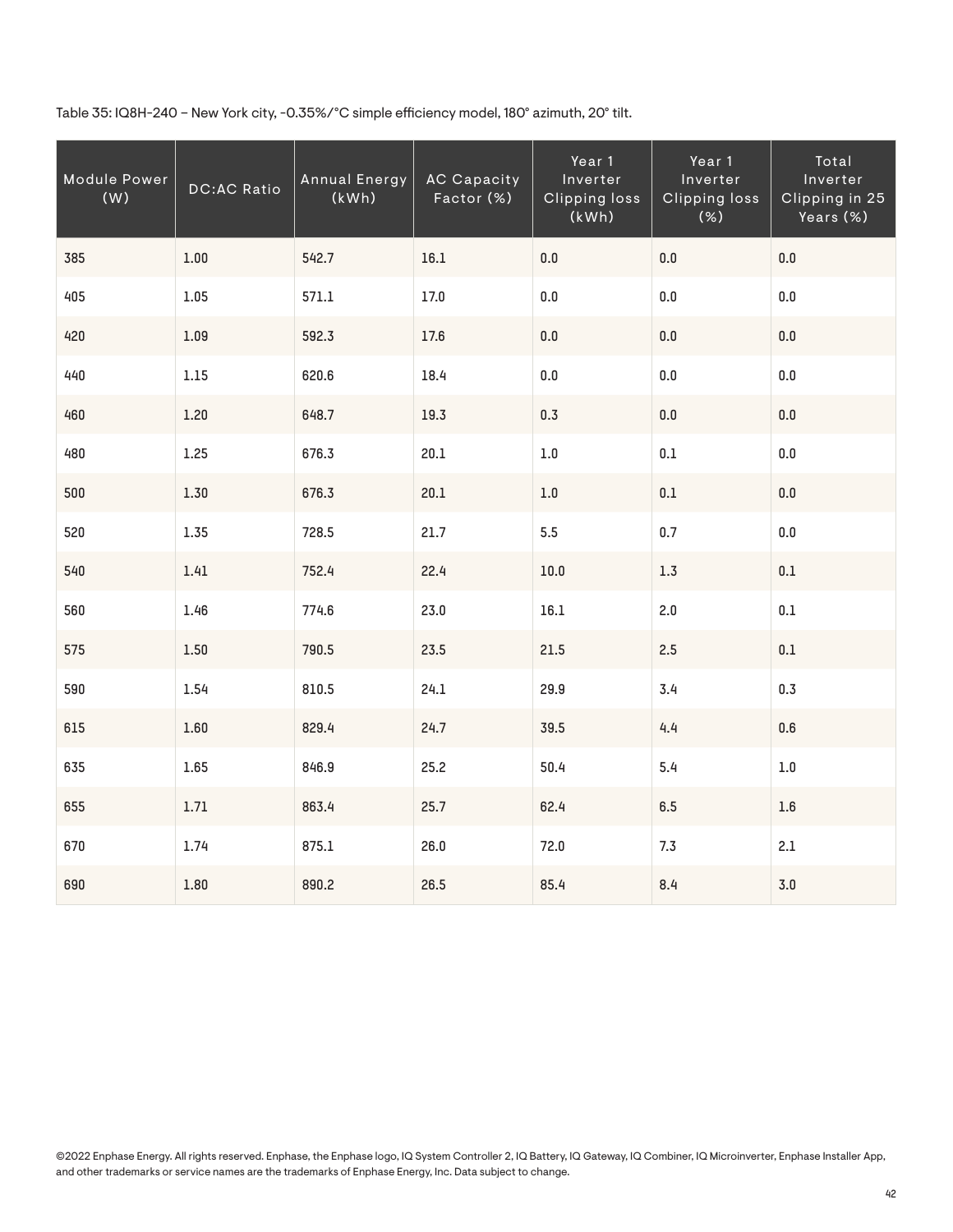Table 36: IQ8H-240 – Dallas, -0.35%/°C simple efficiency model, 180° azimuth, 20° tilt.

| Module Power<br>(W) | <b>DC:AC Ratio</b> | <b>Annual Energy</b><br>(kWh) | <b>AC Capacity</b><br>Factor (%) | Year 1<br>Inverter<br><b>Clipping loss</b><br>(kWh) | Year 1<br>Inverter<br><b>Clipping loss</b><br>(%) | Total<br>Inverter<br>Clipping in 25<br>Years $(\frac{8}{2})$ |
|---------------------|--------------------|-------------------------------|----------------------------------|-----------------------------------------------------|---------------------------------------------------|--------------------------------------------------------------|
| 385                 | 1.00               | 610.0                         | 18.1                             | $0.0\,$                                             | $0.0\,$                                           | $0.0\,$                                                      |
| 405                 | 1.05               | 641.8                         | 19.1                             | 0.0                                                 | $0.0\,$                                           | $0.0\,$                                                      |
| 420                 | 1.09               | 665.7                         | 19.8                             | $0.0\,$                                             | $0.0\,$                                           | $0.0\,$                                                      |
| 440                 | $1.15\,$           | 697.5                         | 20.7                             | $0.0\,$                                             | $0.0\,$                                           | $0.0\,$                                                      |
| 460                 | 1.20               | 729.0                         | 21.7                             | 0.3                                                 | $0.0\,$                                           | $0.0\,$                                                      |
| 480                 | 1.25               | 759.9                         | 22.6                             | 1.2                                                 | 0.2                                               | $0.0\,$                                                      |
| 500                 | 1.30               | 759.9                         | 22.6                             | $1.2\,$                                             | 0.2                                               | $0.0\,$                                                      |
| 520                 | 1.35               | 817.6                         | 24.3                             | 7.3                                                 | 0.8                                               | 0.0                                                          |
| 540                 | 1.41               | 843.6                         | 25.1                             | 13.1                                                | $1.5\,$                                           | $0.1\,$                                                      |
| 560                 | 1.46               | 867.2                         | 25.8                             | 21.4                                                | 2.3                                               | $0.1\,$                                                      |
| 575                 | 1.50               | 883.4                         | 26.3                             | 29.1                                                | $3.1\,$                                           | 0.2                                                          |
| 590                 | 1.54               | 903.5                         | 26.9                             | 41.0                                                | 4.2                                               | 0.5                                                          |
| 615                 | 1.60               | 922.1                         | 27.4                             | 54.4                                                | 5.3                                               | $1.0\,$                                                      |
| 635                 | 1.65               | 939.3                         | 27.9                             | 69.1                                                | 6.6                                               | $1.7\,$                                                      |
| 655                 | 1.71               | 955.5                         | 28.4                             | 84.9                                                | 7.8                                               | 2.5                                                          |
| 670                 | 1.74               | 967.0                         | 28.7                             | 97.4                                                | 8.8                                               | 3.3                                                          |
| 690                 | $1.80\,$           | 981.4                         | 29.2                             | 115.0                                               | $10.1\,$                                          | 4.6                                                          |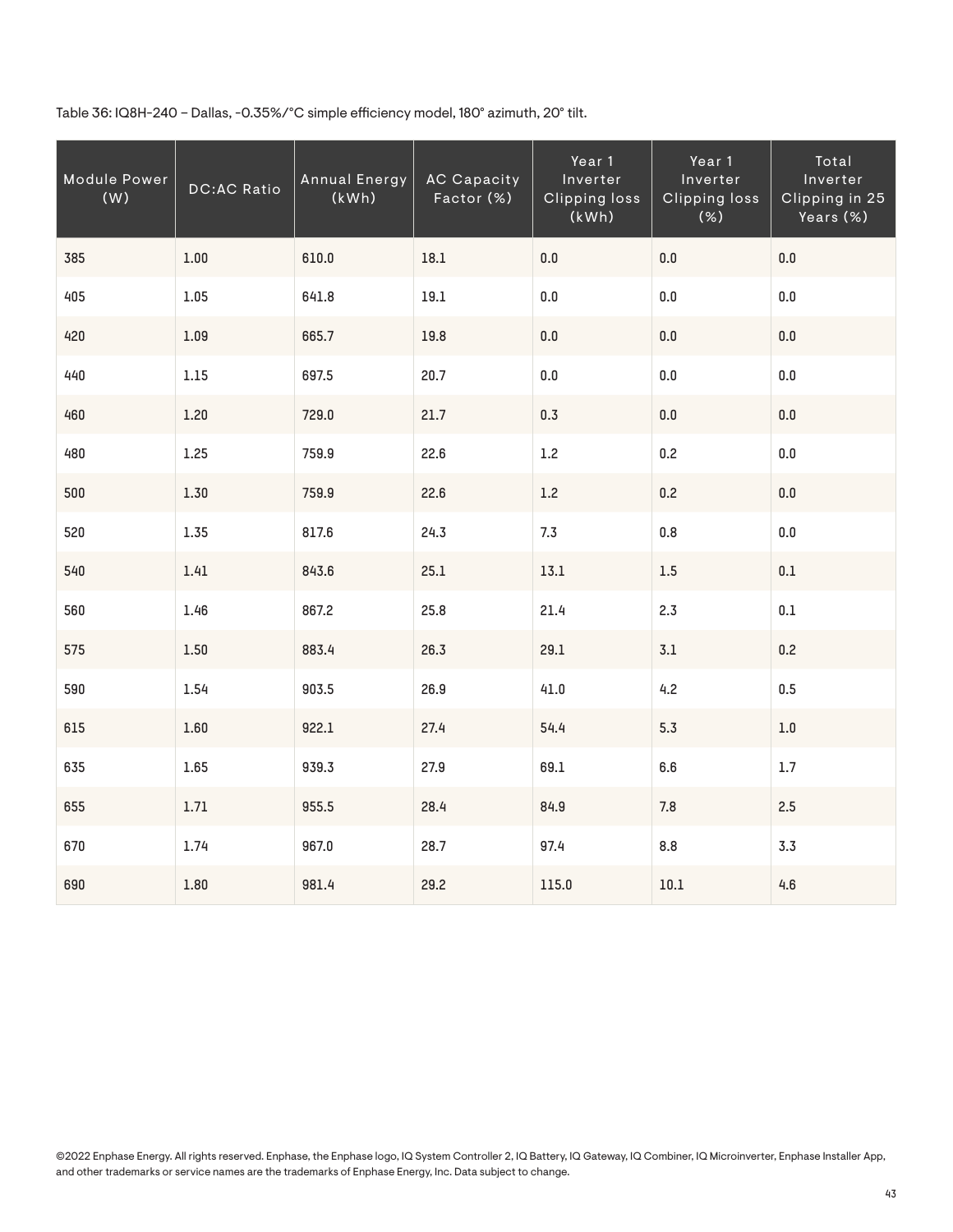Table 37: IQ8H-240 – Miami, -0.35%/°C simple efficiency model, 180° azimuth, 20° tilt.

| Module Power<br>(W) | <b>DC:AC Ratio</b> | Annual Energy<br>(kWh) | <b>AC Capacity</b><br>Factor (%) | Year 1<br>Inverter<br>Clipping loss<br>(kWh) | Year 1<br>Inverter<br><b>Clipping loss</b><br>(%) | Total<br>Inverter<br>Clipping in 25<br>Years (%) |
|---------------------|--------------------|------------------------|----------------------------------|----------------------------------------------|---------------------------------------------------|--------------------------------------------------|
| 385                 | $1.00\,$           | 649.3                  | 19.3                             | $0.0\,$                                      | $0.0\,$                                           | $0.0\,$                                          |
| 405                 | 1.05               | 683.2                  | 20.3                             | 0.0                                          | 0.0                                               | 0.0                                              |
| 420                 | 1.09               | 708.6                  | 21.1                             | $0.0\,$                                      | $0.0\,$                                           | $0.0\,$                                          |
| 440                 | $1.15$             | 742.4                  | 22.1                             | $0.0\,$                                      | $0.0\,$                                           | $0.0\,$                                          |
| 460                 | 1.20               | 776.1                  | 23.1                             | 0.2                                          | $0.0\,$                                           | $0.0\,$                                          |
| 480                 | 1.25               | 809.3                  | 24.1                             | 0.9                                          | 0.1                                               | 0.0                                              |
| 500                 | 1.30               | 809.3                  | 24.1                             | $0.9\,$                                      | $0.1\,$                                           | $0.0\,$                                          |
| 520                 | 1.35               | 870.4                  | 25.9                             | 7.6                                          | 0.8                                               | $0.0\,$                                          |
| 540                 | 1.41               | 897.2                  | 26.7                             | 14.7                                         | $1.5\,$                                           | $0.1\,$                                          |
| 560                 | 1.46               | 921.4                  | 27.4                             | 24.4                                         | 2.5                                               | $0.1\,$                                          |
| 575                 | 1.50               | 938.3                  | 27.9                             | 33.0                                         | 3.3                                               | 0.3                                              |
| 590                 | 1.54               | 959.4                  | 28.5                             | 45.9                                         | 4.4                                               | $0.6\,$                                          |
| 615                 | 1.60               | 979.0                  | 29.1                             | 60.3                                         | 5.6                                               | $1.1\,$                                          |
| 635                 | 1.65               | 997.3                  | 29.6                             | 76.1                                         | 6.8                                               | $1.8\,$                                          |
| 655                 | 1.71               | 1014.4                 | 30.2                             | 92.9                                         | 8.1                                               | 2.7                                              |
| 670                 | 1.74               | 1026.4                 | 30.5                             | 106.5                                        | $9.0\,$                                           | 3.5                                              |
| 690                 | 1.80               | 1041.3                 | 31.0                             | 125.6                                        | 10.3                                              | 4.8                                              |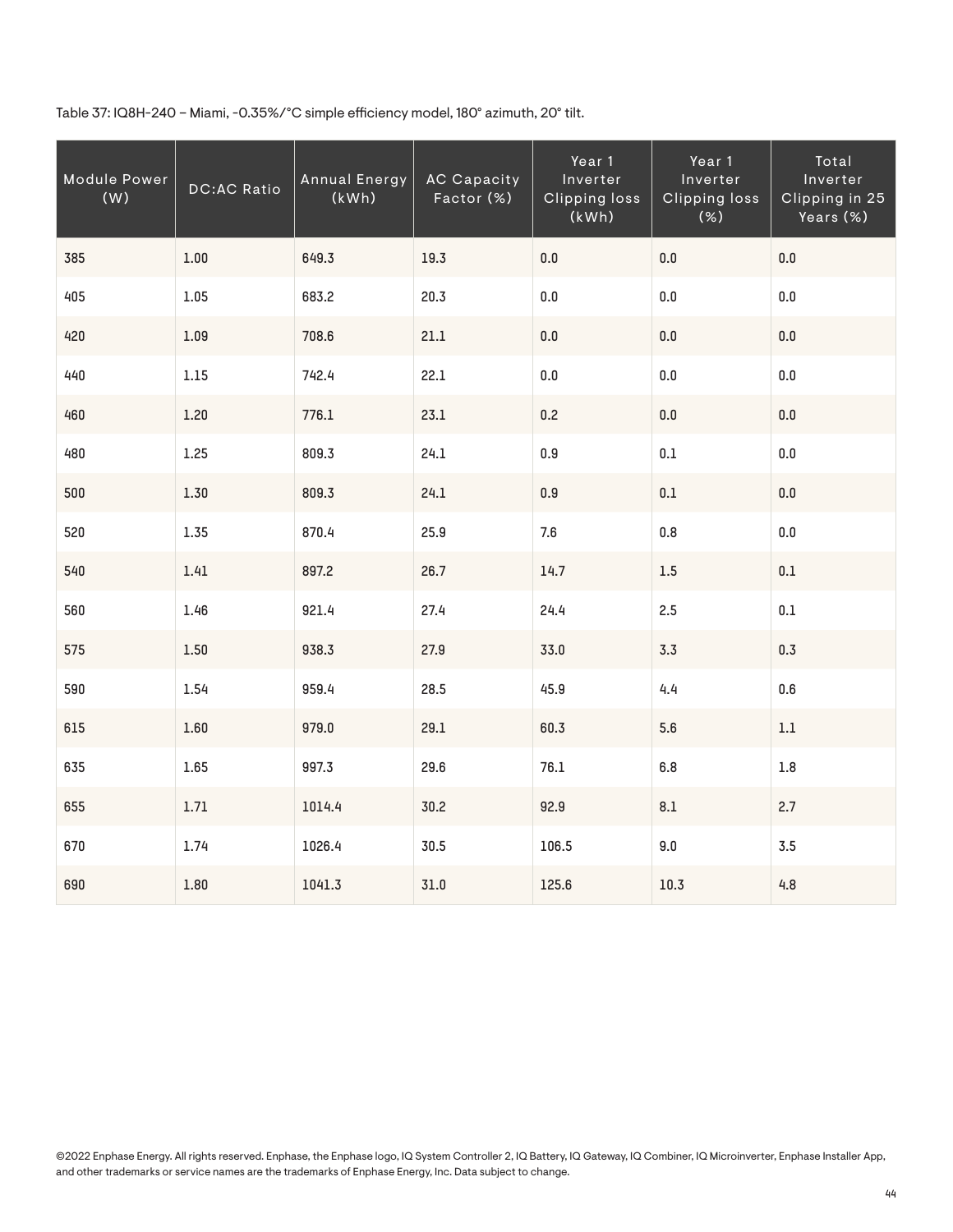Table 38: IQ8H-240 – Phoenix, -0.35%/°C simple efficiency model, 180° azimuth, 20° tilt.

| Module Power<br>(W) | <b>DC:AC Ratio</b> | Annual Energy<br>(kWh) | <b>AC Capacity</b><br>Factor (%) | Year 1<br>Inverter<br><b>Clipping loss</b><br>(kWh) | Year 1<br>Inverter<br><b>Clipping loss</b><br>(%) | Total<br>Inverter<br>Clipping in 25<br>Years (%) |
|---------------------|--------------------|------------------------|----------------------------------|-----------------------------------------------------|---------------------------------------------------|--------------------------------------------------|
| 385                 | $1.00\,$           | 721.7                  | 21.5                             | $0.0\,$                                             | $0.0\,$                                           | $0.0\,$                                          |
| 405                 | 1.05               | 759.3                  | 22.6                             | $0.0\,$                                             | 0.0                                               | $0.0\,$                                          |
| 420                 | $1.09\,$           | 787.6                  | 23.4                             | $0.0\,$                                             | $0.0\,$                                           | $0.0\,$                                          |
| 440                 | $1.15\,$           | 825.2                  | 24.5                             | $0.0\,$                                             | 0.0                                               | 0.0                                              |
| 460                 | 1.20               | 862.6                  | 25.6                             | 0.2                                                 | $0.0\,$                                           | $0.0\,$                                          |
| 480                 | 1.25               | 899.2                  | 26.7                             | 1.3                                                 | 0.1                                               | $0.0\,$                                          |
| 500                 | 1.30               | 899.2                  | 26.7                             | $1.3\,$                                             | $0.1\,$                                           | 0.0                                              |
| 520                 | 1.35               | 964.8                  | 28.7                             | 11.1                                                | $1.1\,$                                           | 0.0                                              |
| 540                 | 1.41               | 992.3                  | 29.5                             | 21.2                                                | 2.0                                               | $0.1\,$                                          |
| 560                 | 1.46               | 1017.0                 | 30.2                             | 34.3                                                | $3.1\,$                                           | 0.2                                              |
| 575                 | 1.50               | 1033.7                 | 30.7                             | 45.9                                                | 4.1                                               | 0.5                                              |
| 590                 | 1.54               | 1054.0                 | 31.3                             | 63.5                                                | 5.5                                               | $1.0\,$                                          |
| 615                 | $1.60\,$           | 1072.9                 | 31.9                             | 82.4                                                | 6.8                                               | $1.8\,$                                          |
| 635                 | 1.65               | 1090.6                 | 32.4                             | 102.5                                               | 8.3                                               | 2.9                                              |
| 655                 | 1.71               | 1106.8                 | 32.9                             | 124.1                                               | 9.7                                               | 4.2                                              |
| 670                 | 1.74               | 1118.0                 | 33.2                             | 141.4                                               | 10.8                                              | 5.3                                              |
| 690                 | 1.80               | 1131.5                 | 33.6                             | 165.7                                               | 12.3                                              | $7.0$                                            |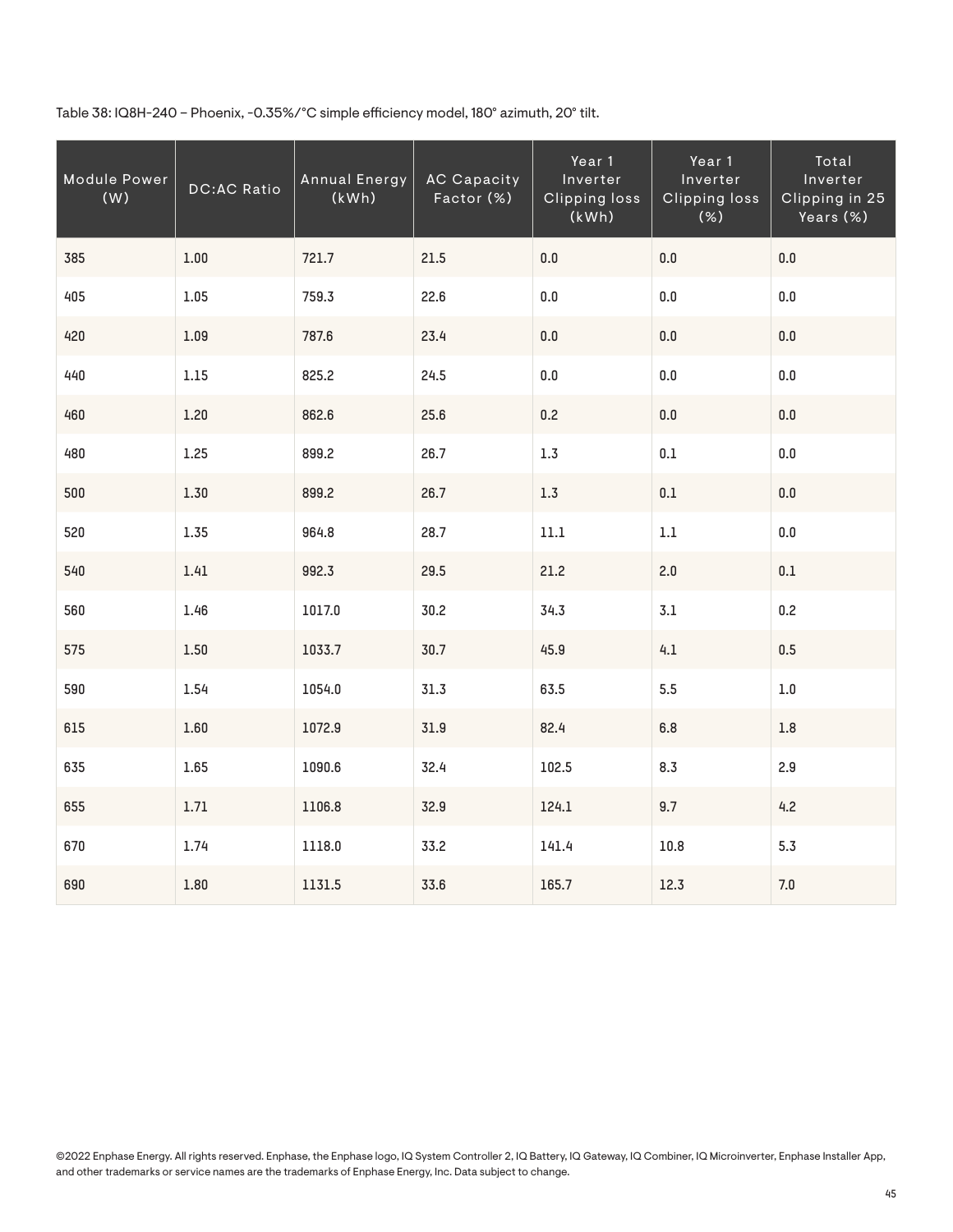Table 39: IQ8H-240 – Minnesota, -0.35%/°C simple efficiency model, 180° azimuth, 20° tilt.

| Module Power<br>(W) | <b>DC:AC Ratio</b> | Annual Energy<br>(kWh) | <b>AC Capacity</b><br>Factor (%) | Year 1<br>Inverter<br><b>Clipping loss</b><br>(kWh) | Year 1<br>Inverter<br><b>Clipping loss</b><br>(%) | Total<br>Inverter<br>Clipping in 25<br>Years (%) |
|---------------------|--------------------|------------------------|----------------------------------|-----------------------------------------------------|---------------------------------------------------|--------------------------------------------------|
| 385                 | $1.00\,$           | 560.2                  | 16.7                             | 0.0                                                 | $0.0\,$                                           | $0.0\,$                                          |
| 405                 | 1.05               | 589.4                  | 17.5                             | $0.0\,$                                             | $0.0\,$                                           | $0.0\,$                                          |
| 420                 | 1.09               | 611.3                  | 18.2                             | 0.0                                                 | 0.0                                               | 0.0                                              |
| 440                 | $1.15$             | 640.4                  | 19.0                             | 0.2                                                 | $0.0\,$                                           | $0.0\,$                                          |
| 460                 | 1.20               | 668.9                  | 19.9                             | $0.9\,$                                             | $0.1\,$                                           | $0.0\,$                                          |
| 480                 | 1.25               | 696.5                  | 20.7                             | 2.6                                                 | 0.4                                               | 0.0                                              |
| 500                 | 1.30               | 696.5                  | 20.7                             | 2.6                                                 | 0.4                                               | $0.0\,$                                          |
| 520                 | 1.35               | 747.2                  | 22.2                             | 10.4                                                | $1.3\,$                                           | $0.1\,$                                          |
| 540                 | 1.41               | 770.1                  | 22.9                             | 16.8                                                | $2.0$                                             | $0.1\,$                                          |
| 560                 | 1.46               | 791.5                  | 23.5                             | 24.7                                                | 2.9                                               | 0.2                                              |
| 575                 | 1.50               | 806.6                  | 24.0                             | 31.6                                                | 3.6                                               | 0.4                                              |
| 590                 | 1.54               | 825.7                  | 24.5                             | 41.9                                                | 4.6                                               | 0.7                                              |
| 615                 | 1.60               | 843.8                  | 25.1                             | 53.0                                                | 5.7                                               | 1.2                                              |
| 635                 | 1.65               | 860.9                  | 25.6                             | 65.3                                                | 6.8                                               | $1.8\,$                                          |
| 655                 | 1.71               | 876.9                  | 26.1                             | 78.7                                                | 7.9                                               | 2.6                                              |
| 670                 | 1.74               | 888.3                  | 26.4                             | 89.3                                                | 8.8                                               | 3.3                                              |
| 690                 | 1.80               | 902.8                  | 26.8                             | 104.2                                               | 9.9                                               | 4.4                                              |

©2022 Enphase Energy. All rights reserved. Enphase, the Enphase logo, IQ System Controller 2, IQ Battery, IQ Gateway, IQ Combiner, IQ Microinverter, Enphase Installer App, and other trademarks or service names are the trademarks of Enphase Energy, Inc. Data subject to change.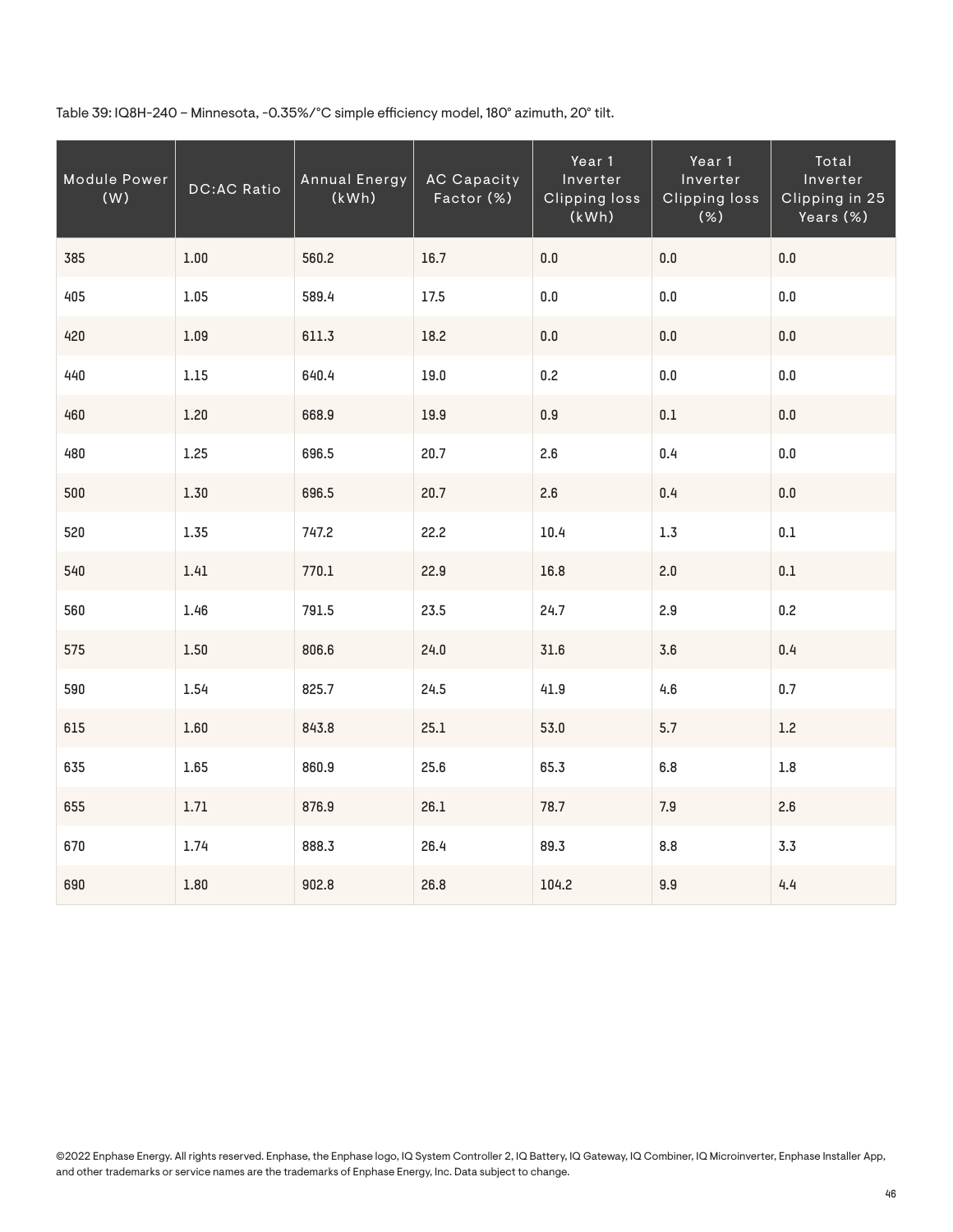Table 40: IQ8H-240 – Newark, -0.35%/°C simple efficiency model, 180° azimuth, 20° tilt.

| Module Power<br>(W) | <b>DC:AC Ratio</b> | <b>Annual Energy</b><br>(kWh) | <b>AC Capacity</b><br>Factor (%) | Year 1<br>Inverter<br><b>Clipping loss</b><br>(kWh) | Year 1<br>Inverter<br><b>Clipping loss</b><br>(%) | Total<br>Inverter<br>Clipping in 25<br>Years (%) |
|---------------------|--------------------|-------------------------------|----------------------------------|-----------------------------------------------------|---------------------------------------------------|--------------------------------------------------|
| 385                 | $1.00\,$           | 558.4                         | 16.6                             | $0.0\,$                                             | $0.0\,$                                           | $0.0\,$                                          |
| 405                 | 1.05               | 587.6                         | 17.5                             | 0.0                                                 | $0.0\,$                                           | 0.0                                              |
| 420                 | $1.09\,$           | 609.4                         | 18.1                             | $0.0\,$                                             | $0.0\,$                                           | 0.0                                              |
| 440                 | $1.15\,$           | 638.6                         | $19.0\,$                         | $0.0\,$                                             | $0.0\,$                                           | $0.0\,$                                          |
| 460                 | 1.20               | 667.5                         | 19.8                             | 0.2                                                 | $0.0\,$                                           | $0.0\,$                                          |
| 480                 | 1.25               | 695.8                         | 20.7                             | $1.0\,$                                             | $0.1\,$                                           | $0.0\,$                                          |
| 500                 | 1.30               | 695.8                         | 20.7                             | $1.0\,$                                             | $0.1\,$                                           | $0.0\,$                                          |
| 520                 | 1.35               | 748.9                         | 22.3                             | 6.3                                                 | 0.8                                               | $0.0\,$                                          |
| 540                 | 1.41               | 772.7                         | 23.0                             | $11.7\,$                                            | 1.4                                               | $0.1\,$                                          |
| 560                 | 1.46               | 794.6                         | 23.6                             | 18.9                                                | 2.2                                               | $0.1\,$                                          |
| 575                 | 1.50               | 810.2                         | 24.1                             | 25.3                                                | 2.9                                               | 0.2                                              |
| 590                 | 1.54               | 829.9                         | 24.7                             | 34.8                                                | 3.9                                               | $0.4\,$                                          |
| 615                 | 1.60               | 848.4                         | 25.2                             | 45.6                                                | 4.9                                               | 0.8                                              |
| 635                 | 1.65               | 865.5                         | 25.7                             | 57.8                                                | 6.0                                               | 1.3                                              |
| 655                 | 1.71               | 881.5                         | 26.2                             | 71.0                                                | 7.2                                               | 2.0                                              |
| 670                 | 1.74               | 893.0                         | 26.5                             | 81.5                                                | $8.0\,$                                           | 2.7                                              |
| 690                 | $1.80\,$           | 907.7                         | 27.0                             | 96.0                                                | 9.2                                               | 3.7                                              |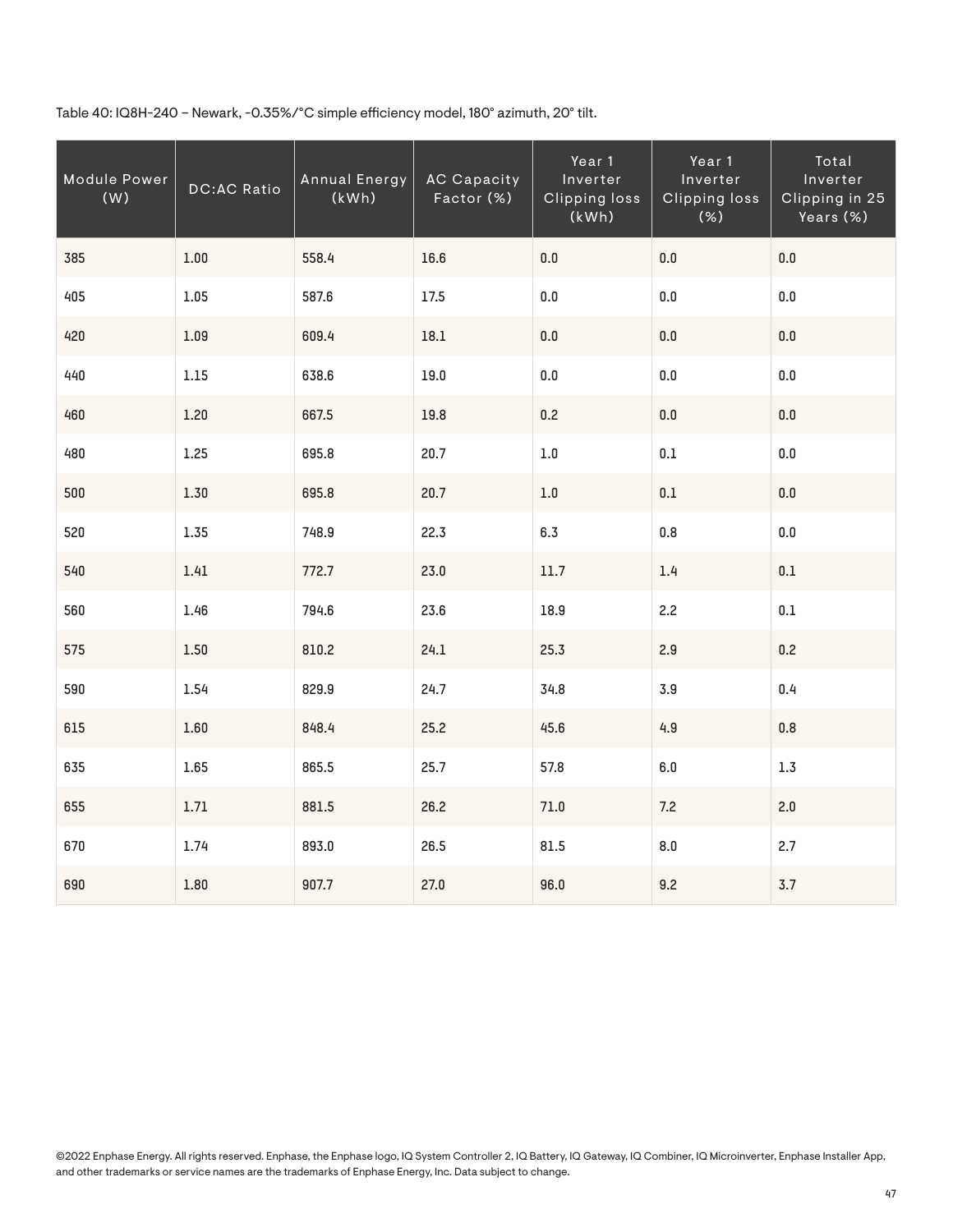# IQ8H-208 simulation results

The following tables shows the simulated single-module values for different DC:AC ratios on the IQ8H-208 Microinverter in locations covering across the United States, using a -0.35%/C simple efficiency model. The IQ8H-208 Microinverter has a peak output power rating of 366 VA and works only with 208V grid. In this model, the module orientation is fixed at 180° azimuth, 20° tilt. Many real-world PV systems do not have ideal true south orientations of 180° azimuth and ideal tilt angles, so the impact of clipping will be less than shown in the tables below.

| Module Power<br>(W) | <b>DC:AC Ratio</b> | <b>Annual Energy</b><br>(kWh) | <b>AC Capacity</b><br>Factor (%) | Year 1<br>Inverter<br><b>Clipping loss</b><br>(kWh) | Year 1<br>Inverter<br><b>Clipping loss</b><br>(%) | Total<br>Inverter<br>Clipping in 25<br>Years (%) |
|---------------------|--------------------|-------------------------------|----------------------------------|-----------------------------------------------------|---------------------------------------------------|--------------------------------------------------|
| 365                 | $1.00\,$           | 642.6                         | 20.0                             | 0.0                                                 | $0.0\,$                                           | $0.0\,$                                          |
| 385                 | 1.05               | 677.9                         | 21.1                             | 0.0                                                 | $0.0\,$                                           | 0.0                                              |
| 405                 | $1.11\,$           | 713.3                         | 22.2                             | $0.0\,$                                             | $0.0\,$                                           | 0.0                                              |
| 420                 | 1.15               | 739.7                         | 23.1                             | 0.1                                                 | $0.0\,$                                           | $0.0\,$                                          |
| 440                 | 1.20               | 774.2                         | 24.1                             | $0.9\,$                                             | $0.1\,$                                           | $0.0\,$                                          |
| 460                 | 1.26               | 806.8                         | 25.2                             | 3.7                                                 | 0.4                                               | $0.0\,$                                          |
| 475                 | 1.30               | 829.4                         | 25.9                             | 7.6                                                 | $0.9\,$                                           | $0.0\,$                                          |
| 495                 | 1.35               | 856.9                         | 26.7                             | 15.6                                                | $1.7\,$                                           | 0.1                                              |
| 510                 | 1.39               | 875.9                         | 27.3                             | 23.2                                                | 2.5                                               | $0.1\,$                                          |
| 530                 | 1.45               | 899.2                         | 28.0                             | 35.3                                                | 3.6                                               | 0.4                                              |
| 550                 | 1.50               | 920.5                         | 28.7                             | 49.6                                                | 4.9                                               | $0.8\,$                                          |
| 565                 | 1.54               | 935.2                         | 29.2                             | 61.5                                                | 5.9                                               | $1.3\,$                                          |
| 585                 | 1.60               | 953.4                         | 29.7                             | 78.8                                                | 7.3                                               | 2.2                                              |
| 605                 | 1.65               | 970.5                         | 30.3                             | 97.2                                                | 8.7                                               | 3.3                                              |
| 620                 | 1.69               | 982.8                         | 30.7                             | $111.6\,$                                           | 9.8                                               | 4.3                                              |
| 640                 | 1.75               | 998.5                         | 31.1                             | 131.4                                               | $11.2\,$                                          | 5.8                                              |
| 660                 | $1.80\,$           | 1013.2                        | $31.6\,$                         | 152.2                                               | $12.6$                                            | 7.3                                              |

Table 41: IQ8H-208 – Denver, -0.35%/°C simple efficiency model, 180° azimuth, 20° tilt.

©2022 Enphase Energy. All rights reserved. Enphase, the Enphase logo, IQ System Controller 2, IQ Battery, IQ Gateway, IQ Combiner, IQ Microinverter, Enphase Installer App, and other trademarks or service names are the trademarks of Enphase Energy, Inc. Data subject to change.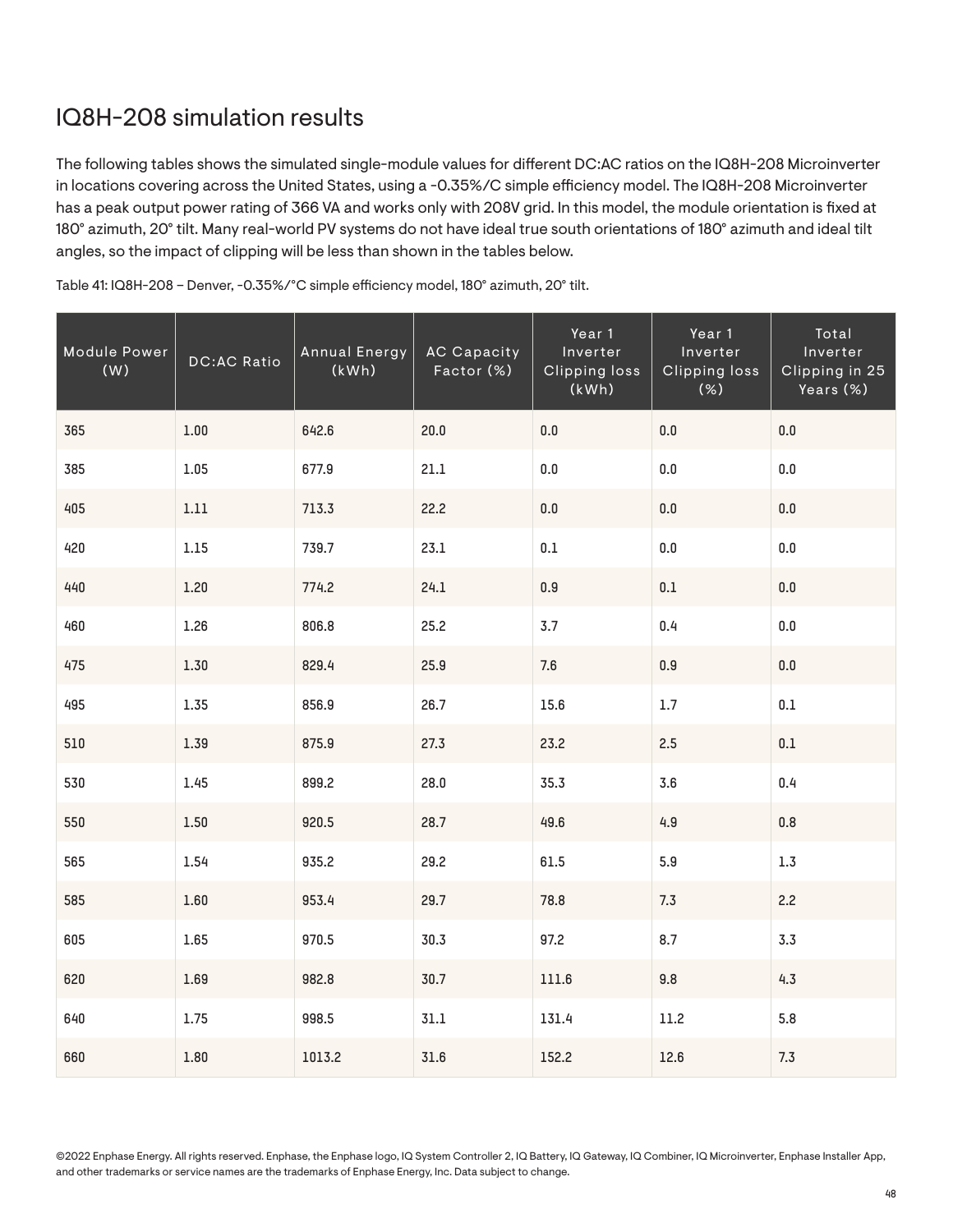Table 42: IQ8H-208 – Los Angeles, -0.35%/°C simple efficiency model, 180° azimuth, 20° tilt.

| Module Power<br>(W) | <b>DC:AC Ratio</b> | Annual Energy<br>(kWh) | <b>AC Capacity</b><br>Factor (%) | Year 1<br>Inverter<br><b>Clipping loss</b><br>(kWh) | Year 1<br>Inverter<br><b>Clipping loss</b><br>(%) | Total<br>Inverter<br>Clipping in 25<br>Years (%) |
|---------------------|--------------------|------------------------|----------------------------------|-----------------------------------------------------|---------------------------------------------------|--------------------------------------------------|
| 365                 | $1.00\,$           | 666.9                  | 20.8                             | 0.0                                                 | $0.0\,$                                           | $0.0\,$                                          |
| 385                 | $1.05\,$           | 703.6                  | 21.9                             | $0.0\,$                                             | $0.0\,$                                           | $0.0\,$                                          |
| 405                 | $1.11$             | 740.3                  | 23.1                             | 0.0                                                 | $0.0\,$                                           | 0.0                                              |
| 420                 | $1.15\,$           | 767.8                  | 23.9                             | $0.0\,$                                             | $0.0\,$                                           | $0.0\,$                                          |
| 440                 | 1.20               | 804.2                  | 25.1                             | 0.3                                                 | $0.0\,$                                           | $0.0\,$                                          |
| 460                 | 1.26               | 838.5                  | 26.2                             | 2.7                                                 | 0.3                                               | 0.0                                              |
| 475                 | 1.30               | 862.1                  | 26.9                             | 6.7                                                 | 0.7                                               | $0.0\,$                                          |
| 495                 | 1.35               | 889.8                  | 27.8                             | 15.7                                                | $1.7$                                             | $0.1\,$                                          |
| 510                 | 1.39               | 908.7                  | 28.3                             | 24.5                                                | $2.5\,$                                           | $0.1\,$                                          |
| 530                 | 1.45               | 931.7                  | 29.1                             | 38.3                                                | 3.8                                               | $0.4\,$                                          |
| 550                 | 1.50               | 952.1                  | 29.7                             | 54.7                                                | 5.2                                               | 0.9                                              |
| 565                 | 1.54               | 965.7                  | 30.1                             | 68.7                                                | 6.4                                               | $1.5\,$                                          |
| 585                 | $1.60$             | 982.3                  | 30.6                             | 89.0                                                | 8.0                                               | 2.6                                              |
| 605                 | 1.65               | 997.5                  | 31.1                             | 110.8                                               | 9.6                                               | 4.1                                              |
| 620                 | 1.69               | 1008.3                 | 31.4                             | 127.6                                               | 10.8                                              | 5.3                                              |
| 640                 | 1.75               | 1022.2                 | 31.9                             | 150.6                                               | 12.3                                              | 7.0                                              |
| 660                 | $1.80\,$           | 1035.4                 | 32.3                             | 174.3                                               | 13.9                                              | 8.7                                              |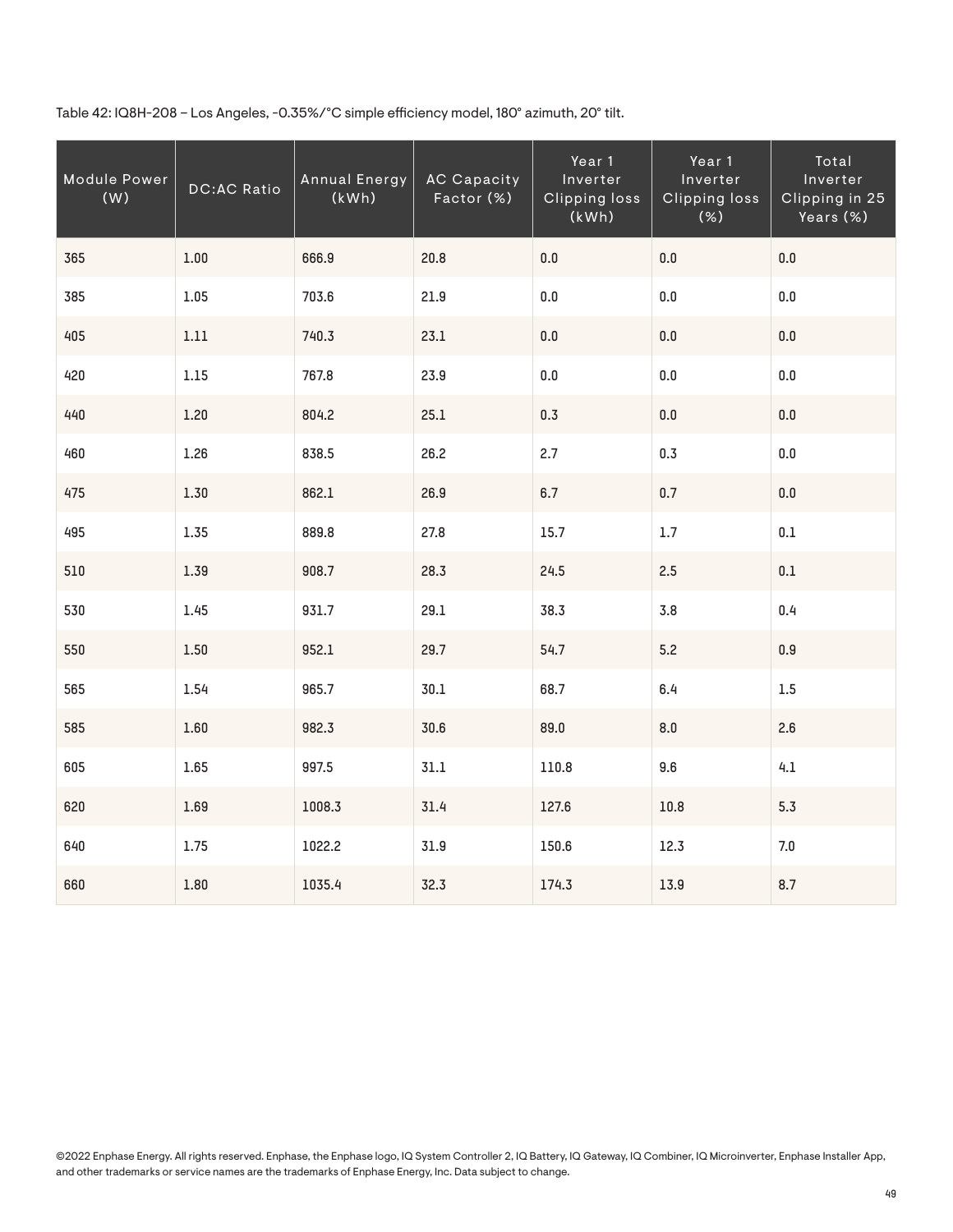Table 43: IQ8H-208 – New York city, -0.35%/°C simple efficiency model, 180° azimuth, 20° tilt.

| Module Power<br>(W) | <b>DC:AC Ratio</b> | <b>Annual Energy</b><br>(kWh) | <b>AC Capacity</b><br>Factor (%) | Year 1<br>Inverter<br><b>Clipping loss</b><br>(kWh) | Year 1<br>Inverter<br><b>Clipping loss</b><br>(%) | Total<br>Inverter<br>Clipping in 25<br>Years (%) |
|---------------------|--------------------|-------------------------------|----------------------------------|-----------------------------------------------------|---------------------------------------------------|--------------------------------------------------|
| 365                 | $1.00\,$           | 514.4                         | 16.0                             | $0.0\,$                                             | $0.0\,$                                           | $0.0\,$                                          |
| 385                 | 1.05               | 542.8                         | 16.9                             | 0.0                                                 | $0.0\,$                                           | $0.0\,$                                          |
| 405                 | $1.11\,$           | 571.1                         | 17.8                             | $0.0\,$                                             | $0.0\,$                                           | $0.0\,$                                          |
| 420                 | $1.15\,$           | 592.3                         | 18.5                             | $0.0\,$                                             | $0.0\,$                                           | 0.0                                              |
| 440                 | 1.20               | 620.4                         | 19.4                             | 0.3                                                 | $0.0\,$                                           | $0.0\,$                                          |
| 460                 | 1.26               | 647.9                         | 20.2                             | $1.1\,$                                             | 0.2                                               | 0.0                                              |
| 475                 | 1.30               | 668.0                         | 20.8                             | 2.3                                                 | 0.3                                               | $0.0\,$                                          |
| 495                 | 1.35               | 693.5                         | 21.6                             | 5.1                                                 | 0.7                                               | $0.0\,$                                          |
| 510                 | 1.39               | 711.6                         | 22.2                             | 8.3                                                 | $1.1\,$                                           | $0.0\,$                                          |
| 530                 | 1.45               | 734.2                         | 22.9                             | 14.1                                                | $1.8\,$                                           | $0.1\,$                                          |
| 550                 | 1.50               | 755.4                         | 23.6                             | 21.3                                                | 2.6                                               | 0.2                                              |
| 565                 | 1.54               | 770.4                         | 24.0                             | 27.6                                                | 3.3                                               | 0.3                                              |
| 585                 | 1.60               | 789.4                         | 24.6                             | 37.1                                                | 4.3                                               | 0.6                                              |
| 605                 | 1.65               | 807.0                         | 25.2                             | 47.9                                                | 5.4                                               | $1.0\,$                                          |
| 620                 | 1.69               | 819.4                         | 25.6                             | 56.8                                                | 6.2                                               | 1.4                                              |
| 640                 | 1.75               | 835.1                         | 26.0                             | 69.5                                                | 7.4                                               | 2.2                                              |
| 660                 | 1.80               | 850.1                         | 26.5                             | 83.0                                                | 8.5                                               | $3.1\,$                                          |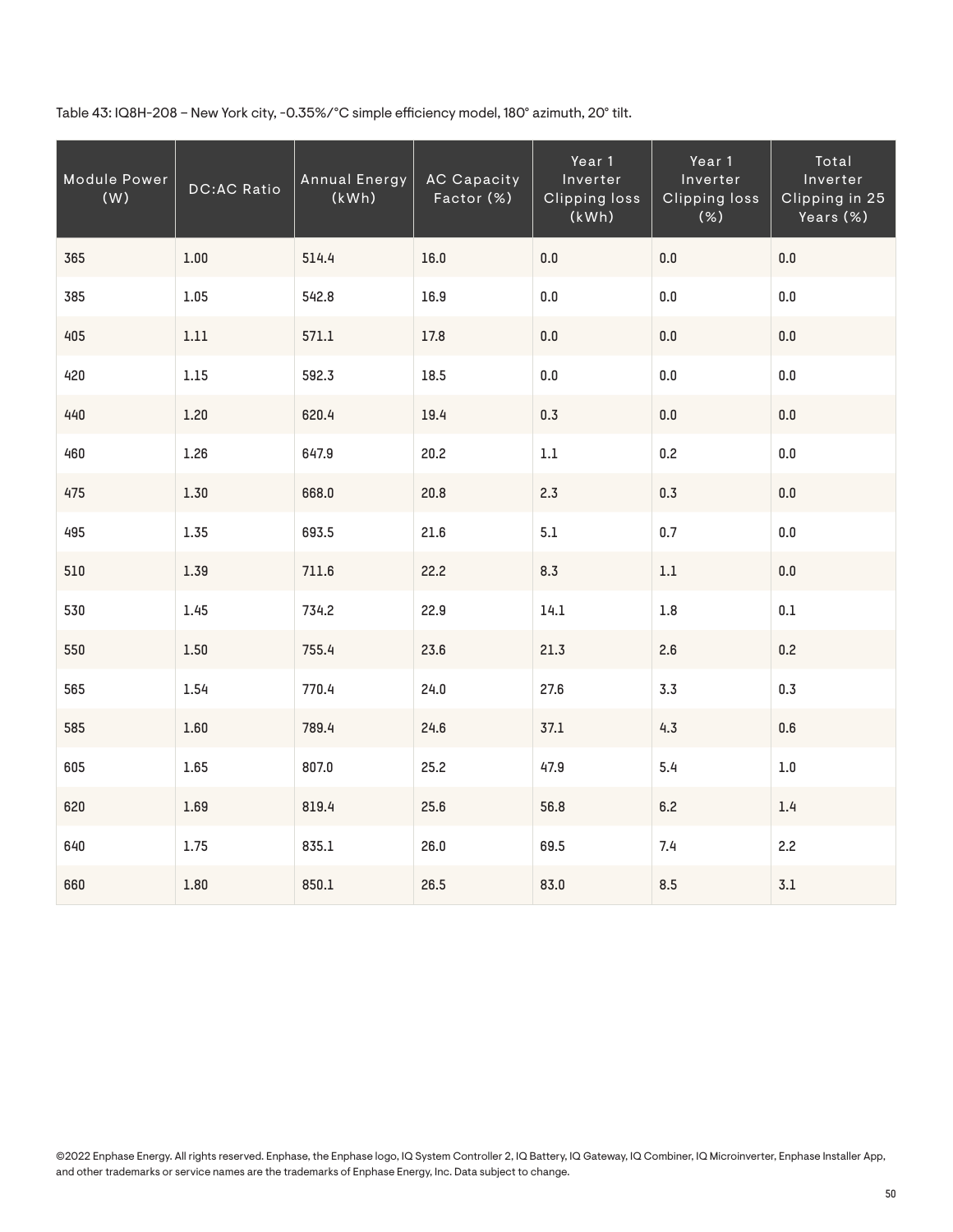Table 44: IQ8H-208 – Dallas, -0.35%/°C simple efficiency model, 180° azimuth, 20° tilt.

| Module Power<br>(W) | <b>DC:AC Ratio</b> | <b>Annual Energy</b><br>(kWh) | <b>AC Capacity</b><br>Factor (%) | Year 1<br>Inverter<br><b>Clipping loss</b><br>(kWh) | Year 1<br>Inverter<br><b>Clipping loss</b><br>$(\%)$ | Total<br>Inverter<br>Clipping in 25<br>Years (%) |
|---------------------|--------------------|-------------------------------|----------------------------------|-----------------------------------------------------|------------------------------------------------------|--------------------------------------------------|
| 365                 | $1.00\,$           | 578.2                         | 18.0                             | $0.0\,$                                             | $0.0\,$                                              | $0.0\,$                                          |
| 385                 | 1.05               | 610.0                         | 19.0                             | $0.0\,$                                             | $0.0\,$                                              | $0.0\,$                                          |
| 405                 | $1.11\,$           | 641.8                         | 20.0                             | $0.0\,$                                             | $0.0\,$                                              | $0.0\,$                                          |
| 420                 | $1.15$             | 665.7                         | 20.8                             | $0.0\,$                                             | $0.0\,$                                              | $0.0\,$                                          |
| 440                 | 1.20               | 697.2                         | 21.7                             | 0.3                                                 | $0.0\,$                                              | $0.0\,$                                          |
| 460                 | 1.26               | 728.0                         | 22.7                             | 1.4                                                 | 0.2                                                  | $0.0\,$                                          |
| 475                 | 1.30               | 750.2                         | 23.4                             | 3.0                                                 | 0.4                                                  | 0.0                                              |
| 495                 | 1.35               | 778.3                         | 24.3                             | 6.8                                                 | 0.8                                                  | $0.0\,$                                          |
| 510                 | 1.39               | 798.1                         | 24.9                             | $11.0\,$                                            | $1.3\,$                                              | $0.1\,$                                          |
| 530                 | 1.45               | 822.3                         | 25.6                             | 18.6                                                | 2.1                                                  | 0.1                                              |
| 550                 | 1.50               | 844.0                         | 26.3                             | 28.8                                                | 3.2                                                  | 0.3                                              |
| 565                 | 1.54               | 859.0                         | 26.8                             | 37.8                                                | $4.0\,$                                              | 0.5                                              |
| 585                 | 1.60               | 877.7                         | 27.4                             | $51.0$                                              | 5.3                                                  | $1.0\,$                                          |
| 605                 | 1.65               | 895.0                         | 27.9                             | 65.7                                                | 6.6                                                  | 1.6                                              |
| 620                 | 1.69               | 907.3                         | 28.3                             | 77.5                                                | 7.6                                                  | 2.3                                              |
| 640                 | 1.75               | 922.6                         | 28.8                             | 94.1                                                | $\bf 8.9$                                            | 3.4                                              |
| 660                 | 1.80               | 937.0                         | 29.2                             | 111.7                                               | $10.2\,$                                             | 4.7                                              |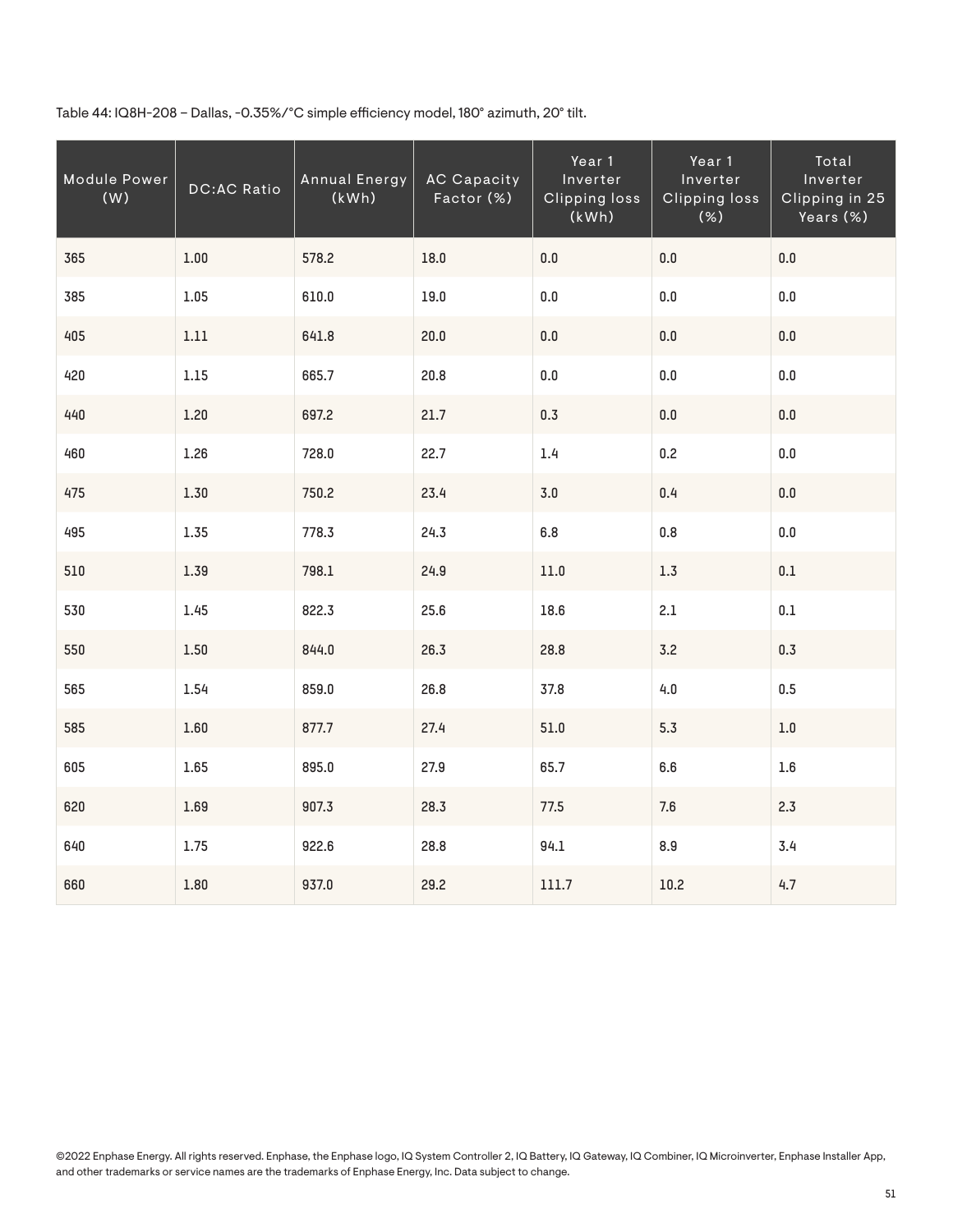Table 45: IQ8H-208 – Miami, -0.35%/°C simple efficiency model, 180° azimuth, 20° tilt.

| Module Power<br>(W) | <b>DC:AC Ratio</b> | <b>Annual Energy</b><br>(kWh) | <b>AC Capacity</b><br>Factor (%) | Year 1<br>Inverter<br><b>Clipping loss</b><br>(kWh) | Year 1<br>Inverter<br><b>Clipping loss</b><br>(%) | Total<br>Inverter<br>Clipping in 25<br>Years (%) |
|---------------------|--------------------|-------------------------------|----------------------------------|-----------------------------------------------------|---------------------------------------------------|--------------------------------------------------|
| 365                 | 1.00               | 615.5                         | 19.2                             | $0.0\,$                                             | $0.0\,$                                           | $0.0\,$                                          |
| 385                 | 1.05               | 649.4                         | 20.3                             | $0.0\,$                                             | $0.0\,$                                           | $0.0\,$                                          |
| 405                 | $1.11\,$           | 683.2                         | 21.3                             | $0.0\,$                                             | $0.0\,$                                           | $0.0\,$                                          |
| 420                 | $1.15\,$           | 708.6                         | 22.1                             | $0.0\,$                                             | $0.0\,$                                           | 0.0                                              |
| 440                 | 1.20               | 742.3                         | 23.2                             | 0.2                                                 | $0.0\,$                                           | $0.0\,$                                          |
| 460                 | 1.26               | 775.3                         | 24.2                             | $1.0\,$                                             | 0.1                                               | $0.0\,$                                          |
| 475                 | 1.30               | 799.1                         | 24.9                             | 2.7                                                 | 0.3                                               | $0.0\,$                                          |
| 495                 | 1.35               | 828.6                         | 25.8                             | 7.0                                                 | 0.8                                               | $0.0\,$                                          |
| 510                 | 1.39               | 849.1                         | 26.5                             | 12.1                                                | $1.3\,$                                           | $0.1\,$                                          |
| 530                 | 1.45               | 873.8                         | 27.3                             | 21.3                                                | 2.3                                               | $0.1\,$                                          |
| 550                 | 1.50               | 896.4                         | 28.0                             | 32.6                                                | 3.4                                               | 0.3                                              |
| 565                 | 1.54               | 912.2                         | 28.5                             | 42.3                                                | 4.3                                               | $0.6\,$                                          |
| 585                 | $1.60\,$           | 931.9                         | 29.1                             | 56.6                                                | 5.5                                               | $1.1\,$                                          |
| 605                 | 1.65               | 950.3                         | 29.6                             | 72.3                                                | 6.8                                               | $1.8\,$                                          |
| 620                 | 1.69               | 963.2                         | 30.0                             | 84.8                                                | 7.8                                               | 2.5                                              |
| 640                 | 1.75               | 979.3                         | 30.5                             | 102.8                                               | 9.1                                               | 3.6                                              |
| 660                 | 1.80               | 994.2                         | 31.0                             | 122.0                                               | 10.5                                              | 5.0                                              |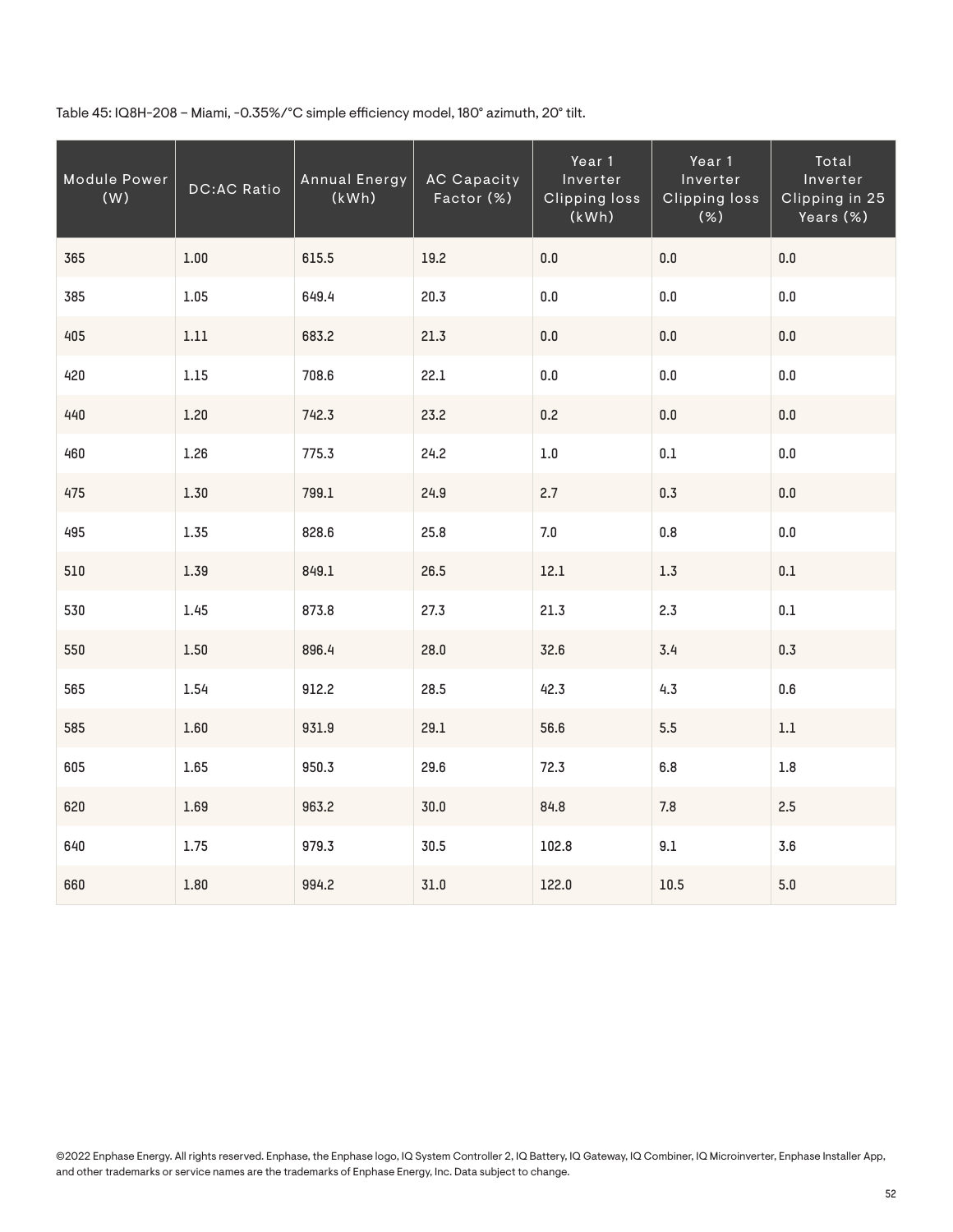Table 46: IQ8H-208 – Phoenix, -0.35%/°C simple efficiency model, 180° azimuth, 20° tilt.

| Module Power<br>(W) | <b>DC:AC Ratio</b> | Annual Energy<br>(kWh) | <b>AC Capacity</b><br>Factor (%) | Year 1<br>Inverter<br>Clipping loss<br>(kWh) | Year 1<br>Inverter<br><b>Clipping loss</b><br>(%) | Total<br>Inverter<br>Clipping in 25<br>Years (%) |
|---------------------|--------------------|------------------------|----------------------------------|----------------------------------------------|---------------------------------------------------|--------------------------------------------------|
| 365                 | $1.00\,$           | 684.1                  | 21.3                             | $0.0\,$                                      | $0.0\,$                                           | $0.0\,$                                          |
| 385                 | $1.05\,$           | 721.8                  | 22.5                             | 0.0                                          | 0.0                                               | $0.0\,$                                          |
| 405                 | $1.11\,$           | 759.4                  | 23.7                             | $0.0\,$                                      | $0.0\,$                                           | $0.0\,$                                          |
| 420                 | $1.15\,$           | 787.6                  | 24.6                             | $0.0\,$                                      | $0.0\,$                                           | $0.0\,$                                          |
| 440                 | 1.20               | 825.0                  | 25.7                             | 0.2                                          | $0.0\,$                                           | $0.0\,$                                          |
| 460                 | 1.26               | 861.4                  | 26.9                             | 1.5                                          | 0.2                                               | 0.0                                              |
| 475                 | 1.30               | 887.3                  | 27.7                             | $3.8\,$                                      | 0.4                                               | $0.0\,$                                          |
| 495                 | 1.35               | 918.6                  | 28.7                             | 10.3                                         | $1.1\,$                                           | 0.0                                              |
| 510                 | 1.39               | 939.6                  | 29.3                             | 17.6                                         | $1.8\,$                                           | $0.1\,$                                          |
| 530                 | 1.45               | 964.9                  | 30.1                             | 30.0                                         | 2.9                                               | $0.2\,$                                          |
| 550                 | 1.50               | 987.3                  | 30.8                             | 45.4                                         | 4.2                                               | 0.5                                              |
| 565                 | 1.54               | 1002.4                 | 31.3                             | 58.6                                         | 5.3                                               | $1.0\,$                                          |
| 585                 | 1.60               | 1021.5                 | 31.9                             | 77.4                                         | $6.8\,$                                           | $1.8\,$                                          |
| 605                 | 1.65               | 1039.2                 | 32.4                             | 97.5                                         | 8.2                                               | 2.8                                              |
| 620                 | 1.69               | 1051.5                 | 32.8                             | 113.5                                        | 9.4                                               | 3.8                                              |
| 640                 | $1.75\,$           | 1066.5                 | 33.3                             | 136.4                                        | $10.9\,$                                          | 5.4                                              |
| 660                 | $1.80\,$           | 1079.9                 | 33.7                             | 160.9                                        | 12.5                                              | 7.2                                              |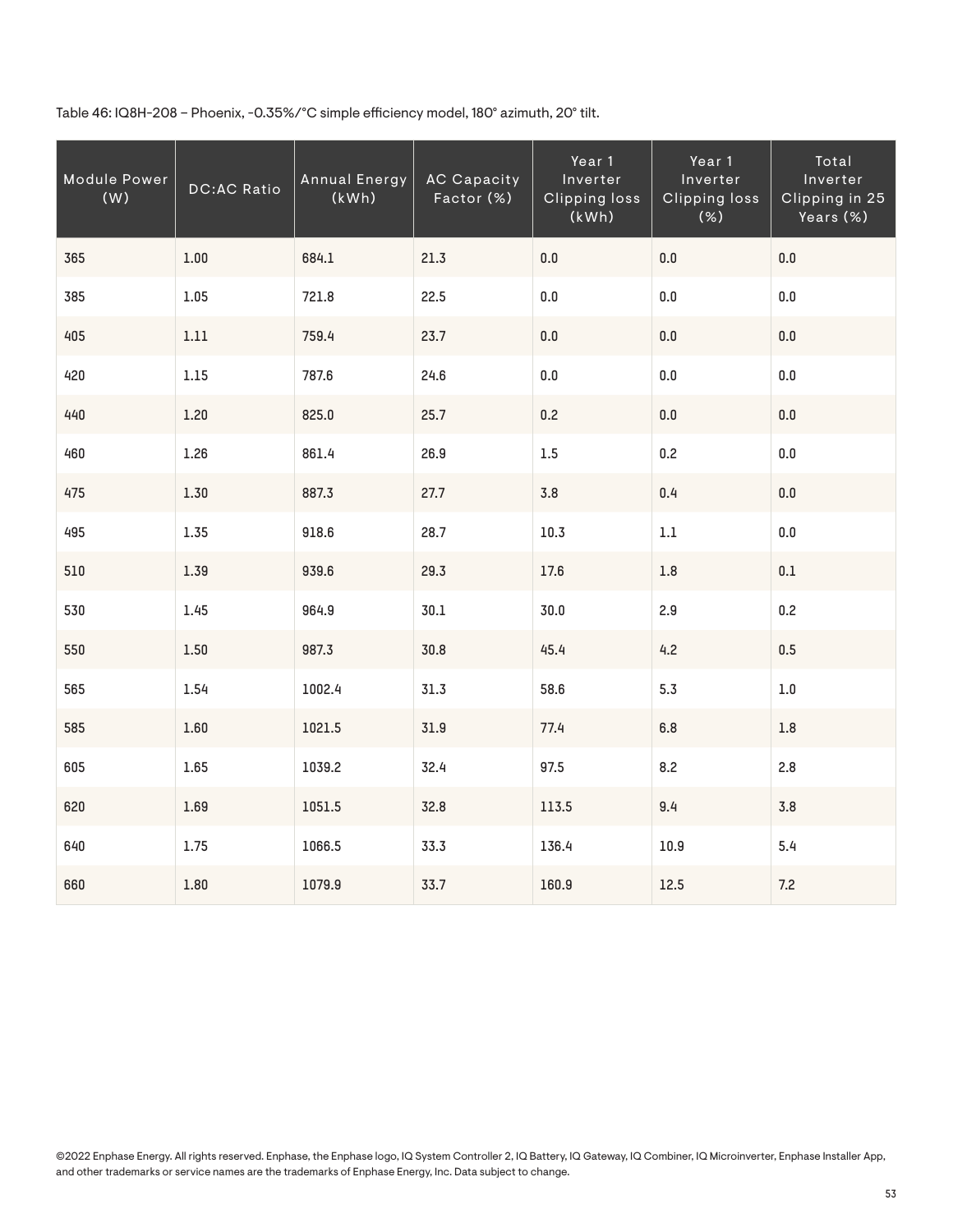Table 47: IQ8H-208 – Minnesota, -0.35%/°C simple efficiency model, 180° azimuth, 20° tilt.

| Module Power<br>(W) | <b>DC:AC Ratio</b> | <b>Annual Energy</b><br>(kWh) | <b>AC Capacity</b><br>Factor (%) | Year 1<br>Inverter<br><b>Clipping loss</b><br>(kWh) | Year 1<br>Inverter<br><b>Clipping loss</b><br>(%) | Total<br>Inverter<br>Clipping in 25<br>Years (%) |
|---------------------|--------------------|-------------------------------|----------------------------------|-----------------------------------------------------|---------------------------------------------------|--------------------------------------------------|
| 365                 | 1.00               | 531.0                         | 16.6                             | 0.0                                                 | 0.0                                               | $0.0\,$                                          |
| 385                 | 1.05               | 560.2                         | 17.5                             | 0.0                                                 | $0.0\,$                                           | 0.0                                              |
| 405                 | $1.11\,$           | 589.4                         | 18.4                             | $0.0\,$                                             | $0.0\,$                                           | $0.0\,$                                          |
| 420                 | $1.15$             | 611.2                         | $19.1\,$                         | 0.2                                                 | $0.0\,$                                           | $0.0\,$                                          |
| 440                 | 1.20               | 639.7                         | 20.0                             | $0.9\,$                                             | $0.1\,$                                           | $0.0\,$                                          |
| 460                 | 1.26               | 667.1                         | 20.8                             | 2.8                                                 | 0.4                                               | 0.0                                              |
| 475                 | 1.30               | 686.8                         | 21.4                             | 5.1                                                 | 0.7                                               | $0.0\,$                                          |
| 495                 | 1.35               | 711.3                         | 22.2                             | 9.8                                                 | 1.3                                               | 0.1                                              |
| 510                 | 1.39               | 728.7                         | 22.7                             | 14.4                                                | $1.9\,$                                           | $0.1\,$                                          |
| 530                 | 1.45               | 750.5                         | 23.4                             | 21.9                                                | 2.7                                               | 0.2                                              |
| 550                 | 1.50               | 770.6                         | 24.0                             | 31.1                                                | 3.7                                               | 0.4                                              |
| 565                 | 1.54               | 784.9                         | 24.5                             | 38.8                                                | 4.5                                               | 0.6                                              |
| 585                 | $1.60\,$           | 803.2                         | 25.1                             | 49.9                                                | 5.6                                               | $1.1\,$                                          |
| 605                 | 1.65               | 820.3                         | 25.6                             | 62.1                                                | 6.8                                               | $1.8\,$                                          |
| 620                 | $1.69\,$           | 832.4                         | 26.0                             | 72.0                                                | 7.6                                               | 2.4                                              |
| 640                 | 1.75               | 847.7                         | 26.4                             | 86.1                                                | 8.9                                               | 3.4                                              |
| 660                 | 1.80               | 862.0                         | 26.9                             | 101.2                                               | $10.1\,$                                          | 4.6                                              |

©2022 Enphase Energy. All rights reserved. Enphase, the Enphase logo, IQ System Controller 2, IQ Battery, IQ Gateway, IQ Combiner, IQ Microinverter, Enphase Installer App, and other trademarks or service names are the trademarks of Enphase Energy, Inc. Data subject to change.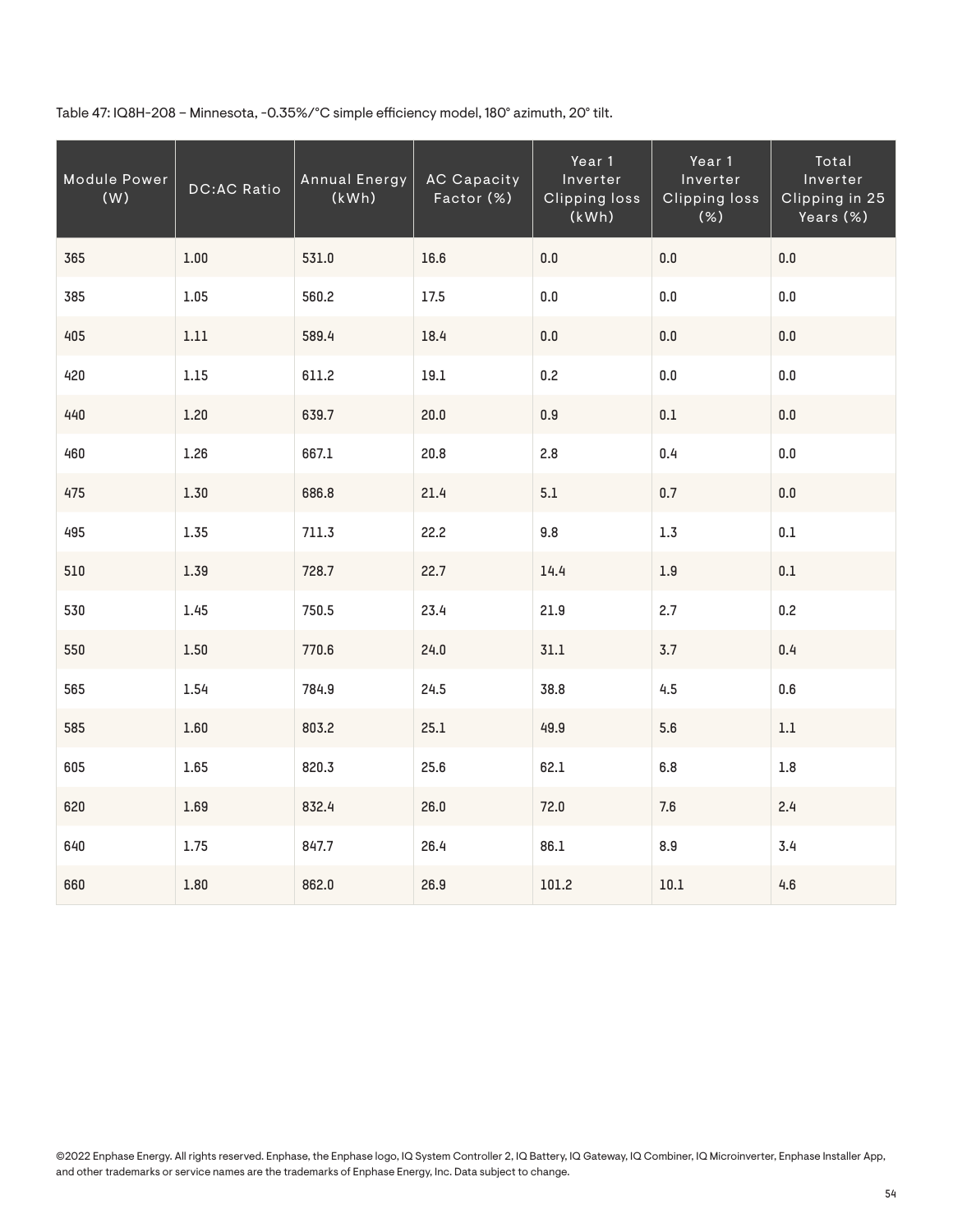Table 48: IQ8H-208 – Newark, -0.35%/°C simple efficiency model, 180° azimuth, 20° tilt.

| Module Power<br>(W) | <b>DC:AC Ratio</b> | <b>Annual Energy</b><br>(kWh) | <b>AC Capacity</b><br>Factor (%) | Year 1<br>Inverter<br><b>Clipping loss</b><br>(kWh) | Year 1<br>Inverter<br><b>Clipping loss</b><br>(%) | Total<br>Inverter<br>Clipping in 25<br>Years (%) |
|---------------------|--------------------|-------------------------------|----------------------------------|-----------------------------------------------------|---------------------------------------------------|--------------------------------------------------|
| 365                 | 1.00               | 529.3                         | 16.5                             | 0.0                                                 | 0.0                                               | $0.0\,$                                          |
| 385                 | 1.05               | 558.5                         | 17.4                             | 0.0                                                 | $0.0\,$                                           | 0.0                                              |
| 405                 | $1.11\,$           | 587.6                         | 18.3                             | $0.0\,$                                             | $0.0\,$                                           | $0.0\,$                                          |
| 420                 | $1.15$             | 609.5                         | 19.0                             | $0.0\,$                                             | $0.0\,$                                           | $0.0\,$                                          |
| 440                 | 1.20               | 638.4                         | 19.9                             | 0.3                                                 | $0.0\,$                                           | $0.0\,$                                          |
| 460                 | 1.26               | 666.6                         | 20.8                             | $1.1\,$                                             | 0.2                                               | 0.0                                              |
| 475                 | 1.30               | 687.1                         | 21.4                             | 2.6                                                 | 0.4                                               | $0.0\,$                                          |
| 495                 | 1.35               | 712.9                         | 22.2                             | 5.9                                                 | 0.8                                               | $0.0\,$                                          |
| 510                 | 1.39               | 731.0                         | 22.8                             | 9.7                                                 | $1.3\,$                                           | $0.1\,$                                          |
| 530                 | 1.45               | 753.3                         | 23.5                             | 16.6                                                | 2.1                                               | $0.1\,$                                          |
| 550                 | 1.50               | 774.1                         | 24.1                             | 25.0                                                | $3.0$                                             | 0.2                                              |
| 565                 | 1.54               | 789.0                         | 24.6                             | 32.1                                                | 3.8                                               | 0.4                                              |
| 585                 | $1.60\,$           | 807.5                         | 25.2                             | 42.8                                                | 4.8                                               | $0.8\,$                                          |
| 605                 | 1.65               | 824.6                         | 25.7                             | 54.9                                                | 6.0                                               | $1.3\,$                                          |
| 620                 | $1.69\,$           | 836.7                         | 26.1                             | 64.8                                                | 6.9                                               | $1.9\,$                                          |
| 640                 | 1.75               | 852.1                         | 26.6                             | 78.7                                                | $\boldsymbol{8.1}$                                | 2.7                                              |
| 660                 | 1.80               | 866.8                         | 27.0                             | 93.3                                                | 9.3                                               | 3.8                                              |